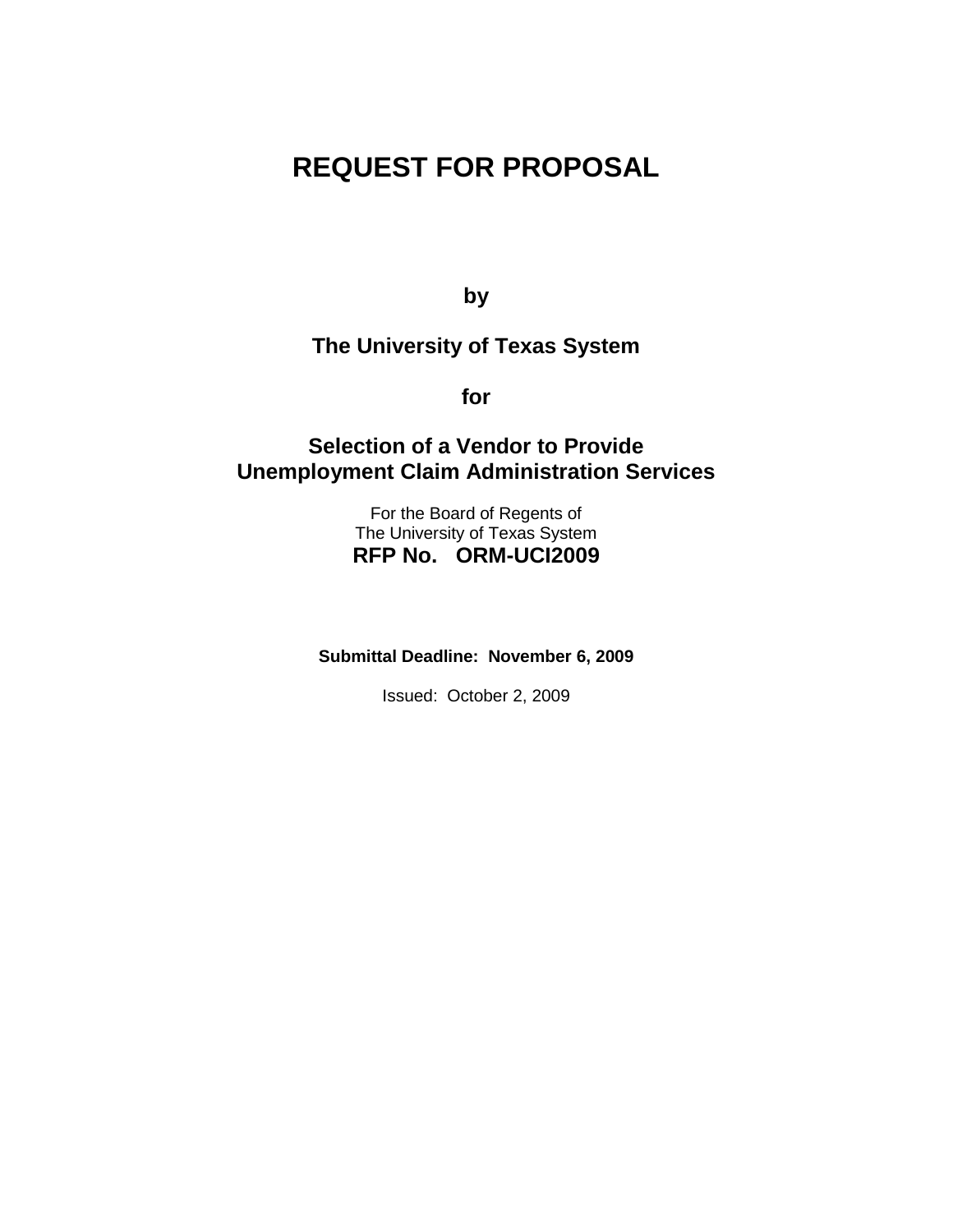# **REQUEST FOR PROPOSAL**

# **TABLE OF CONTENTS**

| <b>SECTION 1: INTRODUCTION</b>                            | 1  |
|-----------------------------------------------------------|----|
| <b>SECTION 2: NOTICE TO PROPOSER</b>                      | 3  |
| <b>SECTION 3: SUBMISSION OF PROPOSAL</b>                  | 7  |
| <b>SECTION 4: GENERAL TERMS AND CONDITIONS</b>            | 9  |
| <b>SECTION 5: SPECIFICATIONS AND ADDITIONAL QUESTIONS</b> | 10 |
| <b>SECTION 6: PRICING AND DELIVERY SCHEDULE</b>           | 13 |
|                                                           |    |
| <b>Attachments:</b>                                       |    |
| <b>APPENDIX ONE: PROPOSAL REQUIREMENTS</b>                | 15 |
| <b>SECTION 1: GENERAL INFORMATION</b>                     | 15 |
| SECTION 2: EXECUTION OF OFFER                             | 19 |
| SECTION 3: PROPOSER'S GENERAL QUESTIONNAIRE               | 22 |
| <b>SECTION 4: ADDENDA CHECKLIST</b>                       | 24 |
| <b>APPENDIX TWO: AGREEMENT</b>                            | 25 |
| <b>EXHIBIT A: Scope of Work</b>                           | 41 |
| <b>EXHIBIT B: Payment for Services</b>                    | 43 |

| $\frac{1}{2}$                           | . . |
|-----------------------------------------|-----|
| APPENDIX THREE: HUB SUBCONTRACTING PLAN | 44  |
| <b>APPENDIX FOUR: CAMPUS MAP</b>        | 45  |
|                                         |     |

**APPENDIX FIVE: ACCESS BY INDIVIDUALS WITH DISABILITIES** 46 **APPENDIX SIX: ELECTRONIC AND INFORMATION RESOURCES ENVIRONMENT**  47

**SPECIFICATIONS**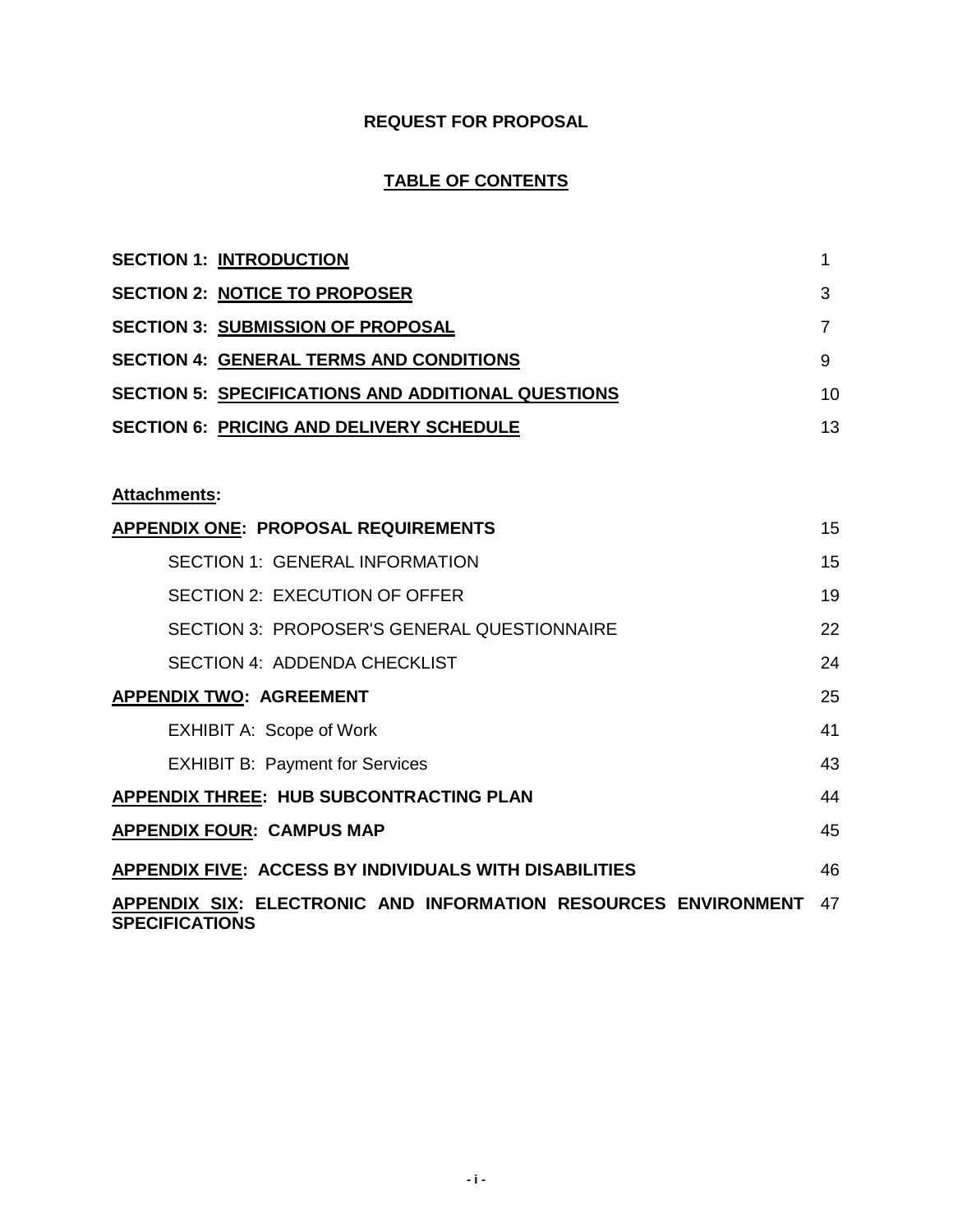### **SECTION 1**

### **INTRODUCTION**

### **1.1 Description of University**

The University of Texas System is the largest system of public higher education in Texas and is composed of 15 educational institutions, including 9 general academic institutions and 6 health institutions, located in all geographic regions of Texas, plus the System administrative office in Austin. The University of Texas System is a diverse community of institutions including major research universities, comprehensive academic universities, upper level institutions, comprehensive health science institutions and specialized hospitals.

In 1881, the Texas State Legislature established the "Main University," now known as The University of Texas at Austin, and a medical school, now known as The University of Texas Medical Branch at Galveston. From these origins, The University of Texas System has grown to include 15 institutions and employs more than 101,115 faculty and staff. The UT System's operating budget for FY 2009 was over \$11 billion. Rich in heritage and tradition, the UT System currently provides instruction to more than 194,000 students and is a national leader in various research endeavors.

### **1.2 Background and Special Circumstances**

The UT System Administration Office of Risk Management (ORM) has responsibility for risk management at the University which includes a self-insured Unemployment Compensation Insurance program for all employees whose names appear on the payroll of The University of Texas System. In 1971, the Texas Legislature passed legislation to provide unemployment compensation insurance coverage for all state employees. Following this legislation, The University of Texas System (the UT System) UCI program was established.

In accordance with The Board of Regents Rules and Regulations, it is the responsibility of the UT System Office of Risk Management (ORM) to administer an UCI program and fund to pay claims. As a reimbursing employer, the UT System reimburses the State Unemployment Trust Fund for any claims paid by the Texas Workforce Commission (TWC) to former employees of the UT System in lieu of paying UCI taxes. ORM reimburses TWC on a quarterly basis and monitors the monthly receipt of UCI premiums from the UT System Institutions.

### **1.3 Objective of this Request for Proposal**

The University of Texas System is seeking to contract with a qualified and experienced vendor providing Unemployment Claim Administration services. The purpose of this Request for Proposal is to provide information and guidelines for the submission of a proposal to The University of Texas System that implements a cost effective and efficient process of data collection and claim tracking in order to effectively manage the system-wide UCI program.

A primary goal of the program is to implement an Electronic Data Information Exchange (EDIE) for Unemployment Insurance information between UT System institutions and the Texas Workforce Commission (TWC) to facilitate managing the UCI claim process from the initial claim to final disposition. The purpose is to respond to claims, eliminate errors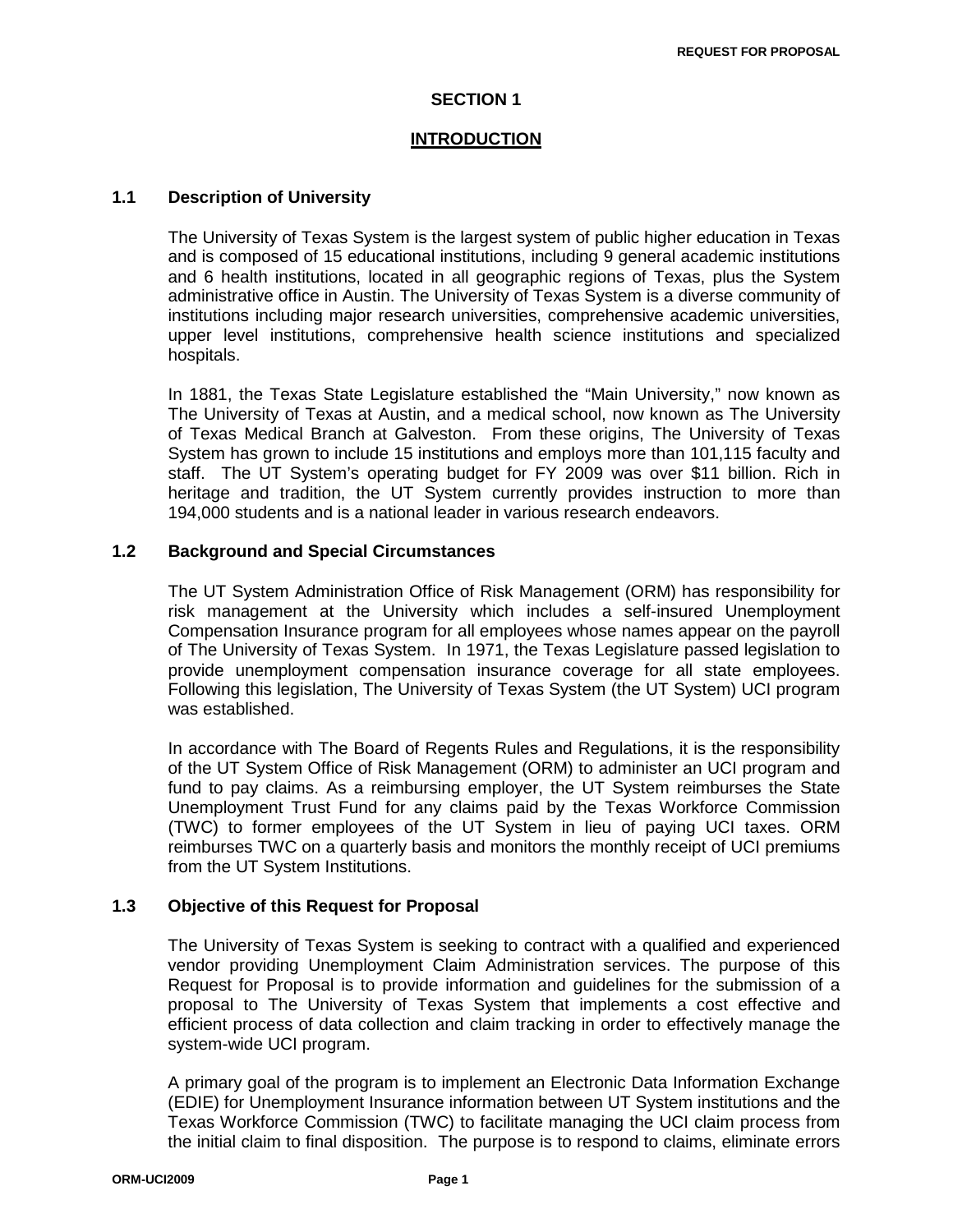in eligibility and benefit calculations, represent the UT System at hearings, prepare appeals and reduce the cost of unemployment claims within the UT System.

The administrator will be expected to provide services including but not limited to partnering with UT employees charged with UCI program management, to assist UT institutions with claim responses, provide expert hearing and appeal representation, review statement of beneficiary, make recommendations for reimbursement to the Texas Workforce Commission and provide comprehensive training for UT institution employees involved in the UCI process.

A secondary goal of the RFP is to enhance other employment related services such as employment verification, income verification, and compliance with employee reporting requirements.

The terms "*University"*, "*UT System"* and "*The University of Texas System"* are synonymous for purposes of this RFP.

The University of Texas System expects to enter into a contract for services beginning on or before **January 1, 2010**, and having a term of 3 years, with an option for the University to renew the term annually for up to 3 subsequent 12-month terms.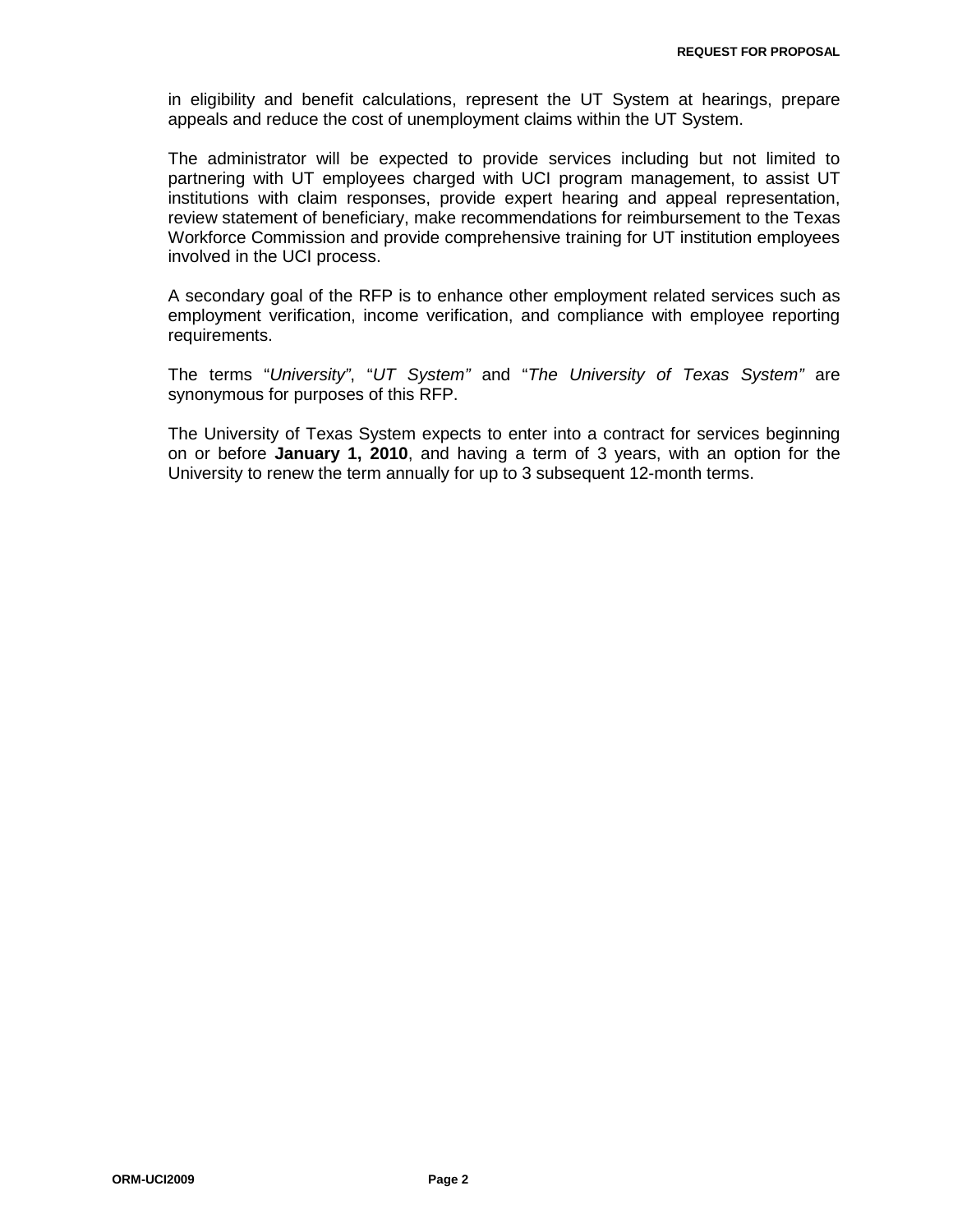### **SECTION 2**

### **NOTICE TO PROPOSER**

### **2.1 Submittal Deadline**

University will accept proposals submitted in response to this RFP until 3:00 p.m., Central Prevailing Time on November 6, 2009 (the "**Submittal Deadline**").

### **2.2 University Contact Person**

Proposers will direct all questions or concerns regarding this RFP to the following University contact ("**University Contact**"):

> **Mr. Robert C. Carson Manager of Risk Accounting The University of Texas System Office of Risk Management E-mail address: rcarson@utsystem.edu**

University specifically instructs all interested parties to restrict all contact and questions regarding this RFP to written communications forwarded to University Contact. University Contact must receive all questions or concerns no later than October 16, 2009. University will have a reasonable amount of time to respond to questions or concerns. It is University's intent to respond to all appropriate questions and concerns; however, University reserves the right to decline to respond to any question or concern.

### **2.3 Criteria for Selection**

The successful Proposer, if any, selected by University in accordance with the requirements and specifications set forth in this RFP will be the Proposer that submits a proposal in response to this RFP on or before the Submittal Deadline that is the most advantageous to University. The successful Proposer is referred to as the "**Contractor**."

Proposer is encouraged to propose terms and conditions offering the maximum benefit to University in terms of (1) services to University, (2) total overall cost to University, and (3) project management expertise. Proposers should describe all educational, state and local government discounts, as well as any other applicable discounts that may be available to University in a contract for the Services.

An evaluation team from University will evaluate proposals. The evaluation of proposals and the selection of Contractor will be based on the information provided by Proposer in its proposal. University may give consideration to additional information if University deems such information relevant.

The criteria to be considered by University in evaluating proposals and selecting Contractor, will be those factors listed below:

### 2.3.1 Threshold Criteria Not Scored

- 2.3.1.1 Ability of University to comply with laws regarding Historically Underutilized Businesses; and
- 2.3.1.2 Ability of University to comply with laws regarding Persons with Disabilities.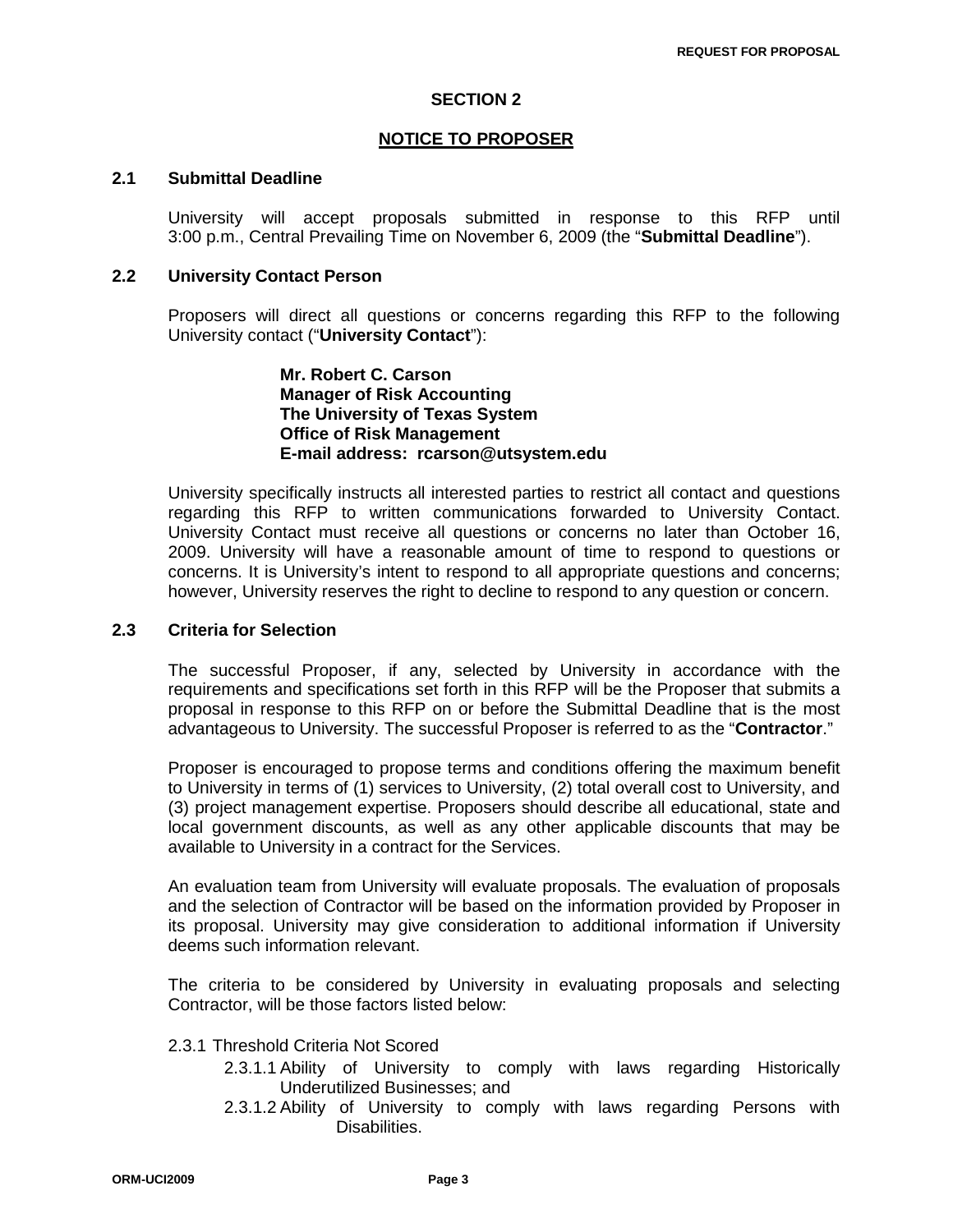- 2.3.1.3 Ability of the University to comply with laws regarding security of confidential information.
- 2.3.2 Scored Criteria
	- 2.3.2.1 the cost of goods and services;
	- 2.3.2.2 the reputation of the Proposer and of the Proposer's goods or services;
	- 2.3.2.3 the quality of the Proposer's goods or services;
	- 2.3.2.4 the qualifications, indicated responsiveness and demonstrated proficiency of Proposer's service personnel;
	- 2.3.2.5 the extent to which the goods or services meet the University's needs;
	- 2.3.2.6 the Proposer's past relationship with the University;
	- 2.3.2.7 the total long-term cost to the University of acquiring the Proposer's goods or services;
	- 2.3.2.8 the Proposer's exceptions to the terms and conditions set forth in **Section 4** of this RFP.

### **2.4 Key Events Schedule**

| <b>Issuance of RFP</b>                                                      | October 2, 2009                         |
|-----------------------------------------------------------------------------|-----------------------------------------|
| Deadline for Questions/Concerns<br>(ref. Section 2.2 of this RFP)           | October 16, 2009                        |
| <b>Submittal Deadline</b><br>(ref. Section 2.1 of this RFP)                 | November 6, 2009 3:00 p.m. Central time |
| Oral Presentation (Possible Dates)<br>(optional at the System's discretion) | November 16-20, 2009                    |

### **2.5 Historically Underutilized Businesses**

2.5.1 All agencies of the State of Texas are required to make a good faith effort to assist historically underutilized businesses (each a "**HUB**") in receiving contract awards. The goal of the HUB program is to promote full and equal business opportunity for all businesses in contracting with state agencies. Pursuant to the HUB program, if under the terms of any agreement or contractual arrangement resulting from this RFP, Contractor subcontracts any of the Services, then Contractor must make a good faith effort to utilize HUBs certified by the Procurement and Support Services Division of the Texas Comptroller of Public Accounts. Proposals that fail to comply with the requirements contained in this Section 2.5 will constitute a material failure to comply with advertised specifications and will be rejected by University as non-responsive. Additionally, compliance with good faith effort guidelines is a condition precedent to awarding any agreement or contractual arrangement resulting from this RFP. Proposer acknowledges that, if selected by University, its obligation to make a good faith effort to utilize HUBs when subcontracting any of the Services will continue throughout the term of all agreements and contractual arrangements resulting from this RFP. Furthermore, any subcontracting of the Services by the Proposer is subject to review by University to ensure compliance with the HUB program.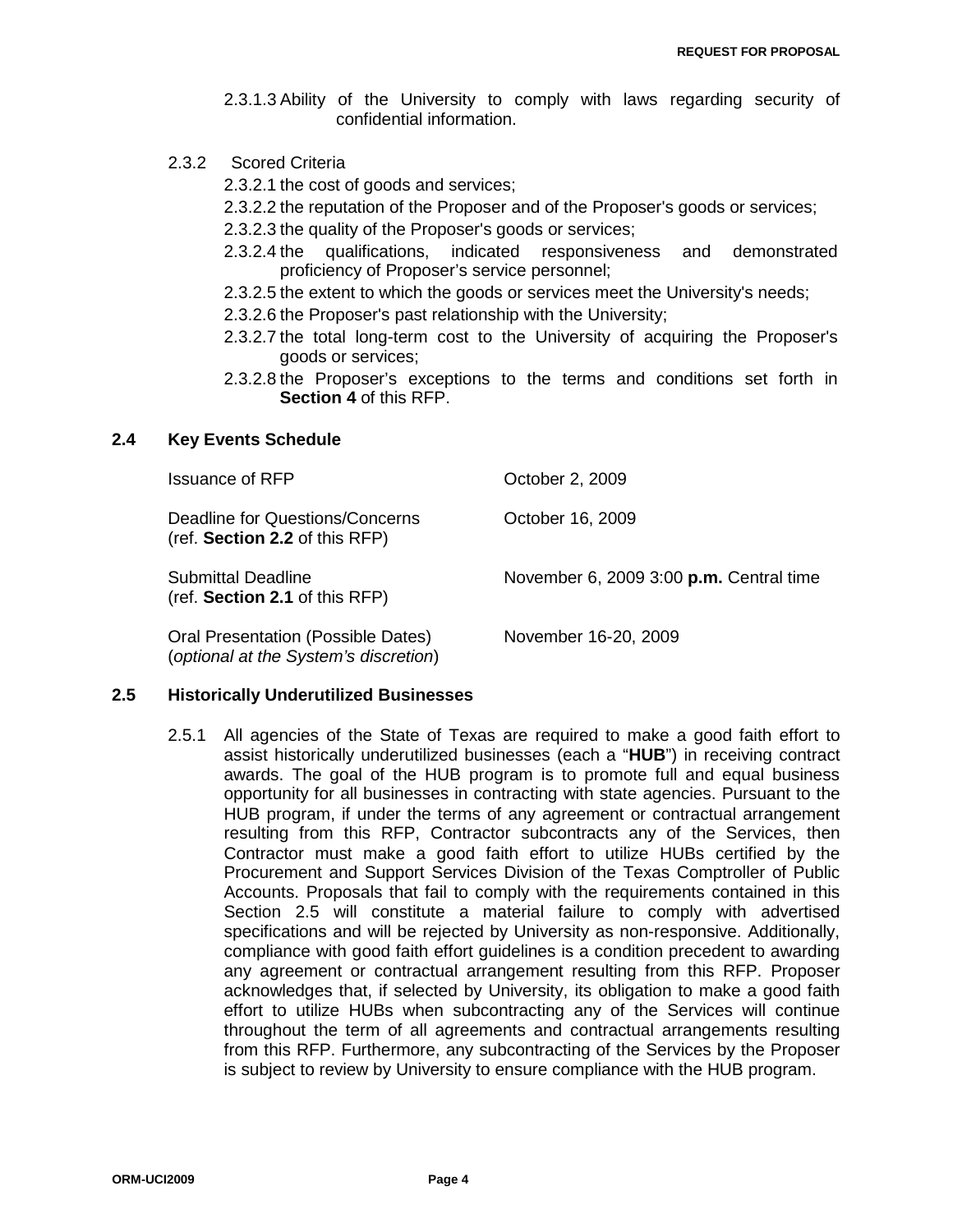- 2.5.2 University has reviewed this RFP in accordance with Title 34, *Texas Administrative Code*, Section 20.13 (a), and has determined that subcontracting opportunities are probable under this RFP.
- 2.5.3 A HUB Subcontracting Plan ("**HSP**") is required as part of Proposer's proposal. The HSP will be developed and administered in accordance with University's Policy on Utilization of Historically Underutilized Businesses attached as **APPENDIX THREE** and incorporated for all purposes.

*Each Proposer must complete and return the HSP in accordance with the terms and conditions of this RFP, including APPENDIX THREE. Proposers that fail to do so will be considered non-responsive to this RFP in accordance with Section 2161.252, Government Code.*

*Questions regarding the HSP may be directed to:*

| Contact: | <b>Stephanie Park</b>  |
|----------|------------------------|
|          | <b>HUB Coordinator</b> |
| Phone:   | 512 499-4378           |
| Email:   | spark@utsystem.edu     |

Contractor will not be permitted to change its HSP unless: (1) Contractor completes a newly modified version of the HSP in accordance with the terms of **APPENDIX THREE** that sets forth all changes requested by Contractor, (2) Contractor provides University with such a modified version of the HSP, (3) University approves the modified HSP in writing, and (4) all agreements or contractual arrangements resulting from this RFP are amended in writing by University and Contractor to conform to the modified HSP.

- 2.5.4 Proposer must submit three (3) originals of the HSP to University at the same time it submits its proposal to University (ref. **Section 3.2** of this RFP.) The three (3) originals of the HSP must be submitted under separate cover and in a separate envelope (the "HSP Envelope"). Proposer must ensure that the top outside surface of its HSP Envelope clearly shows and makes visible:
	- 2.5.4.1 the RFP No. (ref. **ORM-UCI2009**) and the Submittal Deadline (ref. **Section 2.1** of this RFP), both located in the lower left hand corner of the top surface of the envelope,
	- 2.5.4.2 the name and the return address of the Proposer, and
	- 2.5.4.3 the phrase "HUB Subcontracting Plan".

Any proposal submitted in response to this RFP that is not accompanied by a separate HSP Envelope meeting the above requirements will be rejected by University and returned to the Proposer unopened as that proposal will be considered non-responsive due to material failure to comply with advertised specifications. Furthermore, University will open a Proposer's HSP Envelope prior to opening the proposal submitted by the Proposer, in order to ensure that the Proposer has submitted the number of completed and signed originals of the Proposer's HUB Subcontracting Plan ("HSP") that are required by this RFP. A Proposer's failure to submit the number of completed and signed originals of the HSP that are required by this RFP will result in University's rejection of the proposal submitted by that Proposer as non-responsive due to material failure to comply with advertised specifications; such a proposal will be returned to the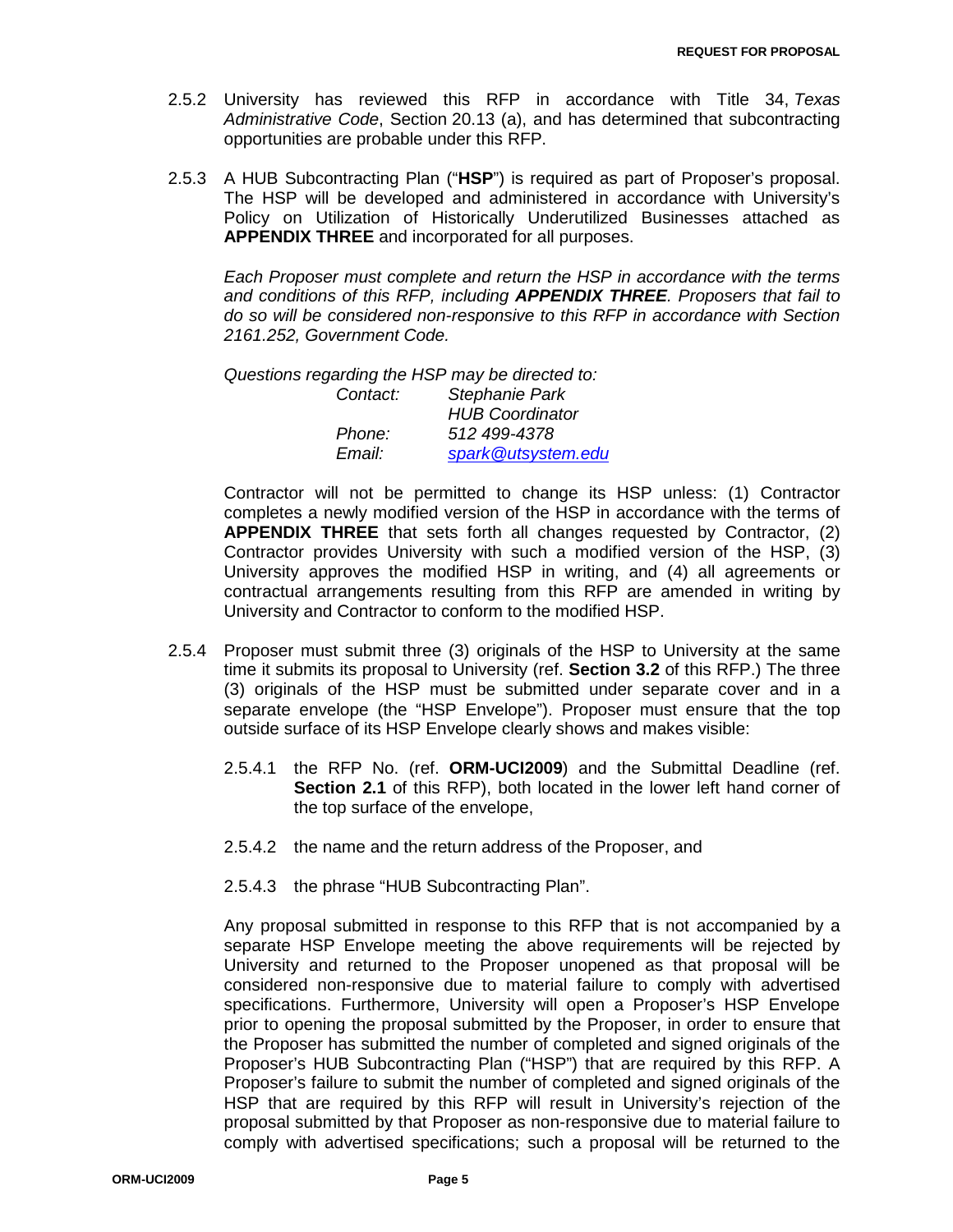Proposer unopened (ref. **Section 1.5** of **APPENDIX ONE** to this RFP). **Note**: The requirement that Proposer provide three originals of the HSP under this **Section 2.5.4** is separate from and does not affect Proposer's obligation to provide University with the number of copies of its proposal as specified in **Section 3.1** of this RFP.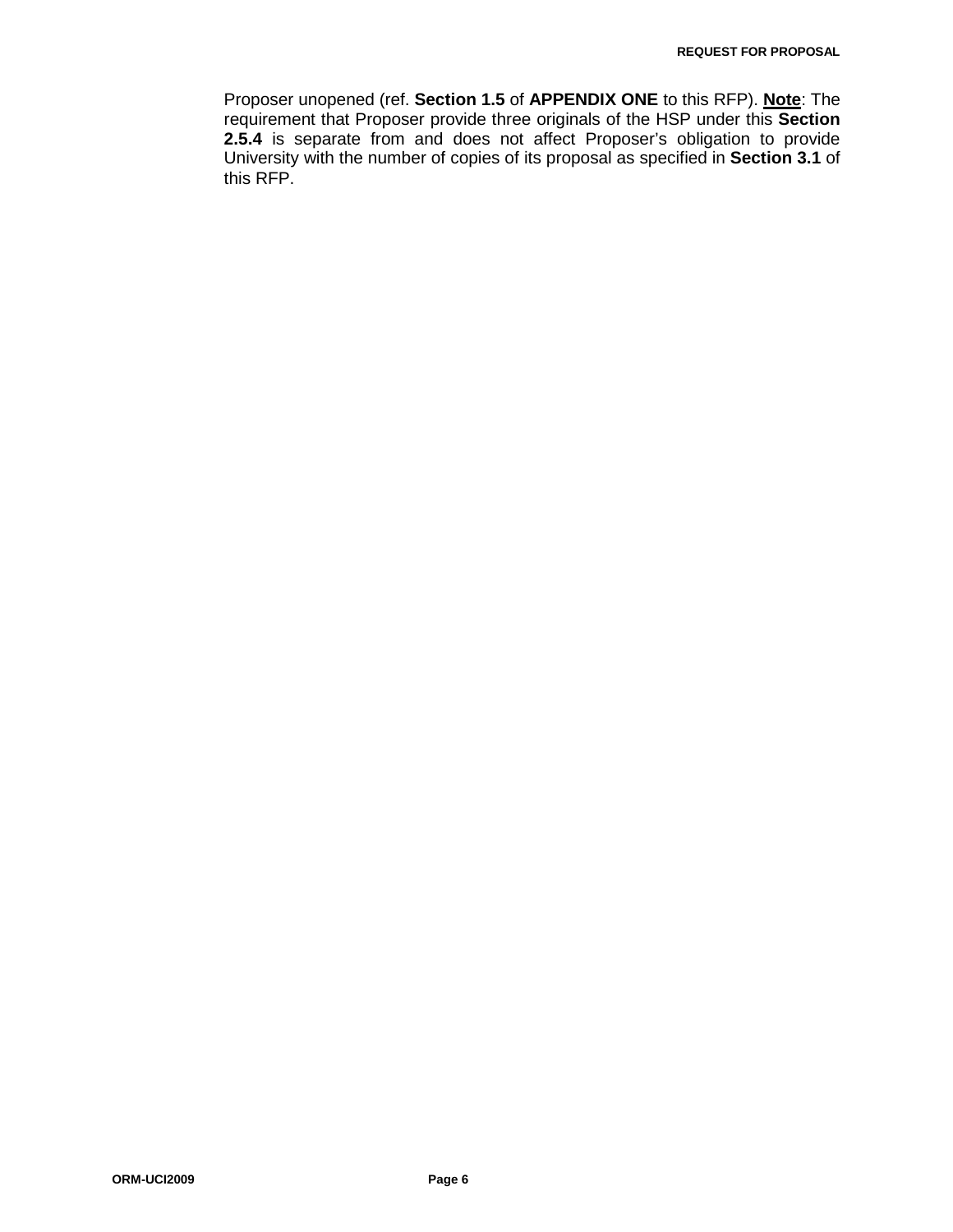### **SECTION 3**

### **SUBMISSION OF PROPOSAL**

### **3.1 Number of Copies**

Proposer must submit a total of **Eight (8)** complete and identical copies of its *entire* proposal. An *original* signature by an authorized officer of Proposer must appear on the Execution of Offer (ref. **Section 2** of **APPENDIX ONE**) of at least one (1) copy of the submitted proposal. The copy of the Proposer's proposal bearing an original signature should contain the mark "original" on the front cover of the proposal.

### **3.2 Submission**

Proposals must be received by University on or before the Submittal Deadline (ref. **Section 2.1** of this RFP) and should be delivered to:

> Jenny Murphy Director of Accounting & Purchasing Services The University of Texas System 702 Colorado Street, Suite 3.210 Austin, Texas 78701

### **3.3 Proposal Validity Period**

Each proposal must state that it will remain valid for University's acceptance for a minimum of one-hundred-eighty (180) days after the Submittal Deadline, to allow time for evaluation, selection, and any unforeseen delays.

### **3.4 Terms and Conditions**

- 3.4.1 Proposer must comply with the requirements and specifications contained in this RFP, including the Agreement (ref. **APPENDIX TWO**), the Notice to Proposer (ref. **Section 2** of this RFP), Proposal Requirements (ref. **APPENDIX ONE**) and the Specifications and Additional Questions (ref. **Section 5** of this RFP). If there is a conflict among the provisions in this RFP, the provision requiring Proposer to supply the better quality or greater quantity of services will prevail, or if such conflict does not involve quality or quantity, then interpretation will be in the following order of precedence:
	- 3.4.1.1 Specifications and Additional Questions (ref. **Section 5** of this RFP);
	- 3.4.1.2 Agreement (ref. **APPENDIX TWO**);
	- 3.4.1.3 Proposal Requirements (ref. **APPENDIX ONE**);
	- 3.4.1.4 Notice to Proposers (ref. **Section 2** of this RFP).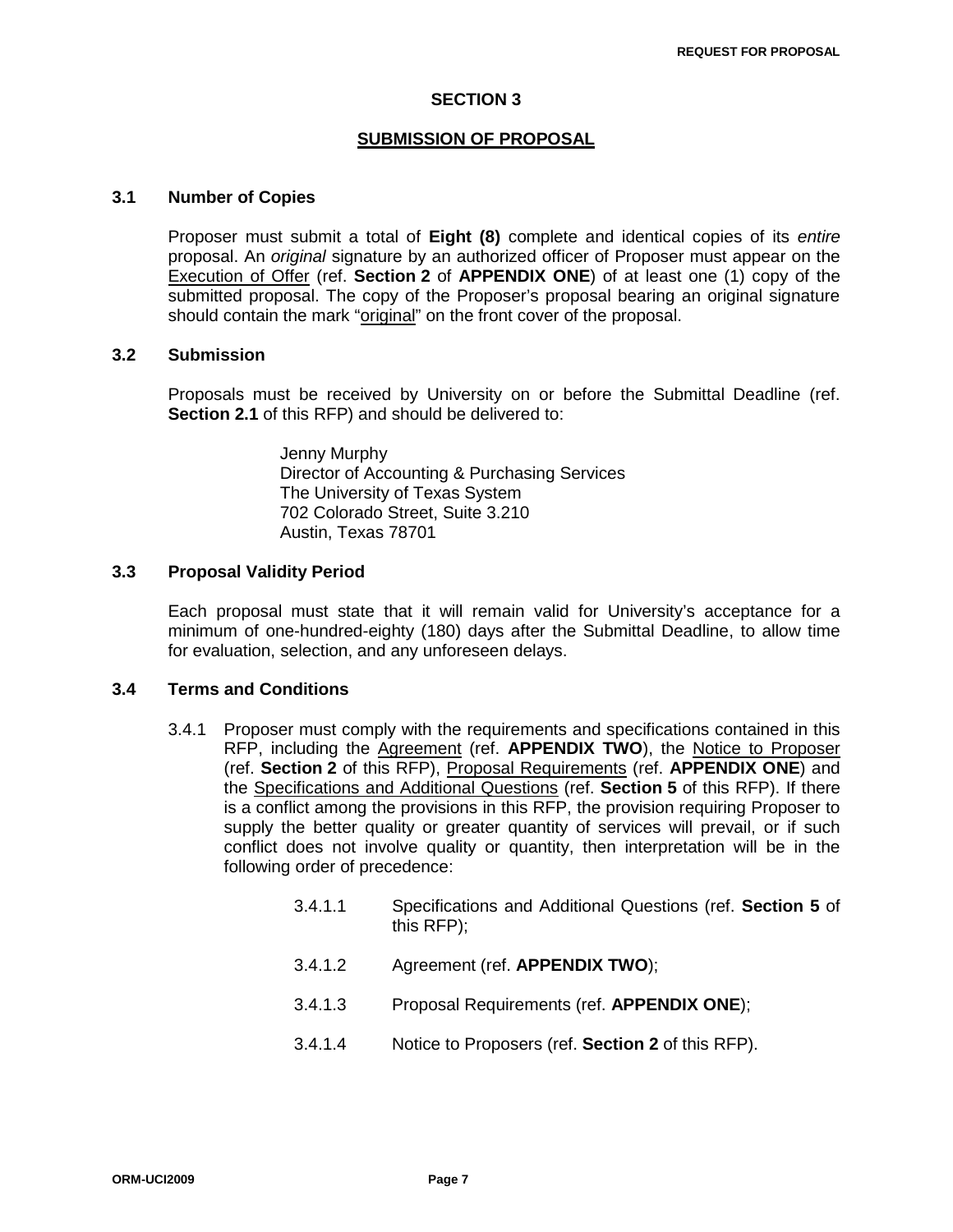### **3.5 Submittal Checklist**

Proposer is instructed to complete, sign, and return the following documents as a part of its proposal. If Proposer fails to return each of the following items with its proposal, then University may reject the proposal:

- 3.5.1 Signed and Completed Execution of Offer (ref. **Section 2** of **APPENDIX ONE**)
- 3.5.2 Signed and Completed Pricing and Delivery Schedule (ref. **Section 6** of this RFP)
- 3.5.3 Responses to Proposer's General Questionnaire (ref. **Section 3** of **APPENDIX ONE**)
- 3.5.4 Signed and Completed Addenda Checklist (ref. **Section** 4 of **APPENDIX ONE**)
- 3.5.5 Responses to questions and requests for information in the Specifications and Additional Questions (ref. **Section 5** of this RFP)
- 3.5.6 Signed and completed originals of the HUB Subcontracting Plan or other applicable documents (ref. **Section 2.5** of this RFP and **APPENDIX THREE**).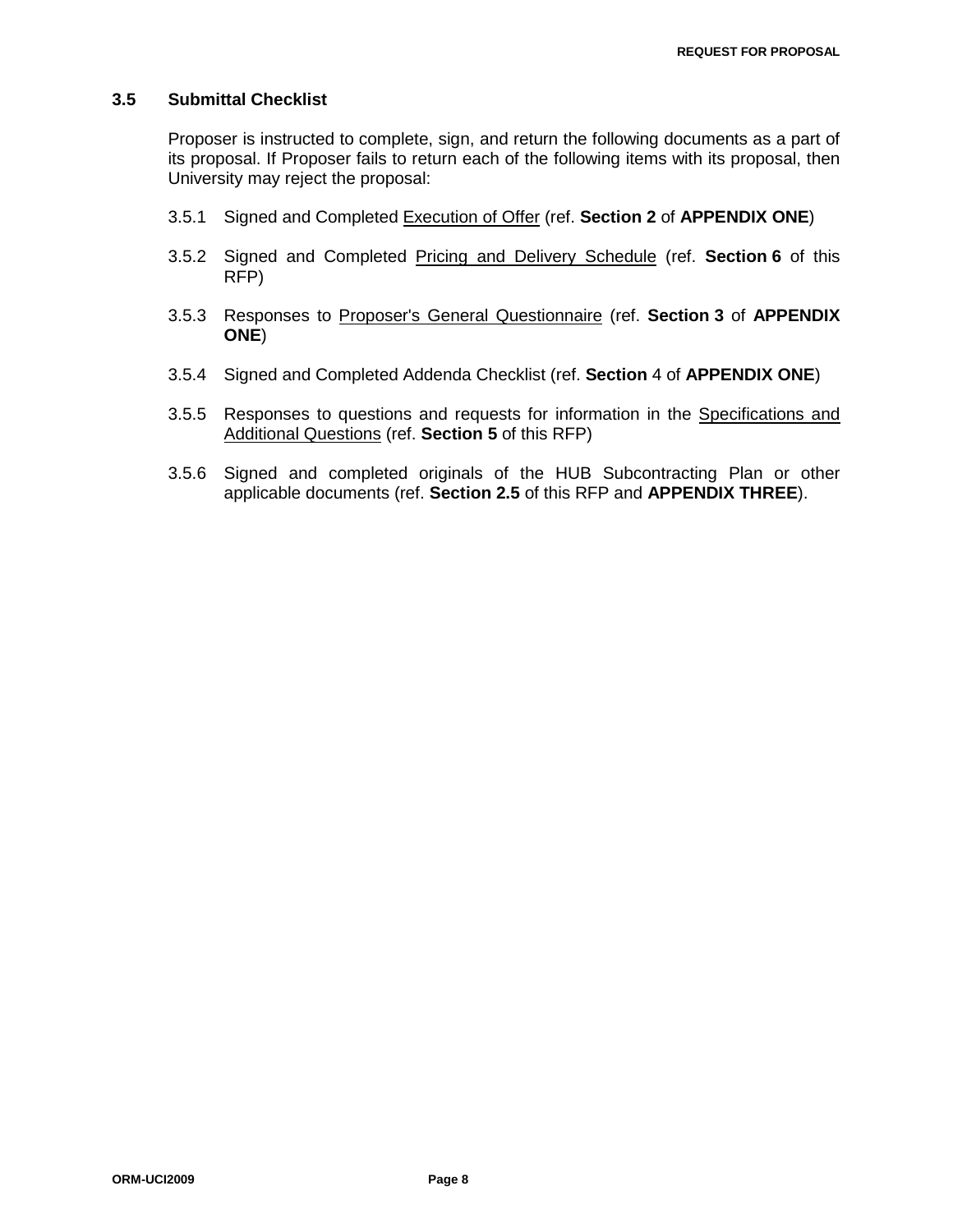### **SECTION 4**

### **GENERAL TERMS AND CONDITIONS**

**T**he terms and conditions contained in the attached Agreement (ref. **APPENDIX TWO**) or, in the sole discretion of University, terms and conditions substantially similar to those contained in the Agreement, will constitute and govern any agreement that results from this RFP. If Proposer takes exception to any terms or conditions set forth in the Agreement, Proposer will submit a list of the exceptions as part of its proposal in accordance with **Section 5.3.1** of this RFP. Proposer's exceptions will be reviewed by University and may result in disqualification of Proposer's proposal as non-responsive to this RFP. If Proposer's exceptions do not result in disqualification of Proposer's proposal, then University may consider Proposer's exceptions when University evaluates the Proposer's proposal.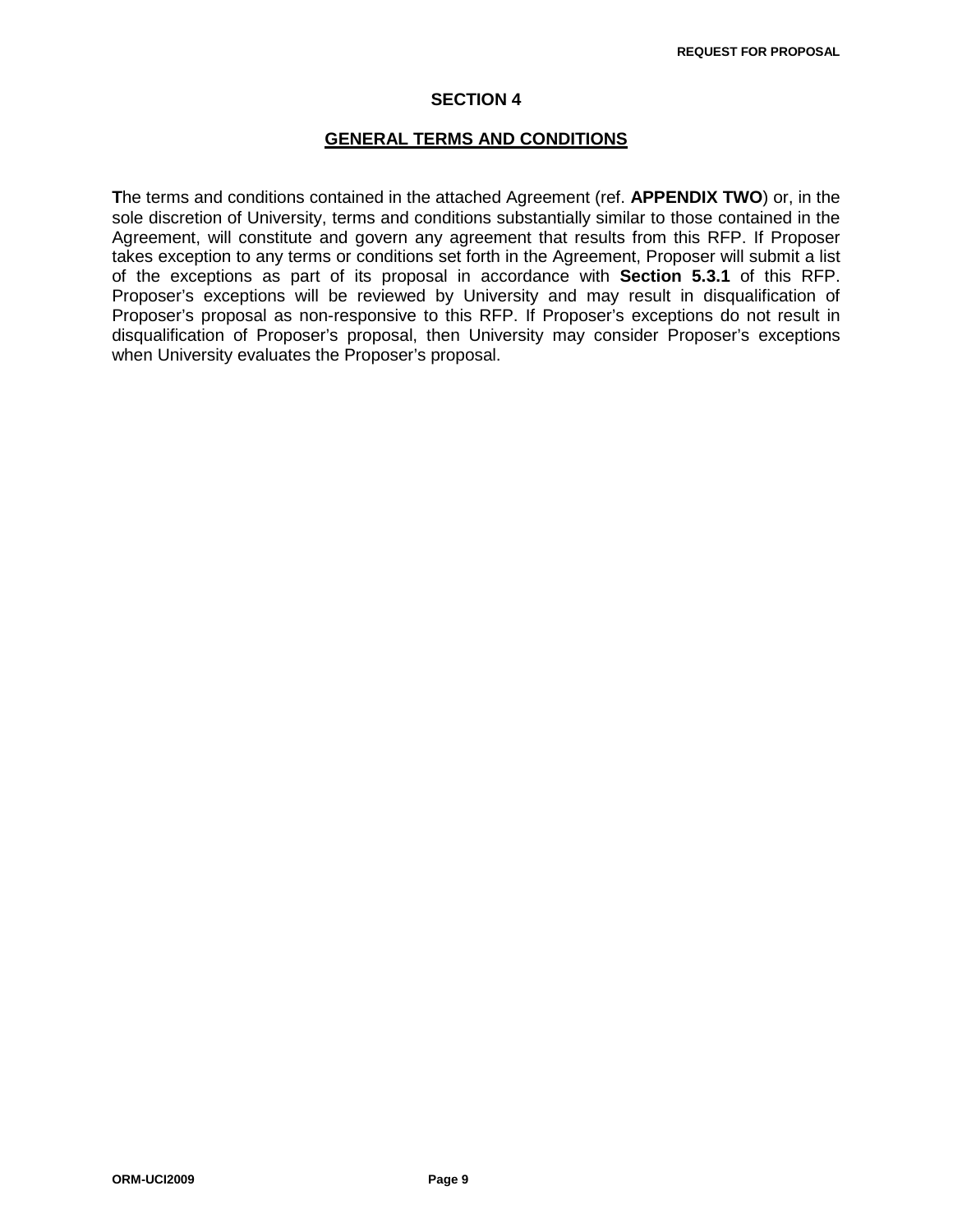### **SECTION 5**

### **SPECIFICATIONS AND ADDITIONAL QUESTIONS**

### **5.1 General**

The minimum requirements and the specifications for the Services, as well as certain requests for information to be provided by Proposer as part of its proposal, are set forth below. As indicated in **Section 2.3** of this RFP, the successful Proposer is referred to as the "**Contractor**."

### **5.2 Minimum Requirements**

The University requests proposals from qualified and experienced firms for Unemployment Claim Administration Services that will be used by University institutions and University executive management and administrative staff. The successful Proposer will enter into an agreement with the University to provide services in accordance with the requirements and specifications of this RFP.

Each Proposal must include information that clearly indicates that Proposer meets each of the following minimum qualification requirements:

- 5.2.1 A synopsis of the Proposer's qualifications and credentials to render the services described in this **Section 5;**
- 5.2.2 A list of the principal officers and employees who will be responsible for the services provided to the University including biographies, experience, current number of clients and number of University clients;
- 5.2.3 A list of references as required by **Section 3** of **APPENDIX ONE**; and
- 5.2.4 Examples of similar projects either completed or currently being performed by the Proposer.
- 5.2.5 Proposer's Understanding of Project; The Proposer must include in its proposal a description of the Proposer's understanding of the nature of services desired by the University. The Proposer should review **APPENDIX TWO, EXHIBIT A: Scope of Work,** which details specifications for the unemployment claims management and related services desired by the University;

### **5.3 Additional Questions Specific to this RFP**

Proposer must submit the following information as part of Proposer's proposal:

- 5.3.1 If Proposer takes exception to any terms or conditions set forth in the Agreement (ref. **APPENDIX TWO**), Proposer must submit a list of the exceptions.
- 5.3.2 In its proposal, Proposer must indicate whether it will consent to include in the Agreement the "Access by Individuals with Disabilities" language that is set forth in **APPENDIX FIVE**. If Proposer objects to the inclusion of the "Access by Individuals with Disabilities" language in the Agreement, Proposer must, as part of its proposal, specifically identify and describe in detail all of the reasons for Proposer's objection.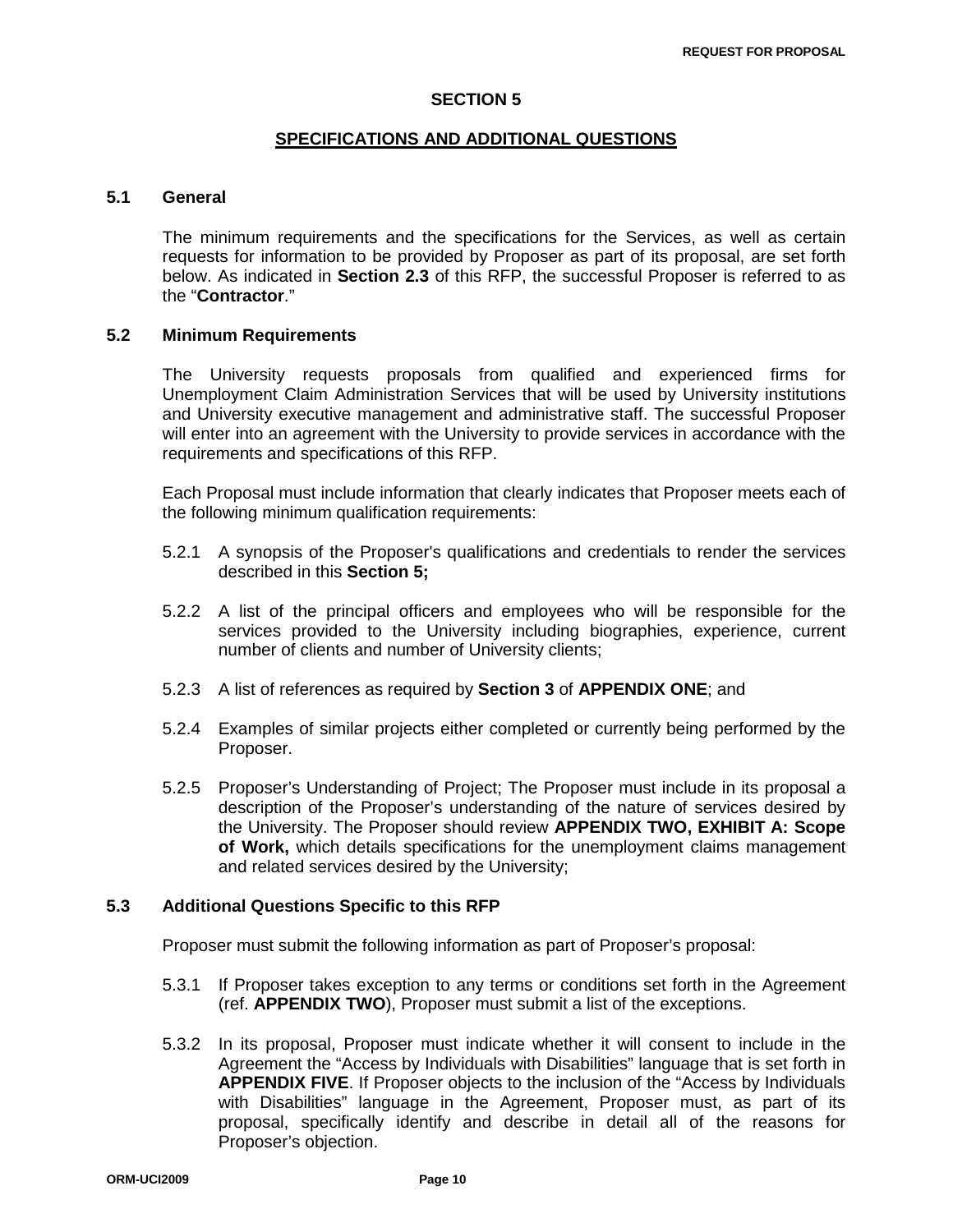5.3.3 In its proposal, Proposer must respond to each item listed in **APPENDIX SIX, Electronic and Information Resources ("EIR") Environment Specifications**. **APPENDIX SIX** will establish specifications, representations, warranties and agreements related to the EIR that Proposer is offering to provide to University. Responses to **APPENDIX SIX** will be incorporated into the Agreement and will be binding on Contractor.

### **5.4 Scope of Work**

A. The contractor shall provide administration and management of the Unemployment Compensation claims filed by all workers employed by UT System and will provide the following services to UT System:

5.4.1 Provide a secure process for uploading employment data from UT System Institutions into the Proposer's database.

5.4.2 Implement an Electronic Data Information Exchange (EDIE) for Unemployment Insurance information between UT System and the Texas Workforce Commission (TWC).

5.4.3 Provide UT System with access to an electronic unemployment claim management system. Access should include the ability to run standard and ad hoc reports with the option to export the data in standard formats.

5.4.4 Processing and storage of employee payroll and separation data.

5.4.5 Processing of all unemployment claim forms; responding promptly and accurately to all claim inquiries and working closely with institution (employer) representatives to develop any information for a timely and effective response to the initial claim.

5.4.6 Auditing of the claimant's eligibility, UT System's liability, and the benefit period for each claim.

5.4.7 Counseling and representation at all levels of unemployment compensation appeal hearings before the TWC.

5.4.8 Auditing of all benefit charges assessed against UT System and protesting of all improper charges. This would include providing a timely review and concurrence or corrections to Statement of Benefits.

5.4.9 Evaluate all pertinent UT System Unemployment Compensation procedures. Make written and verbal recommendations to reduce unemployment compensation costs.

5.4.10 Provide an initial training seminar for to up to 50 institution representatives to cover the implementation plan, ongoing claim management and other services to be included in the contract.

5.4.11 Keep UT System representatives apprised of legislative changes impacting unemployment claims management with on-going education updates at least quarterly.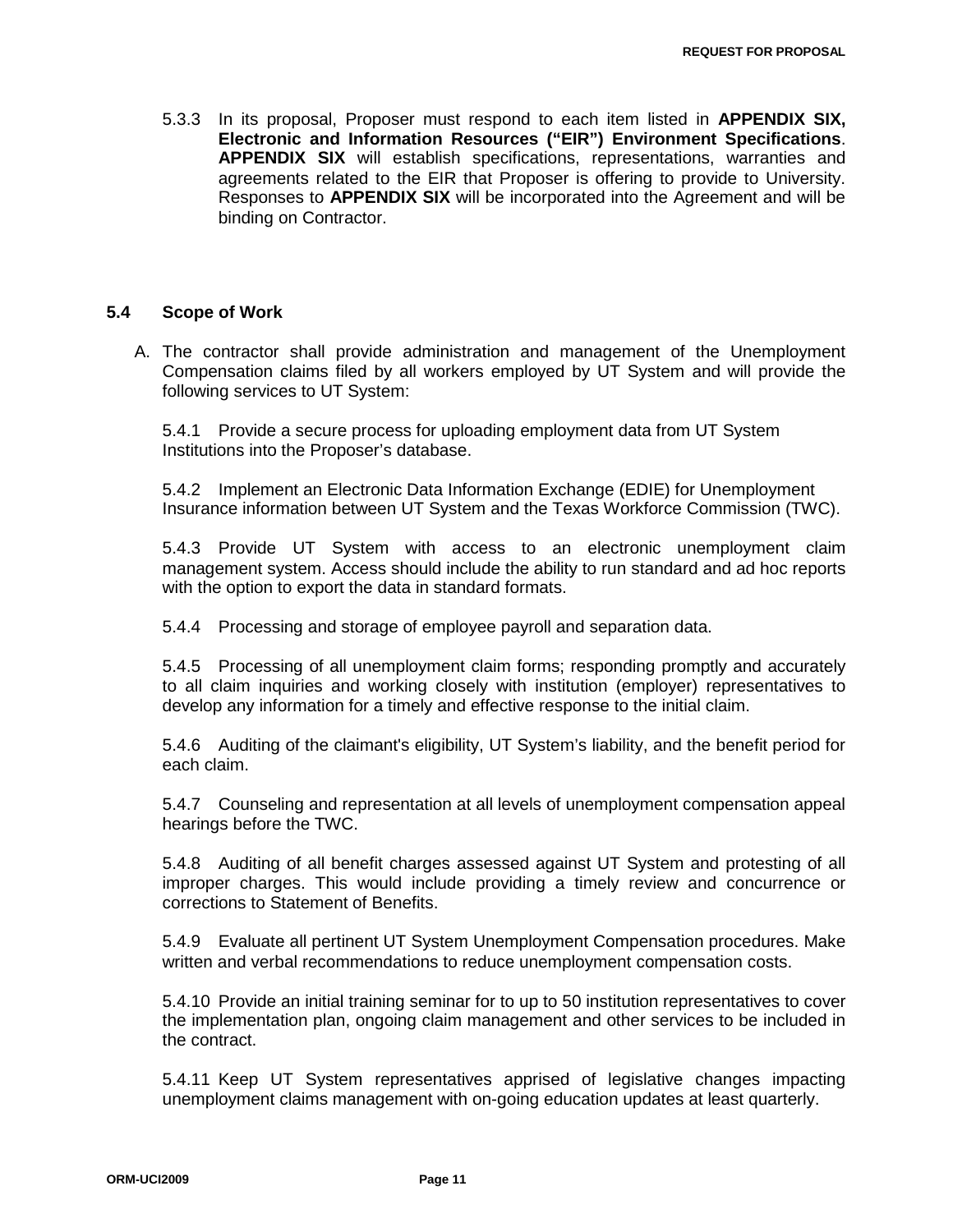5.4.12 Maintain data security over UT System employment data in their possession, complying with applicable laws and UT System policies.

- B. The contractor shall conduct employment verifications and employment income verifications for UT System in accordance with applicable laws and system policies.
- C. The contractor may list other services related to employment data that they propose to offer to UT System.

Recognizing that the level of unemployment claims activity may vary greatly over time, the following table shows the number of employees, UCI claim count and UCI claim expenditures for UT System during Fiscal Years ending August 31, 2006 and August 31, 2007 and August 31, 2008 and August 31, 2009. Fiscal year 2009 accounted for an unprecedented number of claims and claim expenditures as a result of a reduction in force at UTMB Galveston following the devastation of Hurricane Ike.

|                                     | 2006        | 2007        | 2008        | <u> 2009</u> |
|-------------------------------------|-------------|-------------|-------------|--------------|
| <b>Total UT System Employees</b>    | 92,282      | 97,027      | 99,404      | 101,115      |
| <b>New UCI Claims</b>               | 2.985       | 3.021       | 2.911       | 5.472        |
| <b>Total UCI Claim Expenditures</b> | \$4,168,883 | \$3,410,180 | \$3,199,392 | \$7,011,666  |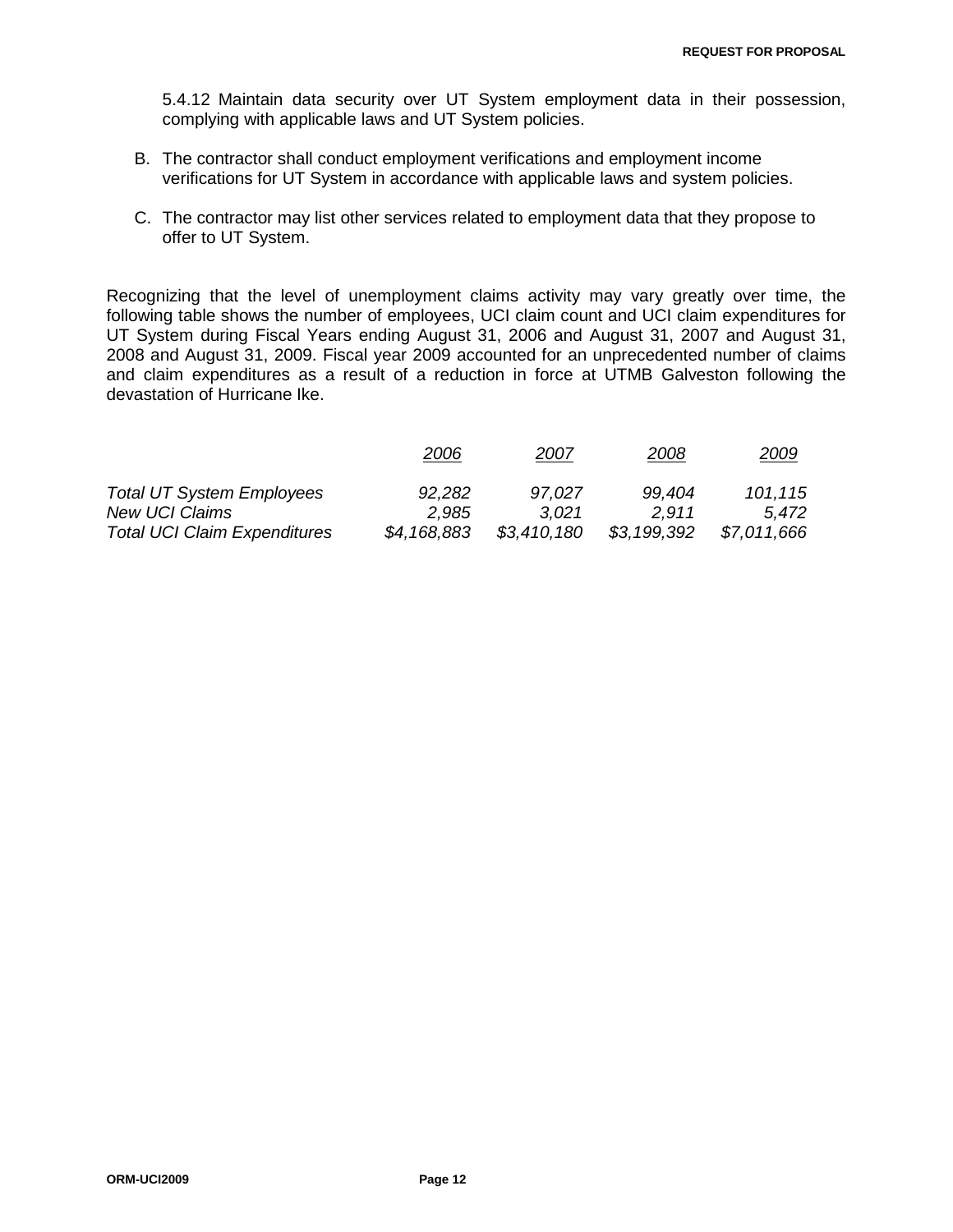### **SECTION 6**

### **PRICING AND DELIVERY SCHEDULE**

**Proposal of:** \_\_\_\_\_\_\_\_\_\_\_\_\_\_\_\_\_\_\_\_\_\_\_\_\_\_\_\_\_\_\_\_\_\_\_ (Proposer Company Name)

**To:** The University of Texas System Administration

- **Ref.:** Unemployment Claim Administration Services related to the Office of Risk Management for the University of Texas System
- **RFP No.:** ORM-UCI2009

Ladies and Gentlemen:

Having carefully examined all the specifications and requirements of this RFP and any attachments thereto, the undersigned proposes to furnish the \_\_\_\_\_\_\_\_\_\_\_\_\_\_\_\_\_\_ services required pursuant to the above-referenced Request for Proposal upon the terms quoted below.

\_\_\_\_\_\_\_\_\_\_\_\_\_\_\_\_\_\_\_\_\_\_\_\_\_\_\_\_\_\_\_\_\_\_\_\_\_\_\_\_\_\_\_\_\_\_\_\_\_\_\_\_\_\_\_\_\_\_\_\_\_\_\_\_

\_\_\_\_\_\_\_\_\_\_\_\_\_\_\_\_\_\_\_\_\_\_\_\_\_\_\_\_\_\_\_\_\_\_\_\_\_\_\_\_\_\_\_\_\_\_\_\_\_\_\_\_\_\_\_\_\_\_\_\_\_\_\_\_

\_\_\_\_\_\_\_\_\_\_\_\_\_\_\_\_\_\_\_\_\_\_\_\_\_\_\_\_\_\_\_\_\_\_\_\_\_\_\_\_\_\_\_\_\_\_\_\_\_\_\_\_\_\_\_\_\_\_\_\_\_\_\_\_

\_\_\_\_\_\_\_\_\_\_\_\_\_\_\_\_\_\_\_\_\_\_\_\_\_\_\_\_\_\_\_\_\_\_\_\_\_\_\_\_\_\_\_\_\_\_\_\_\_\_\_\_\_\_\_\_\_\_\_\_\_\_\_\_

\_\_\_\_\_\_\_\_\_\_\_\_\_\_\_\_\_\_\_\_\_\_\_\_\_\_\_\_\_\_\_\_\_\_\_\_\_\_\_\_\_\_\_\_\_\_\_\_\_\_\_\_\_\_\_\_\_\_\_\_\_\_\_\_

\_\_\_\_\_\_\_\_\_\_\_\_\_\_\_\_\_\_\_\_\_\_\_\_\_\_\_\_\_\_\_\_\_\_\_\_\_\_\_\_\_\_\_\_\_\_\_\_\_\_\_\_\_\_\_\_\_\_\_\_\_\_\_\_

\_\_\_\_\_\_\_\_\_\_\_\_\_\_\_\_\_\_\_\_\_\_\_\_\_\_\_\_\_\_\_\_\_\_\_\_\_\_\_\_\_\_\_\_\_\_\_\_\_\_\_\_\_\_\_\_\_\_\_\_\_\_\_\_

\_\_\_\_\_\_\_\_\_\_\_\_\_\_\_\_\_\_\_\_\_\_\_\_\_\_\_\_\_\_\_\_\_\_\_\_\_\_\_\_\_\_\_\_\_\_\_\_\_\_\_\_\_\_\_\_\_\_\_\_\_\_\_\_

\_\_\_\_\_\_\_\_\_\_\_\_\_\_\_\_\_\_\_\_\_\_\_\_\_\_\_\_\_\_\_\_\_\_\_\_\_\_\_\_\_\_\_\_\_\_\_\_\_\_\_\_\_\_\_\_\_\_\_\_\_\_\_\_

# **6.1 Pricing for Services Offered**

**6.2 Delivery Schedule of Events and Time Periods**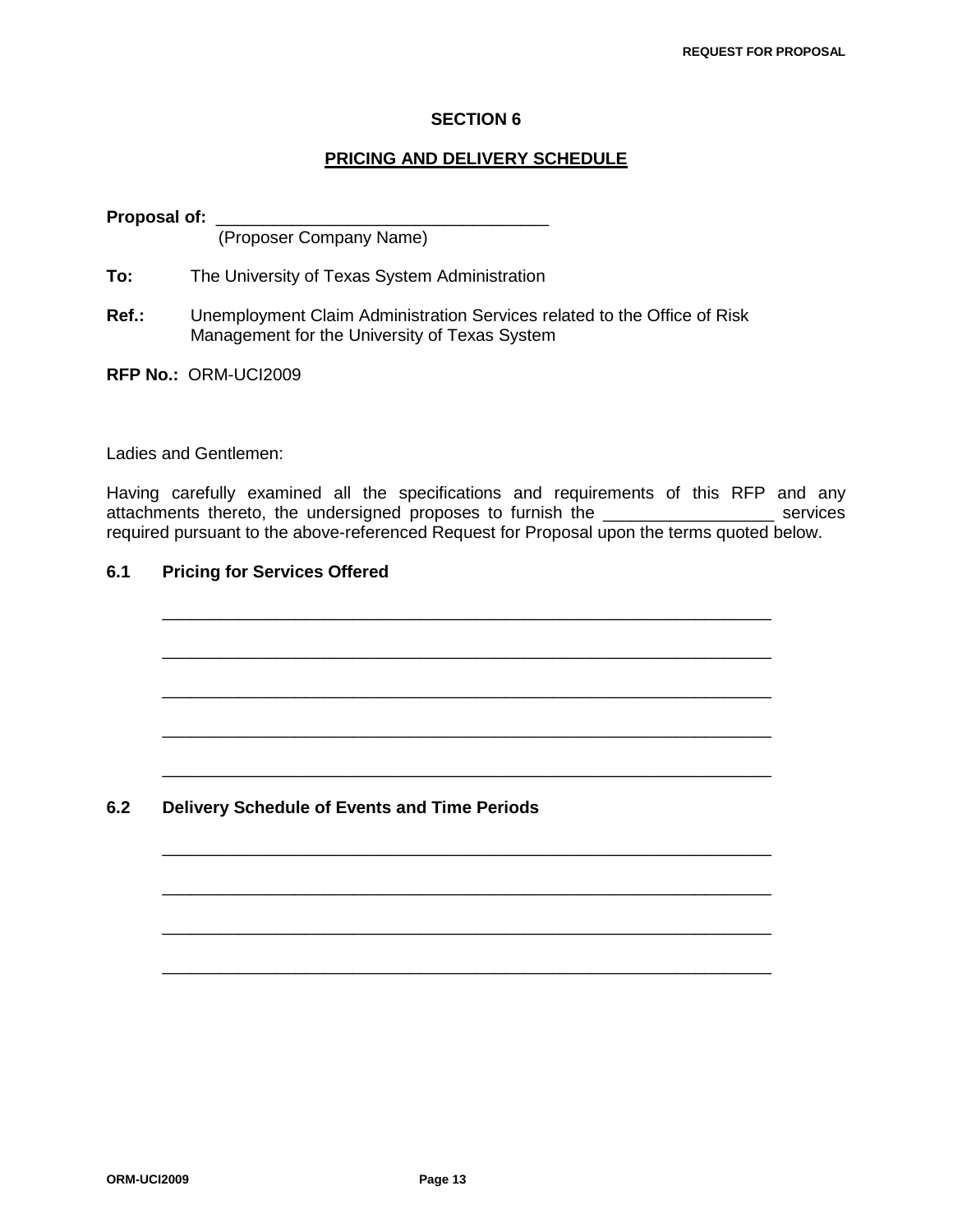### **6.3 University's Payment Terms**

University's standard payment terms for services are "Net 30 days." Proposer agrees that University will be entitled to withhold \_\_\_\_\_\_\_\_\_\_ percent (\_\_\_\_\_\_\_\_%) of the total payment due under the Agreement until after University's acceptance of the final work product. Indicate below the prompt payment discount that Proposer will provide to University:

Prompt Payment Discount: \_\_\_\_\_%\_\_\_\_\_days/net 30 days

Respectfully submitted,

**Proposer:** \_\_\_\_\_\_\_\_\_\_\_\_\_\_\_\_\_\_\_\_\_\_\_\_\_\_\_\_

**By:** \_\_\_\_\_\_\_\_\_\_\_\_\_\_\_\_\_\_\_\_\_\_\_\_\_\_\_

 (Authorized Signature for Proposer) **Name:** \_\_\_\_\_\_\_\_\_\_\_\_\_\_\_\_\_\_\_\_\_\_\_\_\_ **Title:** \_\_\_\_\_\_\_\_\_\_\_\_\_\_\_\_\_\_\_\_\_\_\_\_\_\_

**Date:** \_\_\_\_\_\_\_\_\_\_\_\_\_\_\_\_\_\_\_\_\_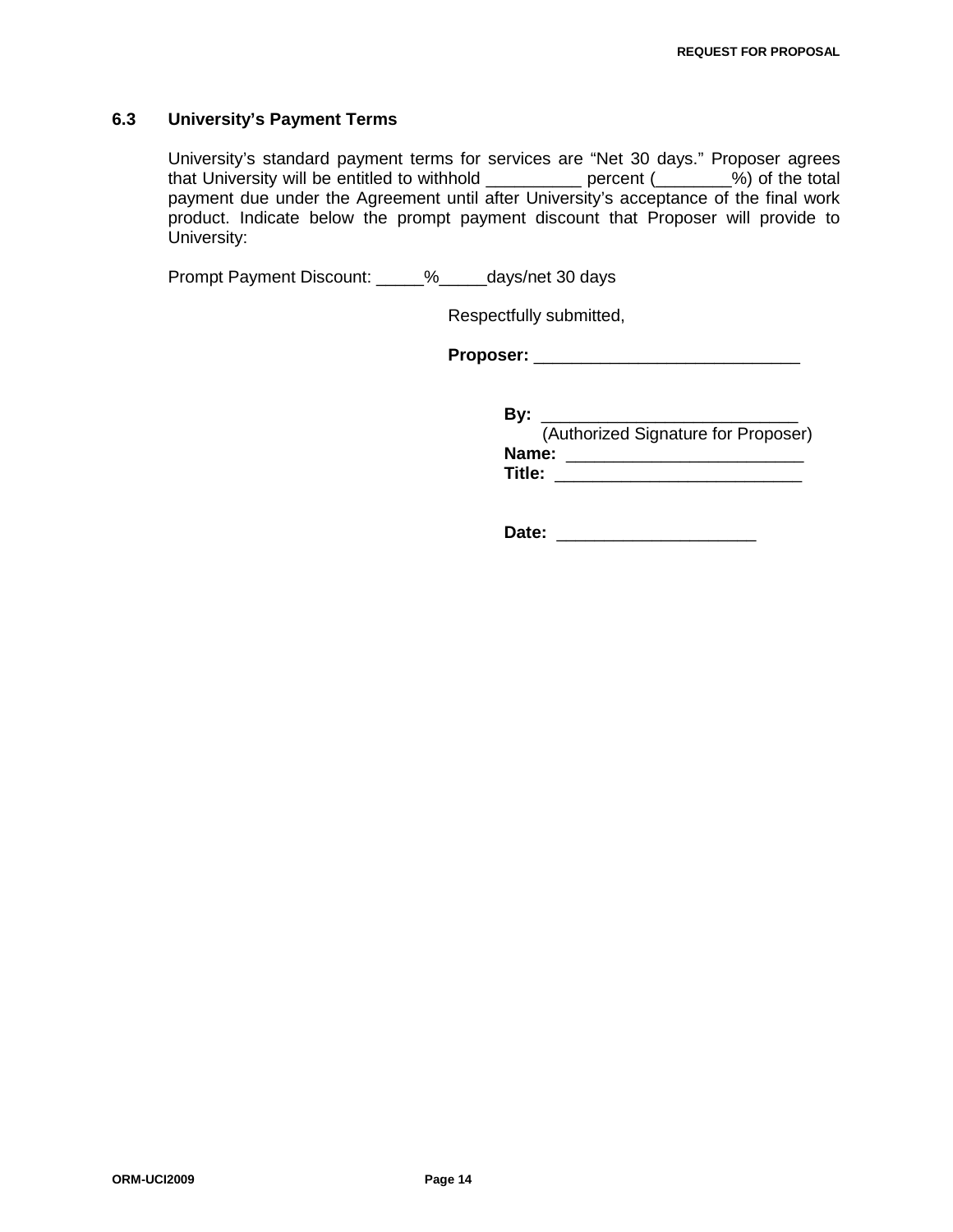### **APPENDIX ONE**

### **PROPOSAL REQUIREMENTS**

#### **SECTION 1**

#### **GENERAL INFORMATION**

#### **1.1 Purpose**

University is soliciting competitive sealed proposals from Proposers having suitable qualifications and experience providing services in accordance with the terms, conditions and requirements set forth in this RFP. This RFP provides sufficient information for interested parties to prepare and submit proposals for consideration by University.

By submitting a proposal, Proposer certifies that it understands this RFP and has full knowledge of the scope, nature, quality, and quantity of the services to be performed, the detailed requirements of the services to be provided, and the conditions under which such services are to be performed. Proposer also certifies that it understands that all costs relating to preparing a response to this RFP will be the sole responsibility of the Proposer.

PROPOSER IS CAUTIONED TO READ THE INFORMATION CONTAINED IN THIS RFP CAREFULLY AND TO SUBMIT A COMPLETE RESPONSE TO ALL REQUIREMENTS AND QUESTIONS AS DIRECTED.

#### **1.2 Inquiries and Interpretations**

University may in its sole discretion respond in writing to written inquiries concerning this RFP and mail its response as an Addendum to all parties recorded by University as having received a copy of this RFP. Only University's responses that are made by formal written Addenda will be binding on University. Any verbal responses, written interpretations or clarifications other than Addenda to this RFP will be without legal effect. All Addenda issued by University prior to the Submittal Deadline will be and are hereby incorporated as a part of this RFP for all purposes.

Proposers are required to acknowledge receipt of each Addendum as specified in this Section. The Proposer must acknowledge all Addenda by completing, signing and returning the Addenda Checklist (ref. **Section 4** of **APPENDIX ONE**). The Addenda Checklist must be received by University prior to the Submittal Deadline and should accompany the Proposer's proposal.

Any interested party that receives this RFP by means other than directly from University is responsible for notifying University that it has received an RFP package, and should provide its name, address, telephone number and FAX number to University, so that if University issues Addenda to this RFP or provides written answers to questions, that information can be provided to such party.

#### **1.3 Public Information**

Proposer is hereby notified that University strictly adheres to all statutes, court decisions and the opinions of the Texas Attorney General with respect to disclosure of public information.

University may seek to protect from disclosure all information submitted in response to this RFP until such time as a final agreement is executed.

Upon execution of a final agreement, University will consider all information, documentation, and other materials requested to be submitted in response to this RFP, to be of a non-confidential and non-proprietary nature and, therefore, subject to public disclosure under the *Texas Public Information Act* (*Government Code*, Chapter 552.001, et seq.). Proposer will be advised of a request for public information that implicates their materials and will have the opportunity to raise any objections to disclosure to the Texas Attorney General. Certain information may be protected from release under Sections 552.101, 552.110, 552.113, and 552.131, *Government Code*.

#### **1.4 Type of Agreement**

Contractor, if any, will be required to enter into a contract with University in a form substantially similar to the Agreement between University and Contractor (the "**Agreement**") attached to this RFP as **APPENDIX TWO** and incorporated for all purposes.

#### **1.5 Proposal Evaluation Process**

University will select Contractor by using the competitive sealed proposal process described in this Section. University will open the HSP Envelope submitted by a Proposer prior to opening the Proposer's proposal in order to ensure that the Proposer has submitted the number of completed and signed originals of the Proposer's HUB Subcontracting Plan ("HSP") that are required by this RFP (ref. **Section 2.5.4** of the RFP.) All proposals submitted by the Submittal Deadline accompanied by the number of completed and signed originals of the HSP that are required by this RFP will be opened publicly to identify the name of each Proposer submitting a proposal. Any proposals that are not submitted by the Submittal Date or that are not accompanied by the number of completed and signed originals of the HSP that are required by this RFP will be rejected by University as non-responsive due to material failure to comply with advertised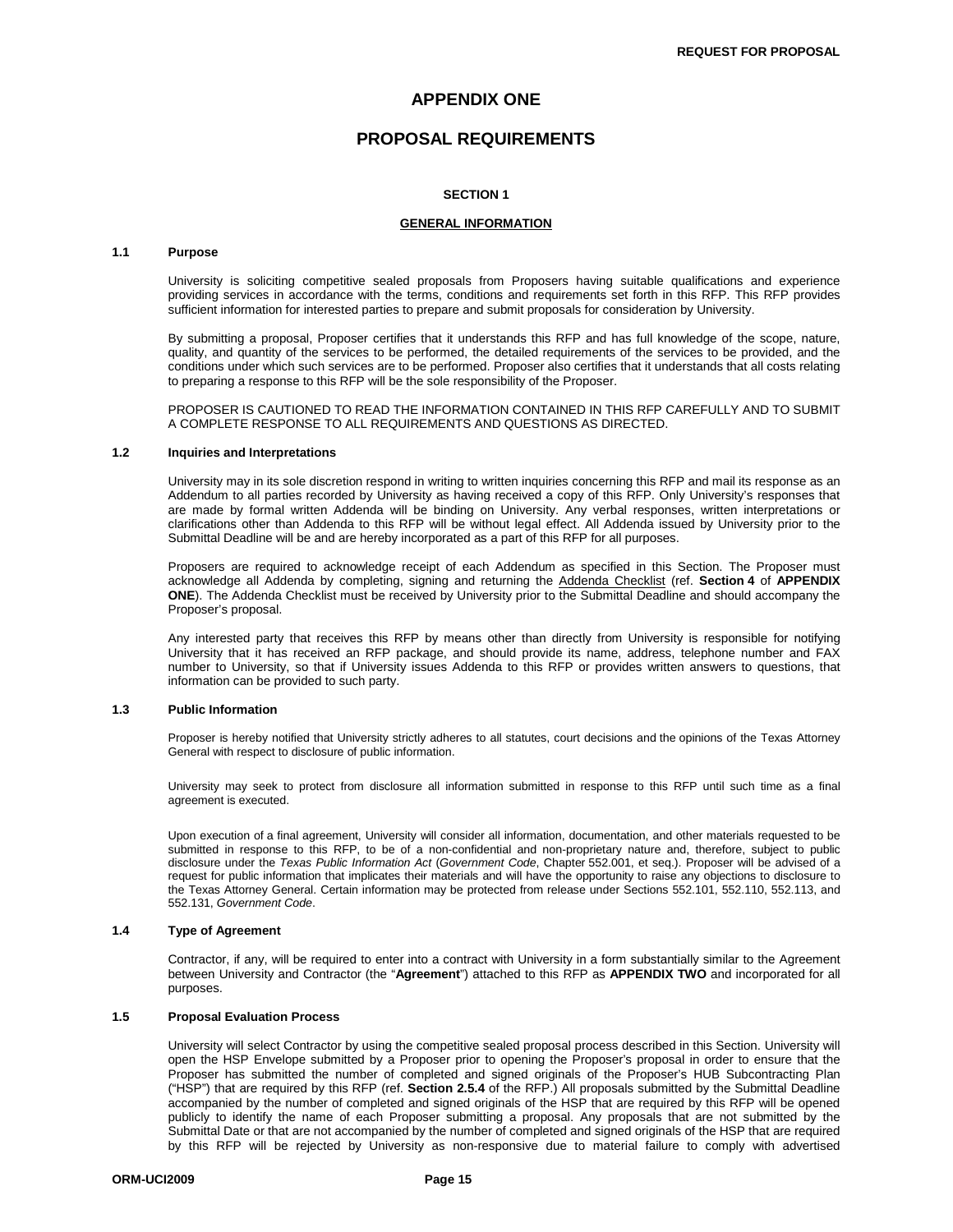specifications. After the opening of the proposals and upon completion of the initial review and evaluation of the proposals, University may invite one or more selected Proposers to participate in oral presentations. University will use commercially reasonable efforts to avoid public disclosure of the contents of a proposal prior to selection of Contractor.

University may make the selection of Contractor on the basis of the proposals initially submitted, without discussion, clarification or modification. In the alternative, University may make the selection of Contractor on the basis of negotiation with any of the Proposers. In conducting such negotiations, University will use commercially reasonable efforts to avoid disclosing the contents of competing proposals.

At University's sole option and discretion, University may discuss and negotiate all elements of the proposals submitted by selected Proposers within a specified competitive range. For purposes of negotiation, University may establish, after an initial review of the proposals, a competitive range of acceptable or potentially acceptable proposals composed of the highest rated proposal(s). In that event, University will defer further action on proposals not included within the competitive range pending the selection of Contractor; provided, however, University reserves the right to include additional proposals in the competitive range if deemed to be in the best interests of University.

After submission of a proposal but before final selection of Contractor is made, University may permit a Proposer to revise its proposal in order to obtain the Proposer's best and final offer. In that event, representations made by Proposer in its revised proposal, including price and fee quotes, will be binding on Proposer. University will provide each Proposer within the competitive range with an equal opportunity for discussion and revision of its proposal. University is not obligated to select the Proposer offering the most attractive economic terms if that Proposer is not the most advantageous to University overall, as determined by University.

University reserves the right to (a) enter into an agreement for all or any portion of the requirements and specifications set forth in this RFP with one or more Proposers, (b) reject any and all proposals and re-solicit proposals, or (c) reject any and all proposals and temporarily or permanently abandon this selection process, if deemed to be in the best interests of University. Proposer is hereby notified that University will maintain in its files concerning this RFP a written record of the basis upon which a selection, if any, is made by University.

#### **1.6 Proposer's Acceptance of Evaluation Methodology**

By submitting a proposal, Proposer acknowledges (1) Proposer's acceptance of [a] the Proposal Evaluation Process (ref. **Section 1.5** of **APPENDIX ONE**), [b] the Criteria for Selection (ref. **2.3** of this RFP), [c] the Specifications and Additional Questions (ref. **Section 5** of this RFP), [d] the terms and conditions of the Agreement (ref. **APPENDIX TWO**), and [e] all other requirements and specifications set forth in this RFP; and (2) Proposer's recognition that some subjective judgments must be made by University during this RFP process.

#### **1.7 Solicitation for Proposal and Proposal Preparation Costs**

Proposer understands and agrees that (1) this RFP is a solicitation for proposals and University has made no representation written or oral that one or more agreements with University will be awarded under this RFP; (2) University issues this RFP predicated on University's anticipated requirements for the Services, and University has made no representation, written or oral, that any particular scope of services will actually be required by University; and (3) Proposer will bear, as its sole risk and responsibility, any cost that arises from Proposer's preparation of a proposal in response to this RFP.

#### **1.8 Proposal Requirements and General Instructions**

- 1.8.1 Proposer should carefully read the information contained herein and submit a complete proposal in response to all requirements and questions as directed.
- 1.8.2 Proposals and any other information submitted by Proposer in response to this RFP will become the property of University.
- 1.8.3 University will not provide compensation to Proposer for any expenses incurred by the Proposer for proposal preparation or for demonstrations or oral presentations that may be made by Proposer, unless otherwise expressly agreed in writing. Proposer submits its proposal at its own risk and expense.
- 1.8.4 Proposals that (i) are qualified with conditional clauses; (ii) alter, modify, or revise this RFP in any way; or (iii) contain irregularities of any kind, are subject to disqualification by University, at University's sole discretion.
- 1.8.5 Proposals should be prepared simply and economically, providing a straightforward, concise description of Proposer's ability to meet the requirements and specifications of this RFP. Emphasis should be on completeness, clarity of content, and responsiveness to the requirements and specifications of this RFP.
- 1.8.6 University makes no warranty or guarantee that an award will be made as a result of this RFP. University reserves the right to accept or reject any or all proposals, waive any formalities, procedural requirements, or minor technical inconsistencies, and delete any requirement or specification from this RFP or the Agreement when deemed to be in University's best interest. University reserves the right to seek clarification from any Proposer concerning any item contained in its proposal prior to final selection. Such clarification may be provided by telephone conference or personal meeting with or writing to University, at University's sole discretion. Representations made by Proposer within its proposal will be binding on Proposer.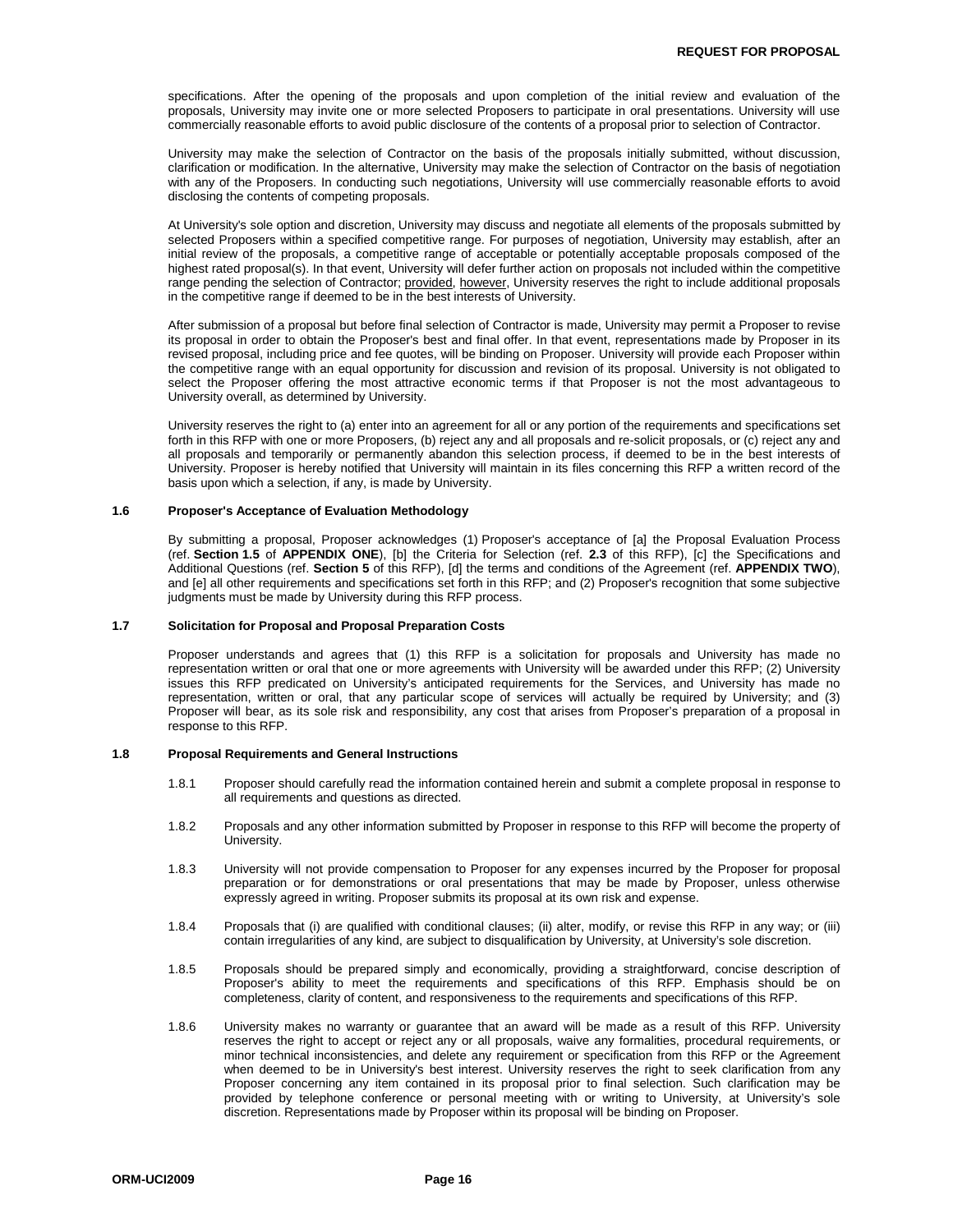1.8.7 Any proposal that fails to comply with the requirements contained in this RFP may be rejected by University, in University's sole discretion.

#### **1.9 Preparation and Submittal Instructions**

#### 1.9.1 Specifications and Additional Questions

Proposals must include responses to the questions in Specifications and Additional Questions (ref. **Section 5** of this RFP). Proposer should reference the item number and repeat the question in its response. In cases where a question does not apply or if unable to respond, Proposer should refer to the item number, repeat the question, and indicate N/A (Not Applicable) or N/R (No Response), as appropriate. Proposer should explain the reason when responding N/A or N/R.

#### 1.9.2 Execution of Offer

Proposer must complete, sign and return the attached Execution of Offer (ref. **Section 2** of **APPENDIX ONE**) as part of its proposal. The Execution of Offer must be signed by a representative of Proposer duly authorized to bind the Proposer to its proposal. Any proposal received without a completed and signed Execution of Offer may be rejected by University, in its sole discretion.

#### 1.9.3 Pricing and Delivery Schedule

Proposer must complete and return the Pricing and Delivery Schedule (ref. **Section 6** of this RFP), as part of its proposal. In the Pricing and Delivery Schedule, the Proposer should describe in detail (a) the total fees for the entire scope of the Services; and (b) the method by which the fees are calculated. The fees must be inclusive of all associated costs for delivery, labor, insurance, taxes, overhead, and profit.

University will not recognize or accept any charges or fees to perform the Services that are not specifically stated in the Pricing and Delivery Schedule.

In the Pricing and Delivery Schedule, Proposer should describe each significant phase in the process of providing the Services to University, and the time period within which Proposer proposes to be able to complete each such phase.

#### 1.9.4 Proposer's General Questionnaire

Proposals must include responses to the questions in Proposer's General Questionnaire (ref. **Section 3** of **APPENDIX ONE).** Proposer should reference the item number and repeat the question in its response. In cases where a question does not apply or if unable to respond, Proposer should refer to the item number, repeat the question, and indicate N/A (Not Applicable) or N/R (No Response), as appropriate. Proposer should explain the reason when responding N/A or N/R.

#### 1.9.5 Addenda Checklist

Proposer should acknowledge all Addenda to this RFP (if any) by completing, signing and returning the Addenda Checklist (ref. **Section 4** of **APPENDIX ONE**) as part of its proposal. Any proposal received without a completed and signed Addenda Checklist may be rejected by University, in its sole discretion.

#### 1.9.6 Submission

Proposer should submit all proposal materials enclosed in a sealed envelope, box, or container. The RFP No. (ref. **ORM-UCI2009**) and the Submittal Deadline (ref. **Section 2.1** of this RFP) should be clearly shown in the lower left-hand corner on the top surface of the container. In addition, the name and the return address of the Proposer should be clearly visible.

Proposer must also submit the number of originals of the HUB Subcontracting Plan ("HSP") as required by this RFP (ref. **Section 2.5** of the RFP.)

Upon Proposer's request and at Proposer's expense, University will return to a Proposer its proposal received after the Submittal Deadline if the proposal is properly identified. University will not under any circumstances consider a proposal that is received after the Submittal Deadline or which is not accompanied by the number of completed and signed originals of the HSP that are required by this RFP.

University will not accept proposals submitted by telephone, proposals submitted by Facsimile ("**FAX**") transmission, or proposals submitted by electronic transmission (i.e., e-mail) in response to this RFP.

Except as otherwise provided in this RFP, no proposal may be changed, amended, or modified after it has been submitted to University. However, a proposal may be withdrawn and resubmitted at any time prior to the Submittal Deadline. No proposal may be withdrawn after the Submittal Deadline without University's consent, which will be based on Proposer's submittal of a written explanation and documentation evidencing a reason acceptable to University, in University's sole discretion.

By signing the Execution of Offer (ref. **Section 2** of **APPENDIX ONE**) and submitting a proposal, Proposer certifies that any terms, conditions, or documents attached to or referenced in its proposal are applicable to this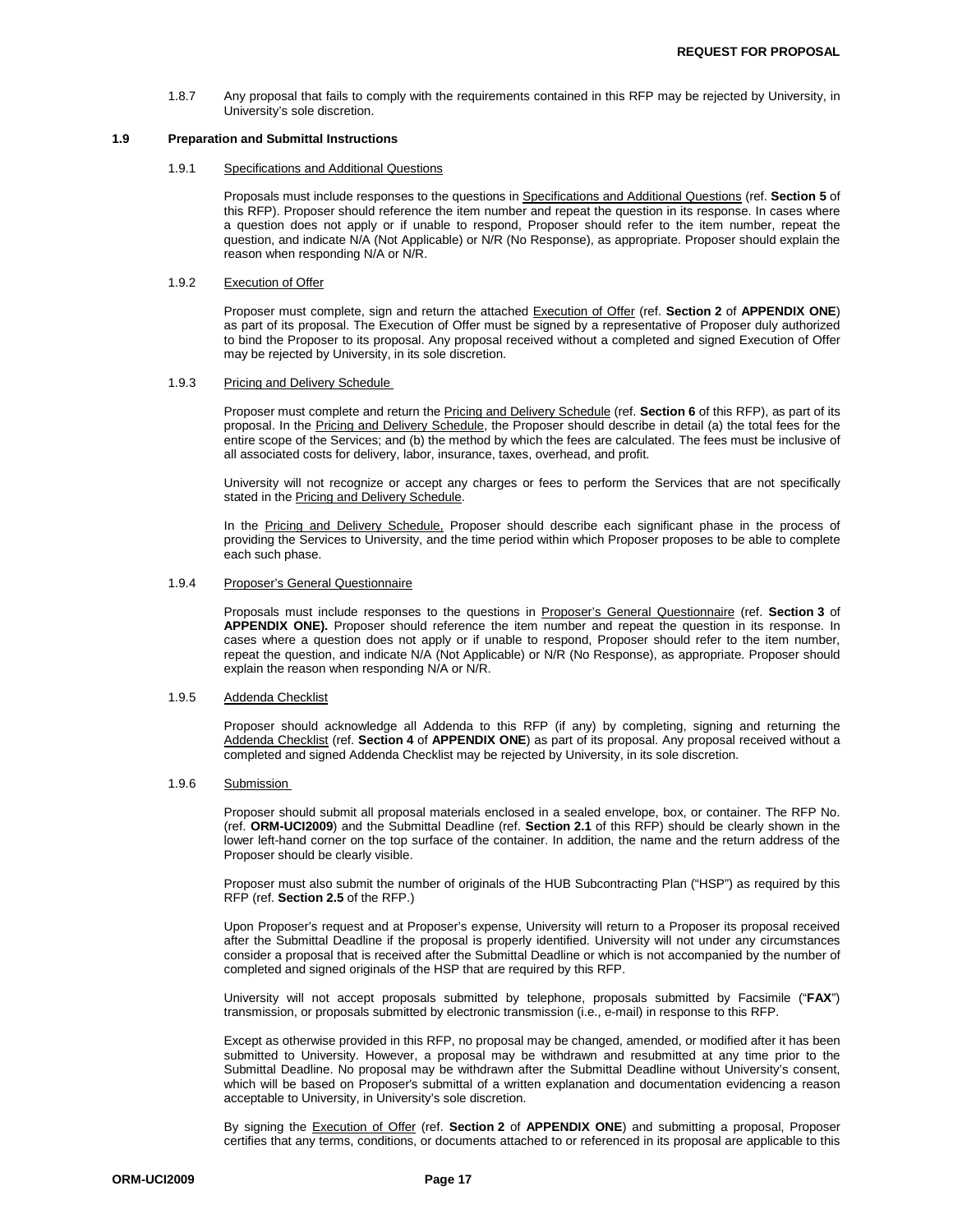procurement only to the extent that they (a) do not conflict with the laws of the State of Texas or this RFP and (b) do not place any requirements on University that are not set forth in this RFP or in the Appendices to this RFP. Proposer further certifies that the submission of a proposal is Proposer's good faith intent to enter into the Agreement with University as specified herein and that such intent is not contingent upon University's acceptance or execution of any terms, conditions, or other documents attached to or referenced in Proposer's proposal.

#### 1.9.7 Page Size, Binders, and Dividers

Proposals must be typed on letter-size (8-1/2" x 11") paper, and must be submitted in a binder. Preprinted material should be referenced in the proposal and included as labeled attachments. Sections within a proposal should be divided by tabs for ease of reference.

#### 1.9.8 Table of Contents

Proposals must include a Table of Contents with page number references. The Table of Contents must contain sufficient detail and be organized according to the same format as presented in this RFP, to allow easy reference to the sections of the proposal as well as to any separate attachments (which should be identified in the main Table of Contents). If a Proposer includes supplemental information or non-required attachments with its proposal, this material should be clearly identified in the Table of Contents and organized as a separate section of the proposal.

#### 1.9.9 Pagination

All pages of the proposal should be numbered sequentially in Arabic numerals (1, 2, 3, etc.). Attachments should be numbered or referenced separately.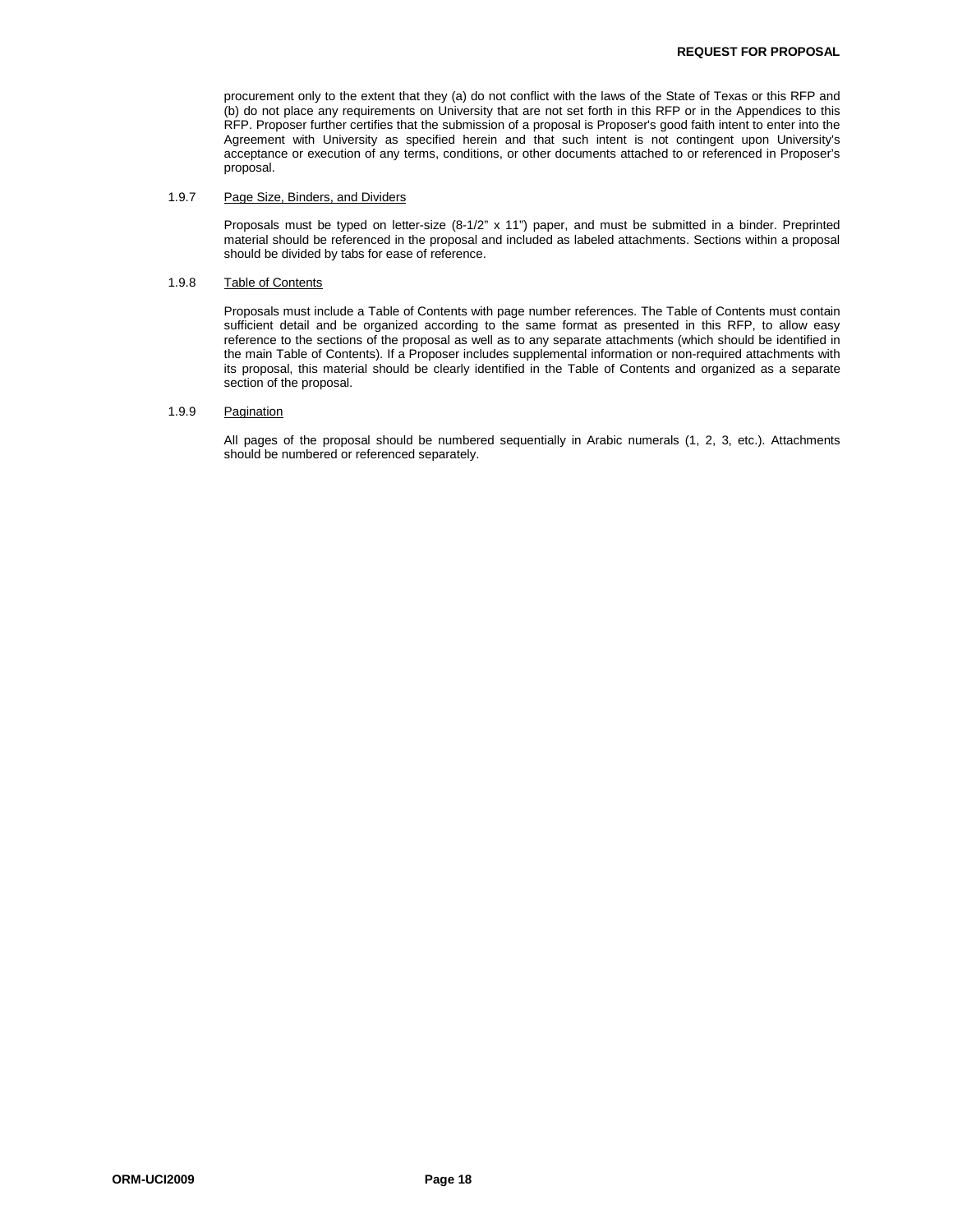#### **SECTION 2**

#### **EXECUTION OF OFFER**

#### **THIS EXECUTION OF OFFER MUST BE COMPLETED, SIGNED AND RETURNED WITH PROPOSER'S PROPOSAL. FAILURE TO COMPLETE, SIGN AND RETURN THIS EXECUTION OF OFFER WITH THE PROPOSER'S PROPOSAL MAY RESULT IN THE REJECTION OF THE PROPOSAL.**

- **2.1** By signature hereon, Proposer represents and warrants the following:
	- 2.1.1 Proposer acknowledges and agrees that (1) this RFP is a solicitation for a proposal and is not a contract or an offer to contract; (2) the submission of a proposal by Proposer in response to this RFP will not create a contract between University and Proposer; (3) University has made no representation or warranty, written or oral, that one or more contracts with University will be awarded under this RFP; and (4) Proposer will bear, as its sole risk and responsibility, any cost arising from Proposer's preparation of a response to this RFP.
	- 2.1.2 Proposer is a reputable company that is lawfully and regularly engaged in providing the Services.
	- 2.1.3 Proposer has the necessary experience, knowledge, abilities, skills, and resources to perform the Services.
	- 2.1.4 Proposer is aware of, is fully informed about, and is in full compliance with all applicable federal, state and local laws, rules, regulations and ordinances.
	- 2.1.5 Proposer understands (i) the requirements and specifications set forth in this RFP and (ii) the terms and conditions set forth in the Agreement under which Proposer will be required to operate.
	- 2.1.6 If selected by University, Proposer will not delegate any of its duties or responsibilities under this RFP or the Agreement to any sub-contractor, except as expressly provided in the Agreement.
	- 2.1.7 If selected by University, Proposer will maintain any insurance coverage as required by the Agreement during the term thereof.
	- 2.1.8 All statements, information and representations prepared and submitted in response to this RFP are current, complete, true and accurate. Proposer acknowledges that University will rely on such statements, information and representations in selecting Contractor. If selected by University, Proposer will notify University immediately of any material change in any matters with regard to which Proposer has made a statement or representation or provided information.
	- 2.1.9 PROPOSER WILL DEFEND WITH COUNSEL APPROVED BY UNIVERSITY, INDEMNIFY, AND HOLD HARMLESS UNIVERSITY, THE UNIVERSITY OF TEXAS SYSTEM, THE STATE OF TEXAS, AND ALL OF THEIR REGENTS, OFFICERS, AGENTS AND EMPLOYEES, FROM AND AGAINST ALL ACTIONS, SUITS, DEMANDS, COSTS, DAMAGES, LIABILITIES AND OTHER CLAIMS OF ANY NATURE, KIND OR DESCRIPTION, INCLUDING REASONABLE ATTORNEYS' FEES INCURRED IN INVESTIGATING, DEFENDING OR SETTLING ANY OF THE FOREGOING, ARISING OUT OF, CONNECTED WITH, OR RESULTING FROM ANY NEGLIGENT ACTS OR OMISSIONS OR WILLFUL MISCONDUCT OF PROPOSER OR ANY AGENT, EMPLOYEE, SUBCONTRACTOR, OR SUPPLIER OF PROPOSER IN THE EXECUTION OR PERFORMANCE OF ANY CONTRACT OR AGREEMENT RESULTING FROM THIS RFP.
	- 2.1.10 Pursuant to Sections 2107.008 and 2252.903, *Government Code*, any payments owing to Proposer under any contract or agreement resulting from this RFP may be applied directly to any debt or delinquency that Proposer owes the State of Texas or any agency of the State of Texas regardless of when it arises, until such debt or delinquency is paid in full.
- **2.2** By signature hereon, Proposer offers and agrees to furnish the Services to University and comply with all terms, conditions, requirements and specifications set forth in this RFP.
- **2.3** By signature hereon, Proposer affirms that it has not given or offered to give, nor does Proposer intend to give at any time hereafter, any economic opportunity, future employment, gift, loan, gratuity, special discount, trip, favor or service to a public servant in connection with its submitted proposal. Failure to sign this Execution of Offer, or signing with a false statement, may void the submitted proposal or any resulting contracts, and the Proposer may be removed from all proposal lists at University.
- **2.4** By signature hereon, Proposer certifies that it is not currently delinquent in the payment of any taxes due under Chapter 171, *Tax Code*, or that Proposer is exempt from the payment of those taxes, or that Proposer is an out-of-state taxable entity that is not subject to those taxes, whichever is applicable. A false certification will be deemed a material breach of any resulting contract or agreement and, at University's option, may result in termination of any resulting contract or agreement.
- **2.5** By signature hereon, Proposer hereby certifies that neither Proposer nor any firm, corporation, partnership or institution represented by Proposer, or anyone acting for such firm, corporation or institution, has violated the antitrust laws of the State of Texas, codified in Section 15.01, et seq., *Business and Commerce Code*, or the Federal antitrust laws, nor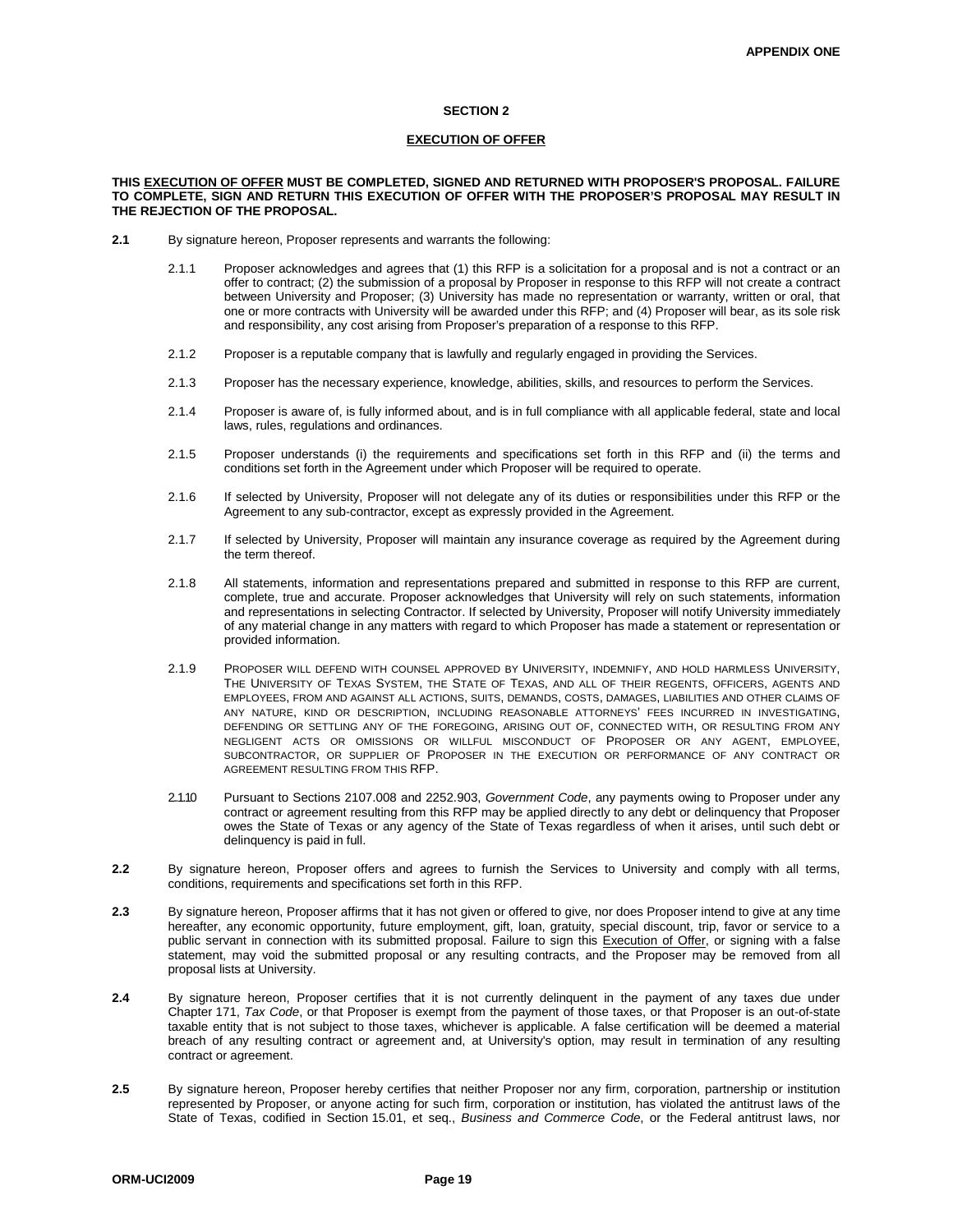communicated directly or indirectly the proposal made to any competitor or any other person engaged in such line of business.

- **2.6** By signature hereon, Proposer certifies that the individual signing this document and the documents made a part of this RFP, is authorized to sign such documents on behalf of Proposer and to bind Proposer under any agreements and other contractual arrangements that may result from the submission of Proposer's proposal.
- **2.7** By signature hereon, Proposer certifies as follows:

"Under Section 231.006, *Family Code,* relating to child support, Proposer certifies that the individual or business entity named in the Proposer's proposal is not ineligible to receive the specified contract award and acknowledges that any agreements or other contractual arrangements resulting from this RFP may be terminated if this certification is inaccurate."

- **2.8** By signature hereon, Proposer certifies that (i) no relationship, whether by blood, marriage, business association, capital funding agreement or by any other such kinship or connection exists between the owner of any Proposer that is a sole proprietorship, the officers or directors of any Proposer that is a corporation, the partners of any Proposer that is a partnership, the joint venturers of any Proposer that is a joint venture or the members or managers of any Proposer that is a limited liability company, on one hand, and an employee of any institution of The University of Texas System, on the other hand, other than the relationships which have been previously disclosed to University in writing; (ii) Proposer has not been an employee of any institution of The University of Texas System within the immediate twelve (12) months prior to the Submittal Deadline; and (iii) no person who, in the past four (4) years served as an executive of a state agency was involved with or has any interest in Proposer's proposal or any contract resulting from this RFP (ref. Section 669.003, *Government Code*). All disclosures by Proposer in connection with this certification will be subject to administrative review and approval before University enters into a contract or agreement with Proposer.
- **2.9** By signature hereon, Proposer certifies that in accordance with Section 2155.004, *Government Code*, no compensation has been received for its participation in the preparation of the requirements or specifications for this RFP. In addition, Proposer certifies that an award of a contract to Proposer will not violate Section 2155.006, *Government Code*, prohibiting University from entering into a contract that involves financial participation by a person who, during the previous five years, has been convicted of violating federal law or assessed a penalty in a federal civil or administrative enforcement action in connection with a contract awarded by the federal government for relief, recovery, or reconstruction efforts as a result of Hurricane Rita, Hurricane Katrina, or any other disaster occurring after September 24, 2005. Pursuant to Sections 2155.004 and 2155.006, *Government Code*, Proposer certifies that Proposer is not ineligible to receive the award of or payments under the Agreement and acknowledges that the Agreement may be terminated and payment withheld if these certifications are inaccurate.
- **2 .10** By signature hereon, Proposer certifies its compliance with all federal laws and regulations pertaining to Equal Employment Opportunities and Affirmative Action.
- **2 .11** By signature hereon, Proposer represents and warrants that all products and services offered to University in response to this RFP meet or exceed the safety standards established and promulgated under the Federal Occupational Safety and Health Law (Public Law 91-596) and the *Texas Hazard Communication Act*, Chapter 502, *Health and Safety Code*, and all related regulations in effect or proposed as of the date of this RFP.
- 2.12 Proposer will and has disclosed, as part of its proposal, any exceptions to the certifications stated in this Execution of Offer. All such disclosures will be subject to administrative review and approval prior to the time University makes an award or enters into any contract or agreement with Proposer.
- **2 .13** If Proposer will sell or lease computer equipment to the University under any agreements or other contractual arrangements that may result from the submission of Proposer's proposal then, pursuant to Section 361.965(c), *Health & Safety Code*, Proposer certifies that it is in compliance with the Manufacturer Responsibility and Consumer Convenience Computer Equipment Collection and Recovery Act set forth in Chapter 361, Subchapter Y, *Health & Safety Code* and the rules adopted by the Texas Commission on Environmental Quality under that Act as set forth in Title 30, Chapter 328, Subchapter I, *Texas Administrative Code*. Section 361.952(2), *Health & Safety Code,* states that, for purposes of the Manufacturer Responsibility and Consumer Convenience Computer Equipment Collection and Recovery Act*,* the term "computer equipment" means a desktop or notebook computer and includes a computer monitor or other display device that does not contain a tuner.

#### **2 .14 Proposer should complete the following information:**

If Proposer is a Corporation, then State of Incorporation:

If Proposer is a Corporation then Proposer's Corporate Charter Number: \_

RFP No.: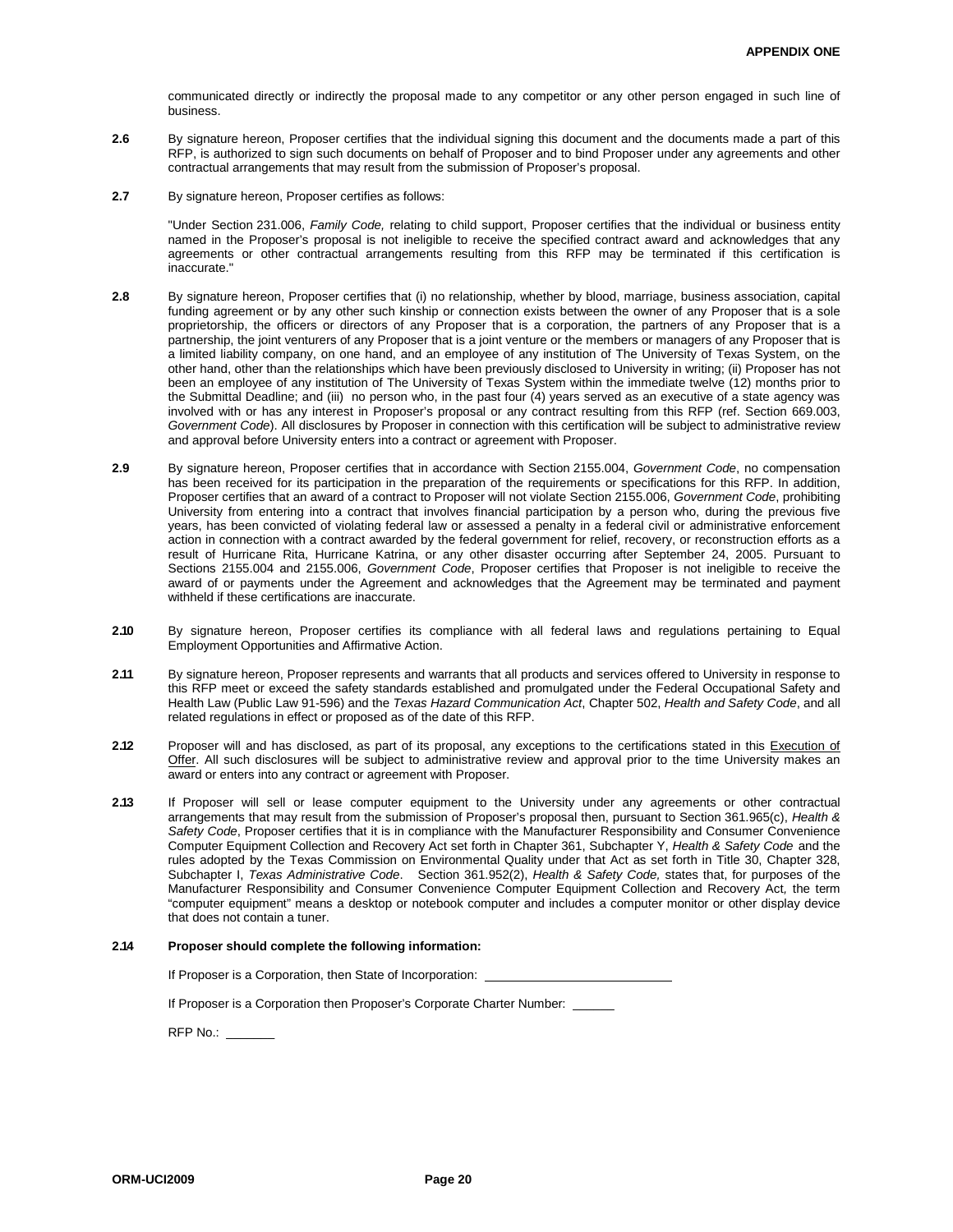**NOTICE: WITH FEW EXCEPTIONS, INDIVIDUALS ARE ENTITLED ON REQUEST TO BE INFORMED ABOUT THE INFORMATION THAT GOVERNMENTAL BODIES OF THE STATE OF TEXAS COLLECT ABOUT SUCH INDIVIDUALS. UNDER SECTIONS 552.021 AND 552.023,** *GOVERNMENT CODE***, INDIVIDUALS ARE ENTITLED TO RECEIVE AND REVIEW SUCH INFORMATION. UNDER SECTION 559.004,** *GOVERNMENT CODE***, INDIVIDUALS ARE ENTITLED TO HAVE GOVERNMENTAL BODIES OF THE STATE OF TEXAS CORRECT INFORMATION ABOUT SUCH INDIVIDUALS THAT IS INCORRECT.**

#### **Submitted and Certified By:**

(Proposer Institution's Name)

(Signature of Duly Authorized Representative)

(Printed Name/Title)

(Date Signed)

(Proposer's Street Address)

(City, State, Zip Code)

(Telephone Number)

(FAX Number)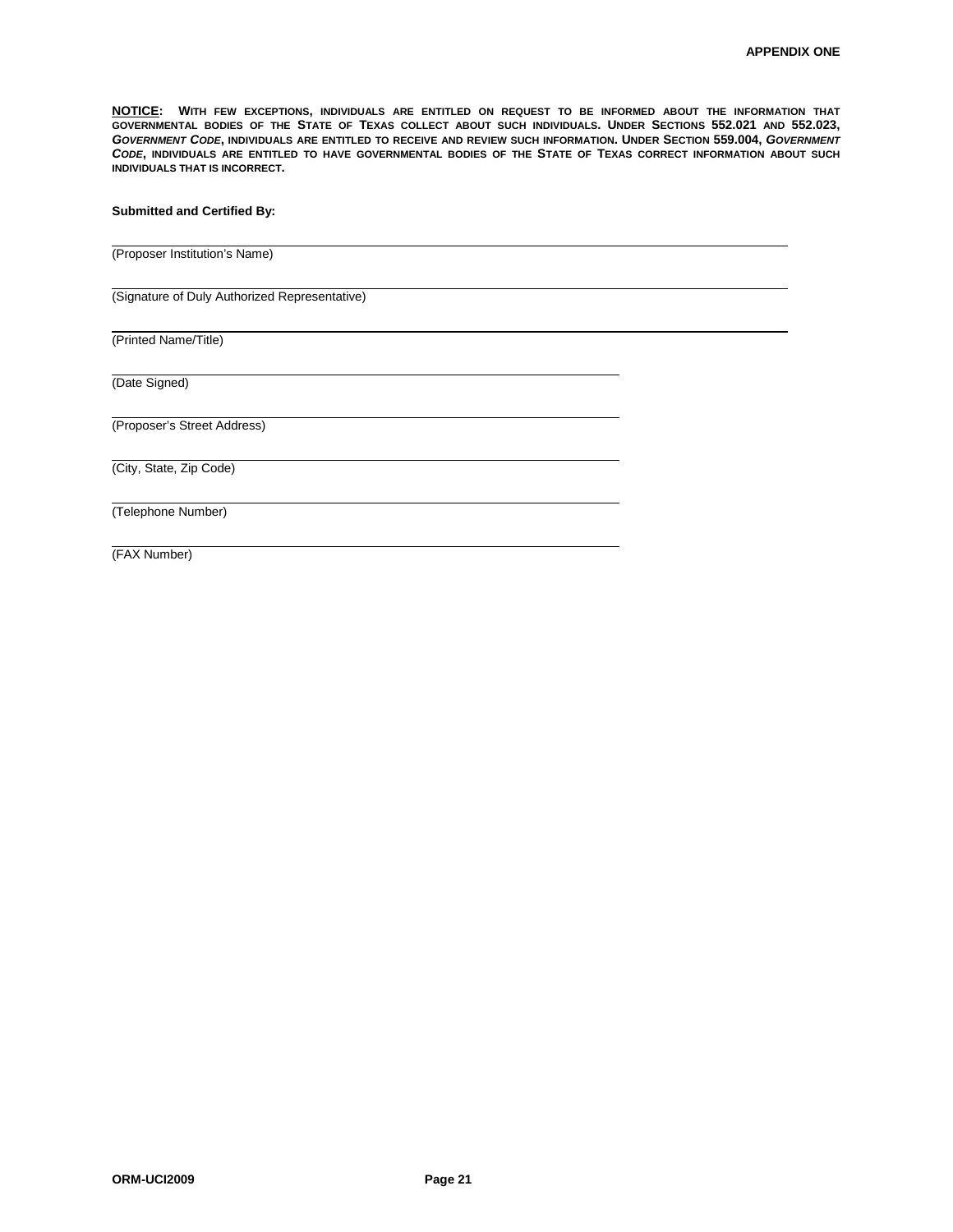#### **SECTION 3**

#### **PROPOSER'S GENERAL QUESTIONNAIRE**

**NOTICE: WITH FEW EXCEPTIONS, INDIVIDUALS ARE ENTITLED ON REQUEST TO BE INFORMED ABOUT THE INFORMATION THAT GOVERNMENTAL BODIES OF THE STATE OF TEXAS COLLECT ABOUT SUCH INDIVIDUALS. UNDER SECTIONS 552.021 AND 552.023,** *GOVERNMENT CODE***, INDIVIDUALS ARE ENTITLED TO RECEIVE AND REVIEW SUCH INFORMATION. UNDER SECTION 559.004,** *GOVERNMENT CODE***, INDIVIDUALS ARE ENTITLED TO HAVE GOVERNMENTAL BODIES OF THE STATE OF TEXAS CORRECT INFORMATION ABOUT SUCH INDIVIDUALS THAT IS INCORRECT.**

Proposals must include responses to the questions contained in this Proposer's General Questionnaire. Proposer should reference the item number and repeat the question in its response. In cases where a question does not apply or if unable to respond, Proposer should refer to the item number, repeat the question, and indicate N/A (Not Applicable) or N/R (No Response), as appropriate. Proposer will explain the reason when responding N/A or N/R.

#### **3.1 Proposer Profile**

3.1.1 Legal name of Proposer Company:

Address of principal place of business:

Address of office that would be providing service under the Agreement:

Number of years in Business:

State of incorporation: \_

Number of Employees:

Annual Revenues Volume:

Name of Parent Corporation, if any

#### **NOTE: If Proposer is a subsidiary, University prefers to enter into a contract or agreement**  with the Parent Corporation or to receive assurances of performance from the Parent **Corporation.**

- 3.1.2 State whether Proposer will provide a copy of its financial statements for the past two (2) years, if requested by University.
- 3.1.3 Proposer will provide a financial rating of the Proposer entity and any related documentation (such as a Dunn and Bradstreet analysis) that indicates the financial stability of Proposer.
- 3.1.4 Is Proposer currently for sale or involved in any transaction to expand or to become acquired by another business entity? If yes, Proposer will explain the expected impact, both in organizational and directional terms.
- 3.1.5 Proposer will provide any details of all past or pending litigation or claims filed against Proposer that would affect its performance under an Agreement with University (if any).
- 3.1.6 Is Proposer currently in default on any loan agreement or financing agreement with any bank, financial institution, or other entity? If yes, Proposer will specify the pertinent date(s), details, circumstances, and describe the current prospects for resolution.
- 3.1.7 Proposer will provide references of at least two (2) current clients and two (2) former clients who have terminated services with your company in the past two (2) years. The reference list should include, company name and address, name of the client contact, his or her telephone number, and a brief description of the work performed for the client. Higher education and/or healthcare client references are preferred. University may contact the clients listed.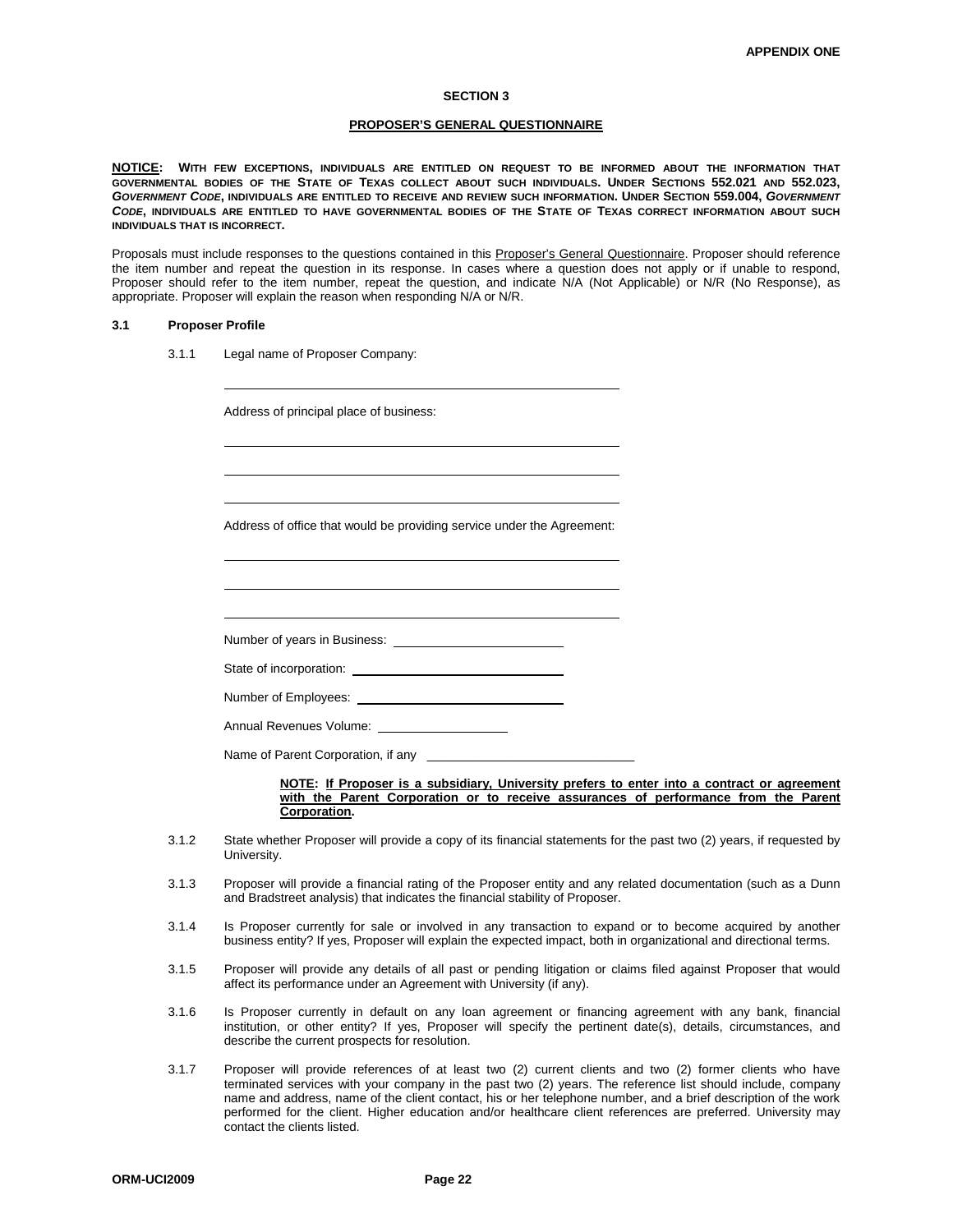- 3.1.8 Does any relationship exist (whether by family kinship, business association, capital funding agreement, or any other such relationship) between Proposer and any employee of University or any member of the Board of Regents? If yes, Proposer will explain.
- 3.1.9 Proposer will provide the name and Social Security Number for each person having at least 25% ownership interest in Proposer. This disclosure is mandatory pursuant to Section 231.006, *Family Code*, and will be used for the purpose of determining whether an owner of Proposer with an ownership interest of at least 25% is more than 30 days delinquent in paying child support. Further disclosure of this information is governed by the *Texas Public Information Act*, Chapter 552, *Government Code*, and other applicable law.

#### **3.2 Approach to Project Services**

- 3.2.1 Proposer will provide a statement of the Proposer's service approach and will describe any unique benefits to University from doing business with Proposer. Proposer will briefly describe its approach for each of the required services identified in **APPENDIX TWO, EXHIBIT A:** Scope of Work of this RFP.
- 3.2.2 Proposer will provide an estimate of the earliest starting date for services following execution of an Agreement.
- 3.2.3 Proposer will submit a work plan with key dates and milestones. The work plan should include:
	- 3.2.3.1 Identification of tasks to be performed;
	- 3.2.3.2 Time frames to perform the identified tasks;
	- 3.2.3.3 Project management methodology;
	- 3.2.3.4 Implementation strategy; and
	- 3.2.3.5 The expected time frame in which the services would be implemented.
- 3.2.4 Proposer will describe the types of reports or other written documents Proposer will provide (if any) and the frequency of reporting, if more frequent than required in the RFP. Proposer will include samples of reports and documents if appropriate.

#### **3.3 General Requirements**

- 3.3.1 Proposer will provide a brief overview of the qualifications for its proposed key personnel who will be providing services under the Agreement with University, including their specific experiences with similar service projects, and number of years of employment with Proposer. Please include the number of clients serviced by each individual and the number of higher education clients. Examples of key personnel would include account executives, account managers, and key service representatives
- 3.3.2 Proposer will describe any difficulties it anticipates in performing its duties under the Agreement with University and how Proposer plans to manage these difficulties. Proposer will describe the assistance it will require from University.

#### **3.4 Service Support**

3.4.1 Proposer will describe its service support philosophy, how it is implemented, and how Proposer measures its success in maintaining this philosophy. Please indicate response time to service requests and approach for tracking service requests and approach for timely service.

#### **3.5 Quality Assurance**

- 3.5.1 Proposer will describe its quality assurance program, its quality requirements, and how they are measured and tracked.
- 3.5.2 Please indicate if Proposer would be willing to enter into a performance-based fee arrangement with University. If yes, please provide suggested terms that Proposer would be willing to use with University.

#### **3.6 Miscellaneous**

- 3.6.1 Proposer will provide a list of any additional services or benefits not otherwise identified in this RFP that Proposer would propose to provide to University. Additional services or benefits must be directly related to the goods and services solicited under this RFP.
- 3.6.2 Proposer will provide details describing any unique or special services or benefits offered or advantages to be gained by University from doing business with Proposer. Additional services or benefits must be directly related to the goods and services solicited under this RFP.
- 3.6.3 Does Proposer have a contingency plan or disaster recovery plan in the event of a disaster? If so, then Proposer will provide a copy of the plan.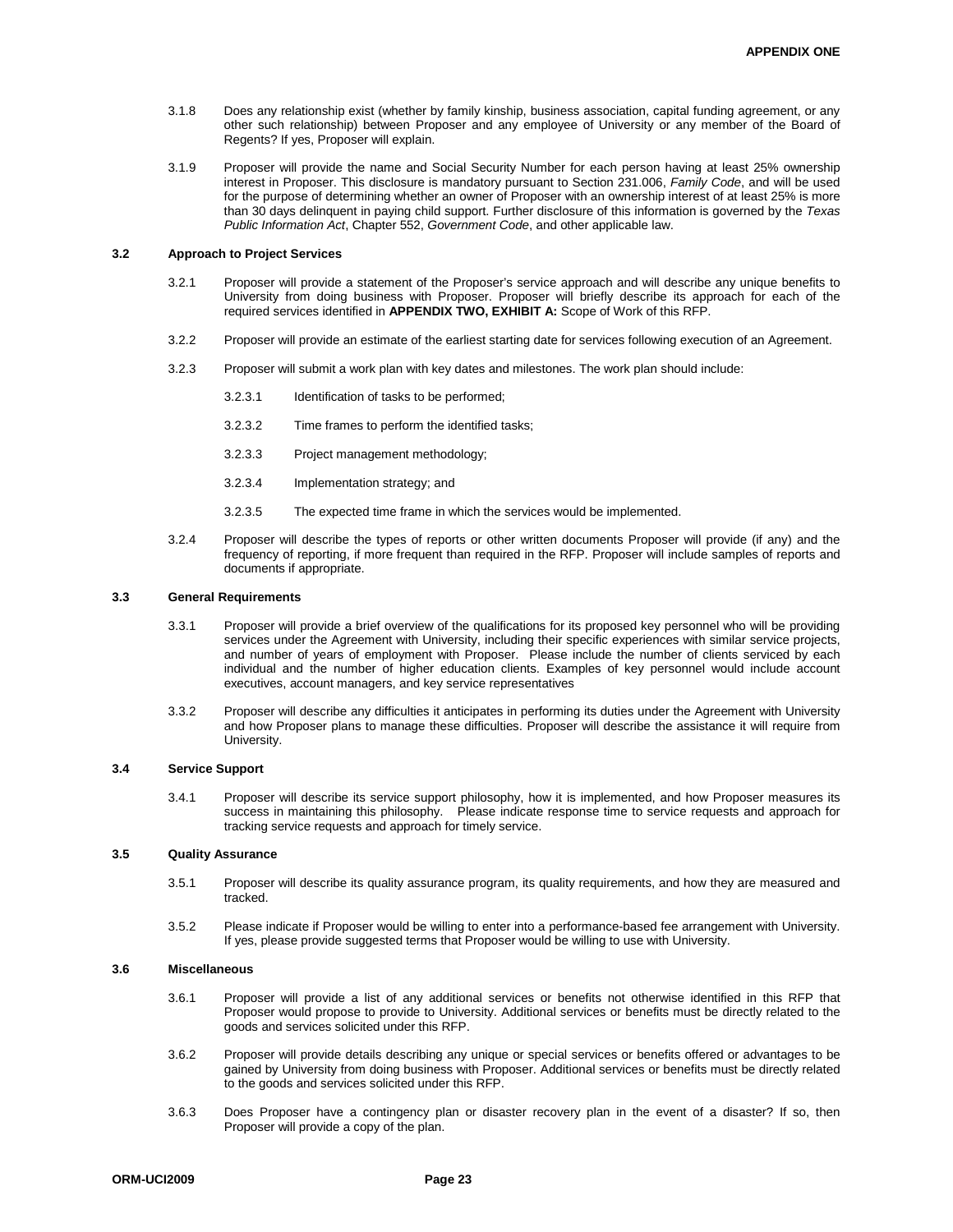3.6.4 Proposer will provide information concerning their information security program, including compliance with HIPAA regulations and Privacy Laws.

#### **SECTION 4**

#### **ADDENDA CHECKLIST**

Proposal of: \_\_

(Proposer Company Name)

**To:** The University of Texas System Administration

**Ref.: Unemployment Claim Administration Services** related to the Office of Risk Management for the University of Texas System

#### **RFP No.:** ORM-UCI2009

Ladies and Gentlemen:

The undersigned Proposer hereby acknowledges receipt of the following Addenda to the captioned RFP (initial if applicable).

No. 1 \_\_\_\_\_ No. 2 \_\_\_\_\_ No. 3 \_\_\_\_\_ No. 4 \_\_\_\_\_ No. 5 \_\_\_\_

Respectfully submitted,

**Proposer:** \_\_\_\_\_\_\_\_\_\_\_\_\_\_\_\_\_\_\_\_\_\_\_\_

**By:** \_\_\_\_\_\_\_\_\_\_\_\_\_\_\_\_\_\_\_\_\_\_\_\_\_\_\_ (Authorized Signature for Proposer) **Name:** \_\_\_\_\_\_\_\_\_\_\_\_\_\_\_\_\_\_\_\_\_\_\_\_\_ **Title:** \_\_\_\_\_\_\_\_\_\_\_\_\_\_\_\_\_\_\_\_\_\_\_\_\_\_

**Date:** \_\_\_\_\_\_\_\_\_\_\_\_\_\_\_\_\_\_\_\_\_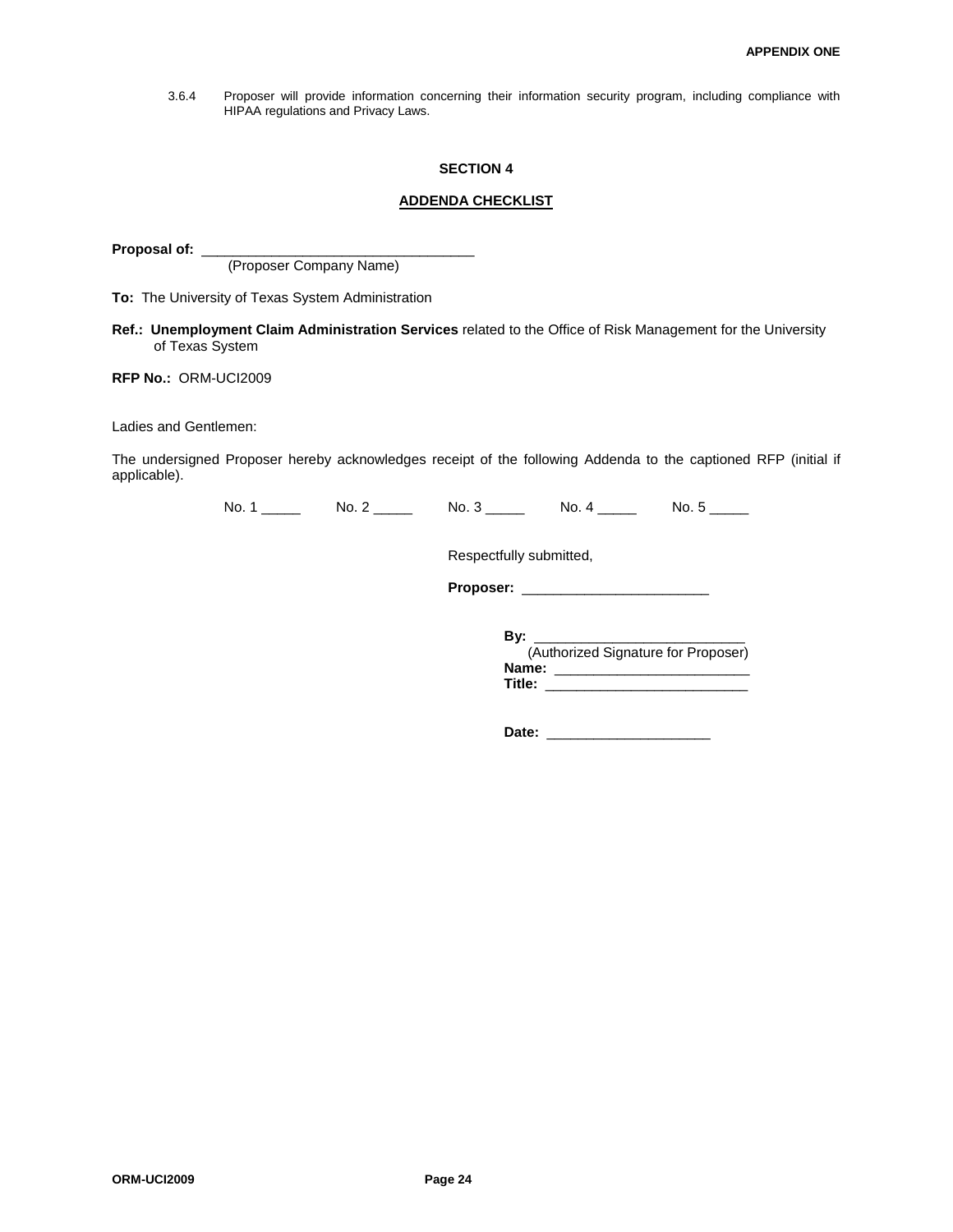### **APPENDIX TWO**

### **AGREEMENT**

### **AGREEMENT BETWEEN UNIVERSITY AND CONTRACTOR**

This Agreement between University and Contractor ("**Agreement**") is made and entered into effective as of \_\_\_\_\_\_\_\_\_\_\_\_\_\_\_, 20\_\_\_\_ (the "**Effective Date**"), by and between<br> **The University of Texas** \_\_\_\_\_\_\_\_\_\_ **The University of Texas CONSTRANGE CONSTRANGE CONSTRANGE CONSTRANGE CONSTRANGE CONSTRANGE CONSTRANGE CONSTRANGE CONSTRANGE CONSTRANGE CONSTRANGE CONSTRANGE CONSTRANGE CONSTRANGE CONSTRANGE CONSTRANGE CONSTRANGE CONSTRAN** higher education established under the laws of the State of Texas ("**University**"), and  $\overline{\phantom{a}}$ , a

("**Contractor**"), Federal Tax Identification Number.

University and Contractor hereby agree as follows:

### **1. Scope of Work.**

- 1.1 Contractor will perform the scope of the work ("**Work**") set forth in **Exhibit A**, Scope of Work, attached and incorporated for all purposes, to the satisfaction of University and in accordance with the schedule ("**to be determined**") for the Work set forth in **Exhibit A**, Scope of Work, attached and incorporated for all purposes. Time is of the essence in connection with this Agreement. University will have no obligation to accept late performance or waive timely performance by Contractor.
- 1.2 Contractor will obtain, at its own cost, any and all approvals, licenses, filings, registrations and permits required by federal, state or local laws, regulations or ordinances, for the performance of the Work.
- 1.3 Upon execution of this Agreement, all services previously performed by Contractor on behalf of University and included in the description of the Work, will become a part of the Work and will be subject to the terms and conditions of this Agreement.

### **2. The Project.**

The Work will be provided in connection with Unemployment Claim Administration Services and all other related, necessary and appropriate services (the "**Project**").

### **3. Time for Commencement and Completion**.

The term of this Agreement will begin on the Effective Date and expire on \_\_\_\_\_\_\_\_\_\_\_\_\_\_\_\_\_\_\_\_\_\_, 20\_\_\_. University will have the option to renew this Agreement for three  $(3)$  additional one  $(1)$  year terms.

### **4. Contractor's Obligations**.

4.1 Contractor will perform the Work in compliance with all applicable federal, state and local, laws, regulations, and ordinances. Contractor represents and warrants that neither Contractor nor any firm, corporation or institution represented by Contractor, or anyone acting for the firm, corporation or institution, (1) has violated the antitrust laws of the State of Texas, Chapter 15, *Texas Business and Commerce Code*, or federal antitrust laws, or (2) has communicated directly or indirectly the content of Contractor's response to University's procurement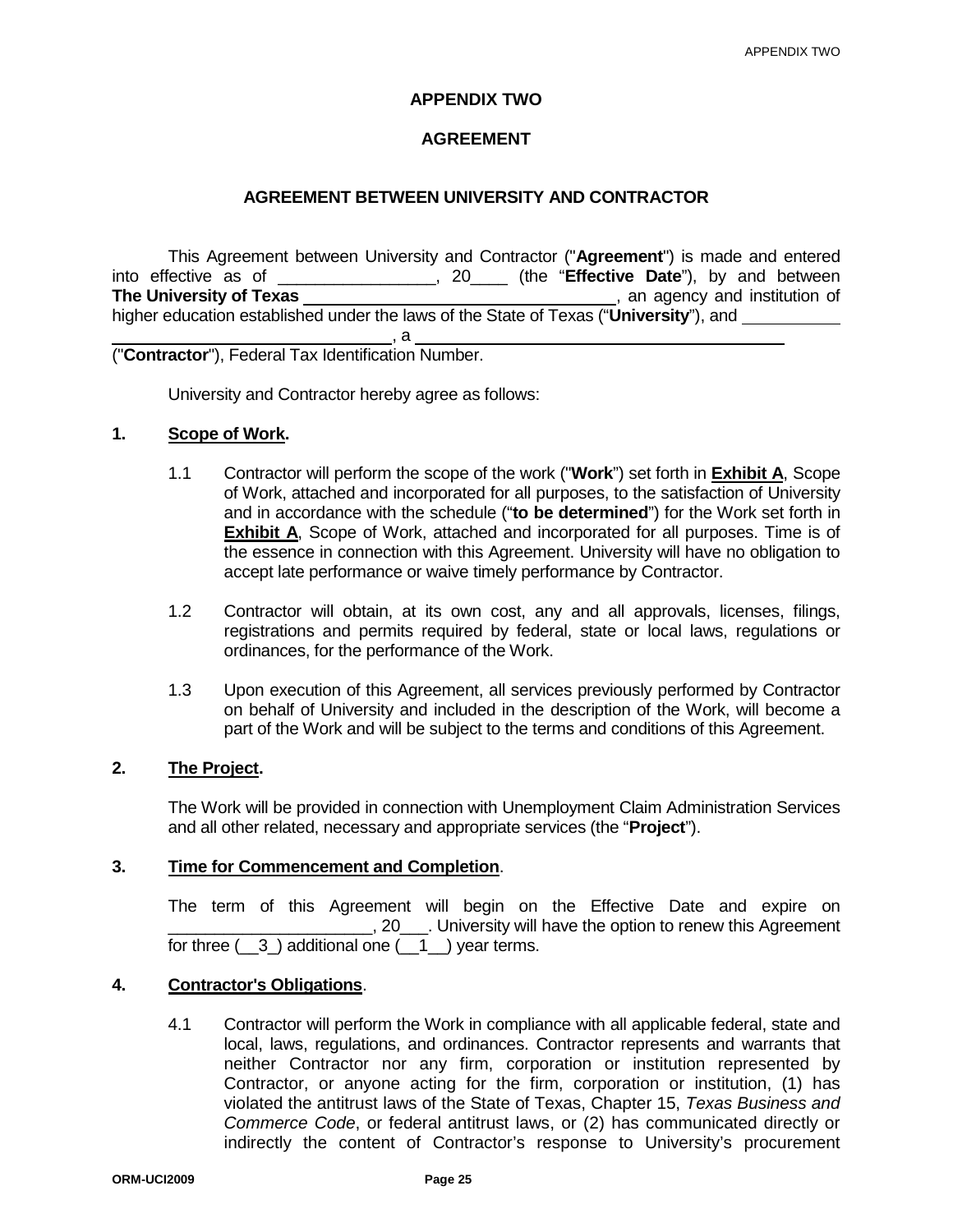solicitation to any competitor or any other person engaged in a similar line of business during the procurement process for this Agreement.

- 4.2 Contractor represents, warrants and agrees that (a) it will use its best efforts to perform the Work in a good and workmanlike manner and in accordance with the highest standards of Contractor's profession or business, and (b) all of the Work to be performed will be of the quality that prevails among similar businesses of superior knowledge and skill engaged in providing similar services in major United States urban areas under the same or similar circumstances.
- 4.3 Contractor will call to University's attention in writing all information in any materials supplied to Contractor (by University or any other party) that Contractor regards as unsuitable, improper or inaccurate in connection with the purposes for which the material is furnished.
- 4.4 Contractor warrants and agrees that the Work will be accurate and free from any material defects. Contractor's duties and obligations under this Agreement will at no time be in any way diminished by reason of any approval by University nor will Contractor be released from any liability by reason of any approval by University, it being agreed that University at all times is relying upon Contractor's skill and knowledge in performing the Work.
- 4.5 Contractor will, at its own cost, correct all material defects in the Work as soon as practical after Contractor becomes aware of the defects. If Contractor fails to correct material defects in the Work within a reasonable time, then University may correct the defective Work at Contractor's expense. This remedy is in addition to, and not in substitution for, any other remedy for defective Work that University may have at law or in equity.
- 4.6 Contractor will maintain a staff of properly trained and experienced personnel to ensure satisfactory performance under this Agreement. Contractor will cause all persons connected with Contractor directly in charge of the Work to be duly registered and/or licensed under all applicable federal, state and local, laws, regulations, and ordinances. Contractor will assign to the Project a designated representative who will be responsible for the administration and coordination of the Work. Contractor will furnish efficient business administration and coordination and perform the Work in an expeditious and economical manner consistent with the interests of University.
- 4.7 Contractor represents that if (i) it is a corporation or limited liability company, then it is a corporation duly organized, validly existing and in good standing under the laws of the State of Texas, or a foreign corporation or limited liability company duly authorized and in good standing to conduct business in the State of Texas, that it has all necessary corporate power and has received all necessary corporate approvals to execute and deliver this Agreement, and the individual executing this Agreement on behalf of Contractor has been duly authorized to act for and bind Contractor; or (ii) if it is a partnership, limited partnership, limited liability partnership, or limited liability company then it has all necessary power and has secured all necessary approvals to execute and deliver this Agreement and perform all its obligations hereunder, and the individual executing this Agreement on behalf of Contractor has been duly authorized to act for and bind Contractor.
- 4.8 Contractor represents and warrants that neither the execution and delivery of this Agreement by Contractor nor the performance of its duties and obligations under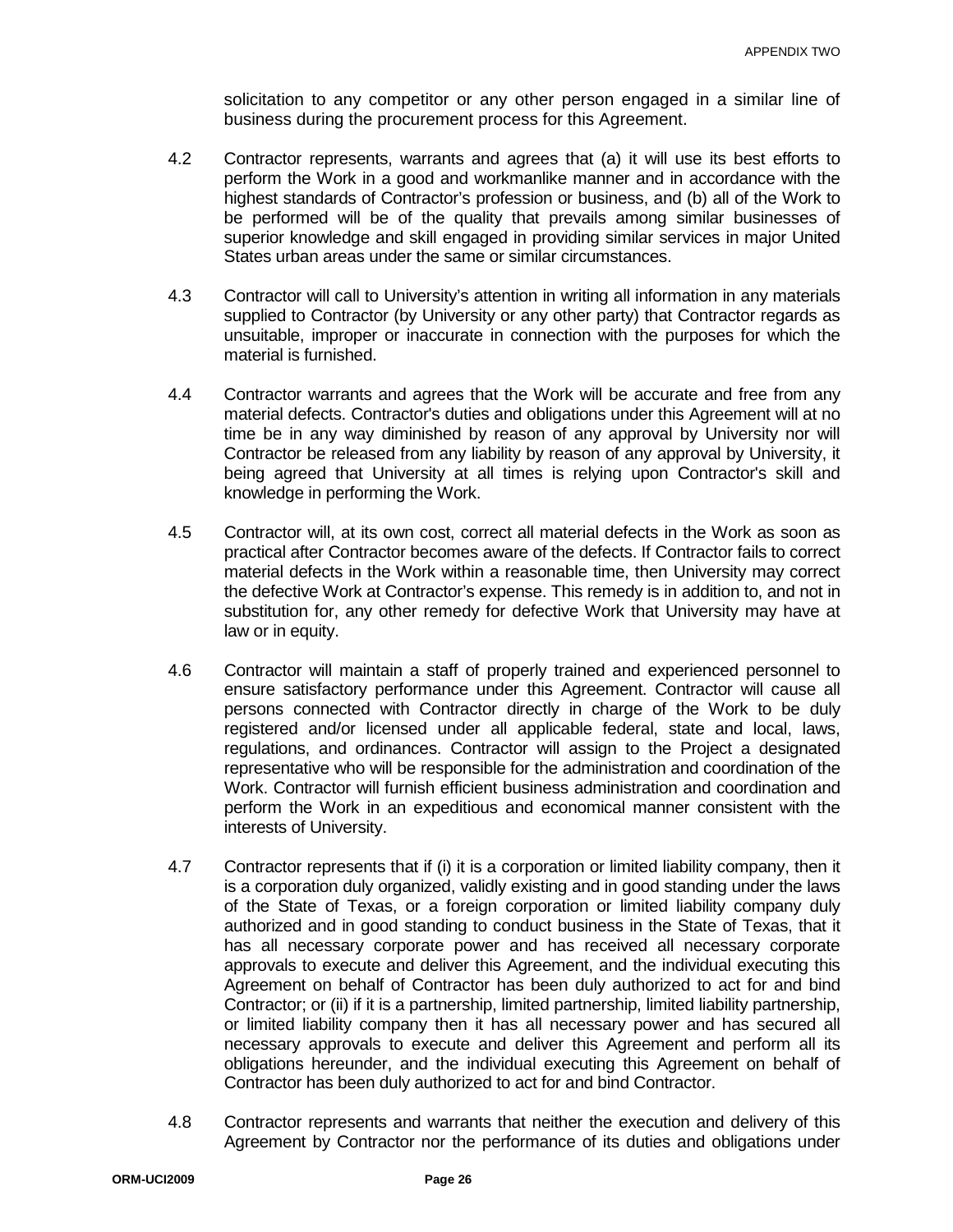this Agreement will (a) result in the violation of any provision [i] if a corporation, of Contractor's articles of incorporation or by-laws, [ii] if a limited liability company, of its articles of organization or regulations, or [iii] if a partnership, of any partnership agreement by which Contractor is bound; (b) result in the violation of any provision of any agreement by which Contractor is bound; or (c) to the best of Contractor's knowledge and belief, conflict with any order or decree of any court or other body or authority having jurisdiction.

- 4.9 Contractor represents and warrants that all of Contractor's Personnel contributing to the Work Material (ref. **Section 7**) under this Agreement will be required to (i) acknowledge in writing the ownership of Contractor (for the benefit of University) of the Work Material and each element thereof produced by the Personnel while performing services pursuant to this Agreement and (ii) make all assignments necessary to effectuate such ownership. "**Personnel**" means any and all persons associated with Contractor who provide any work or work product pursuant to this Agreement, including officers, managers, supervisors, full-time employees, parttime employees, and independent contractors.
- 4.10 Contractor represents and warrants that: (i) the Work will be performed solely by Contractor, its full-time or part-time employees during the course of their employment, or independent contractors who have assigned in writing all right, title and interest in their work to Contractor for the benefit of University; (ii) University will receive free, good and clear title to all Work Material developed under this Agreement; (iii) the Work Material and the intellectual property rights protecting the Work Material are free and clear of all encumbrances, including security interests, licenses, liens, charges or other restrictions; (iv) the Work Material will not infringe upon or violate any patent, copyright, trade secret, trademark, service mark or other property right of any former employer, independent contractor, client or other third party; and (v) the use, reproduction, distribution, or modification of the Work Material will not violate the rights of any third parties in the Work Material, including trade secret, publicity, privacy, copyright, trademark, service mark and patent rights.

### **5. The Contract Amount.**

- 5.1 So long as Contractor has provided University with its current and accurate Federal Tax Identification Number in writing, University will pay Contractor for the performance of the Work as more particularly set forth in **Exhibit B**, Payment for Services, attached and incorporated for all purposes.
- 5.2 The Contract Amount includes all applicable federal, state or local sales or use taxes payable as a result of the execution or performance of this Agreement.
- 5.3 University, an agency of the State of Texas, is exempt from Texas Sales & Use Tax on the Work in accordance with Section 151.309, *Texas Tax Code,* and Title 34 *Texas Administrative Code* ("**TAC**") Section 3.322.

### **6. Payment Terms.**

6.1 At least ten (10) days before the end of each calendar month during the term of this Agreement, Contractor will submit to University an invoice covering the services performed for University to that date, in compliance with **Exhibit B**, Payment for Services. Each invoice will be accompanied by documentation that University may reasonably request to support the invoice amount. University will, within twenty-one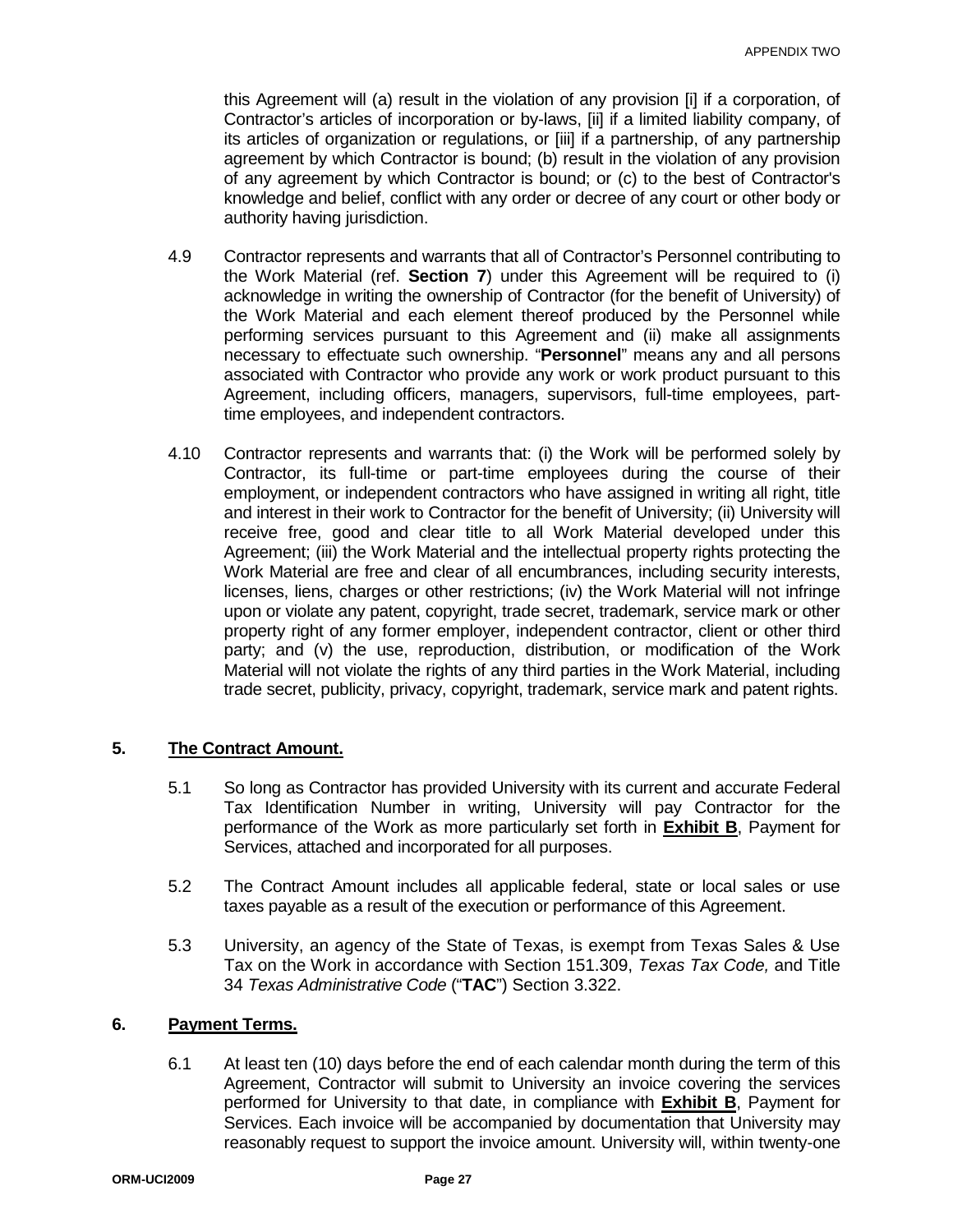(21) days from the date it receives an invoice and supporting documentation, approve or disapprove the amount reflected in the invoice. If University approves the amount or any portion of the amount, University will promptly pay (each a "**Progress Payment**") to Contractor the amount approved so long as Contractor is not in default under this Agreement. If University disapproves any invoice amount, University will give Contractor specific reasons for its disapproval in writing.

- 6.2 Within ten (10) days after final completion of the Work and acceptance of the Work by University or as soon thereafter as possible, Contractor will submit a final invoice ("**Final Invoice**") setting forth all amounts due and remaining unpaid to Contractor. Upon approval of the Final Invoice by University, University will pay ("**Final Payment**") to Contractor the amount due under the Final Invoice.
- 6.3 Notwithstanding any provision of this Agreement to the contrary, University will not be obligated to make any payment (whether a Progress Payment or Final Payment) to Contractor if Contractor is in default under this Agreement.
- 6.4 The cumulative amount of all Progress Payments and the Final Payment (defined below) will not exceed the Contract Amount as more particularly set forth in **Exhibit B**, Payment for Services.
- 6.5 No payment made by University will (a) be construed to be final acceptance or approval of that part of the Work to which the payment relates, or (b) relieve Contractor of any of its duties or obligations under this Agreement.
- 6.6 The acceptance of Final Payment by Contractor will constitute a waiver of all claims by Contractor except those previously made in writing and identified by Contractor as unsettled at the time of the Final Invoice for payment.
- 6.7 University will have the right to verify the details set forth in Contractor's invoices and supporting documentation, either before or after payment, by (a) inspecting the books and records of Contractor at mutually convenient times; (b) examining any reports with respect to the Project; and (c) other reasonable action.

### **7. Ownership and Use of Work Material**.

- 7.1 All drawings, specifications, plans, computations, sketches, data, photographs, tapes, renderings, models, publications, statements, accounts, reports, studies, and other materials prepared by Contractor or any subcontractors in connection with the Work (collectively, "**Work Material**"), whether or not accepted or rejected by University, are the sole property of University and for its exclusive use and re-use at any time without further compensation and without any restrictions.
- 7.2 Contractor grants and assigns to University all rights and claims of whatever nature and whether now or hereafter arising in and to the Work Material and will cooperate fully with University in any steps University may take to obtain or enforce patent, copyright, trademark or like protections with respect to the Work Material.
- 7.3 Contractor will deliver all Work Material to University upon expiration or termination of this Agreement. University will have the right to use the Work Material for the completion of the Work or otherwise. University may, at all times, retain the originals of the Work Material. The Work Material will not to be used by any person other than University on other projects unless expressly authorized by University in writing.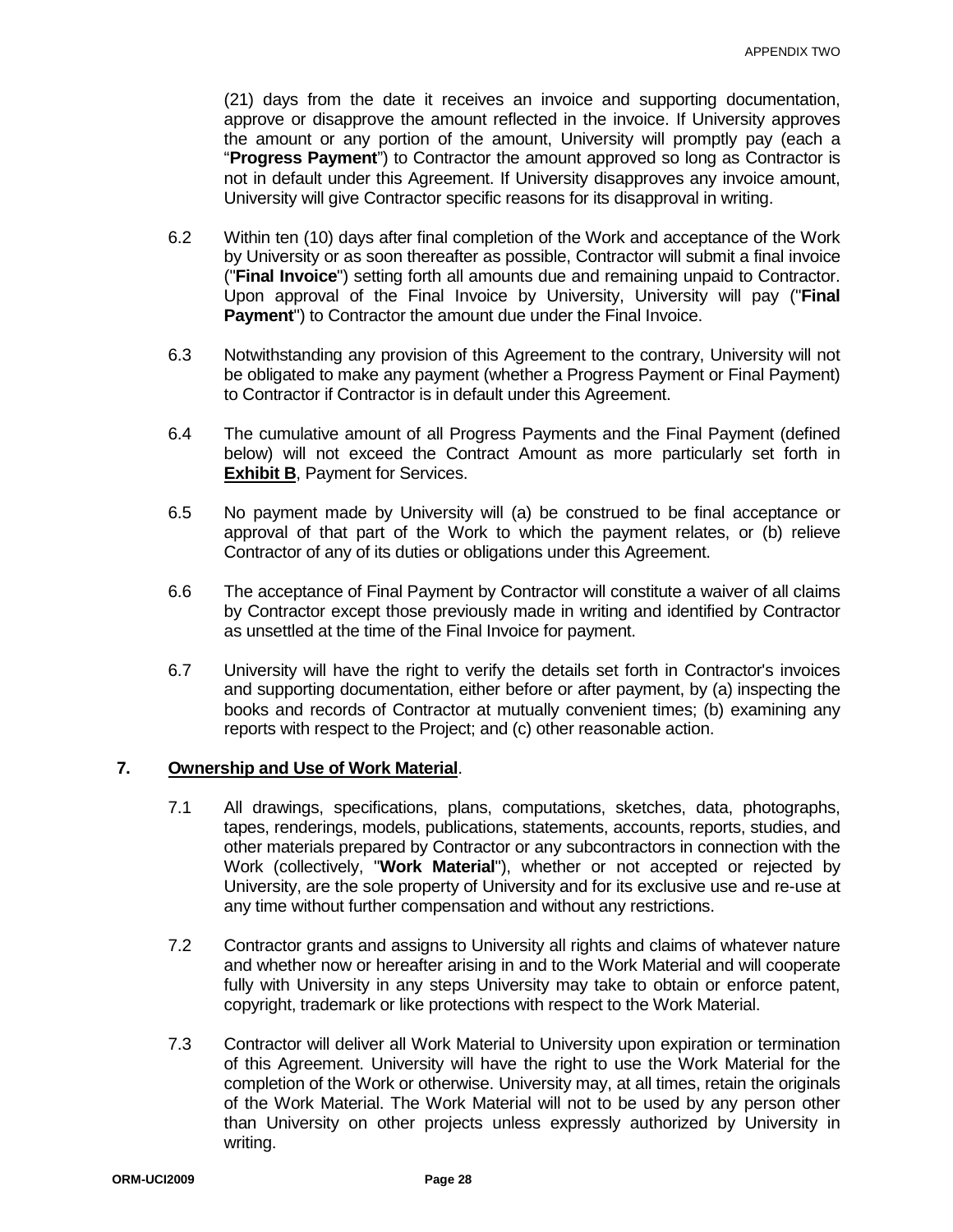- 7.4 The Work Material will not be used or published by Contractor or any other party unless expressly authorized by University in writing. Contractor will treat all Work Material as confidential.
- 7.5 All title and interest in the Work Material will vest in University and will be deemed to be a work made for hire and made in the course of the Work rendered under this Agreement. To the extent that title to any Work Material may not, by operation of law, vest in University or Work Material may not be considered works made for hire, Contractor hereby irrevocably assigns, conveys and transfers to University and its successors, licensees and assigns, all rights, title and interest worldwide in and to the Work Material and all proprietary rights therein, including all copyrights, trademarks, service marks, patents, trade secrets, moral rights, all contract and licensing rights and all claims and causes of action with respect to any of the foregoing, whether now known or hereafter to become known. In the event Contractor has any rights in the Work Material which cannot be assigned, Contractor agrees to waive enforcement worldwide of the rights against University, its successors, licensees, assigns, distributors and customers or, if necessary, to exclusively license the rights, worldwide to University with the right to sublicense. These rights are assignable by University.

### **8. Default and Termination**.

- 8.1 In the event of a material failure by a party to this Agreement to perform in accordance with the terms of this Agreement ("**default**"), the other party may terminate this Agreement upon fifteen (15) days' written notice of termination setting forth the nature of the material failure; provided, that, the material failure is through no fault of the terminating party. The termination will not be effective if the material failure is fully cured prior to the end of the fifteen-day period.
- 8.2 University may, without cause, terminate this Agreement at any time upon giving seven (7) days' advance written notice to Contractor. Upon termination pursuant to this Section, Contractor will be entitled to payment of an amount that will compensate Contractor for the Work satisfactorily performed from the time of the last payment date to the termination date in accordance with this Agreement; provided, that, Contractor has delivered all Work Material to University. Notwithstanding any provision in this Agreement to the contrary, University will not be required to pay or reimburse Contractor for any services performed or for expenses incurred by Contractor after the date of the termination notice that could have been avoided or mitigated by Contractor.
- 8.3 Termination under **Sections 8.1** or **8.2** will not relieve Contractor from liability for any default or breach under this Agreement or any other act or omission of Contractor.
- 8.4 If Contractor fails to cure any default within fifteen (15) days after receiving written notice of the default, University will be entitled (but will not be obligated) to cure the default and will have the right to offset against all amounts due to Contractor under this Agreement, any and all reasonable expenses incurred in connection with University's curative actions.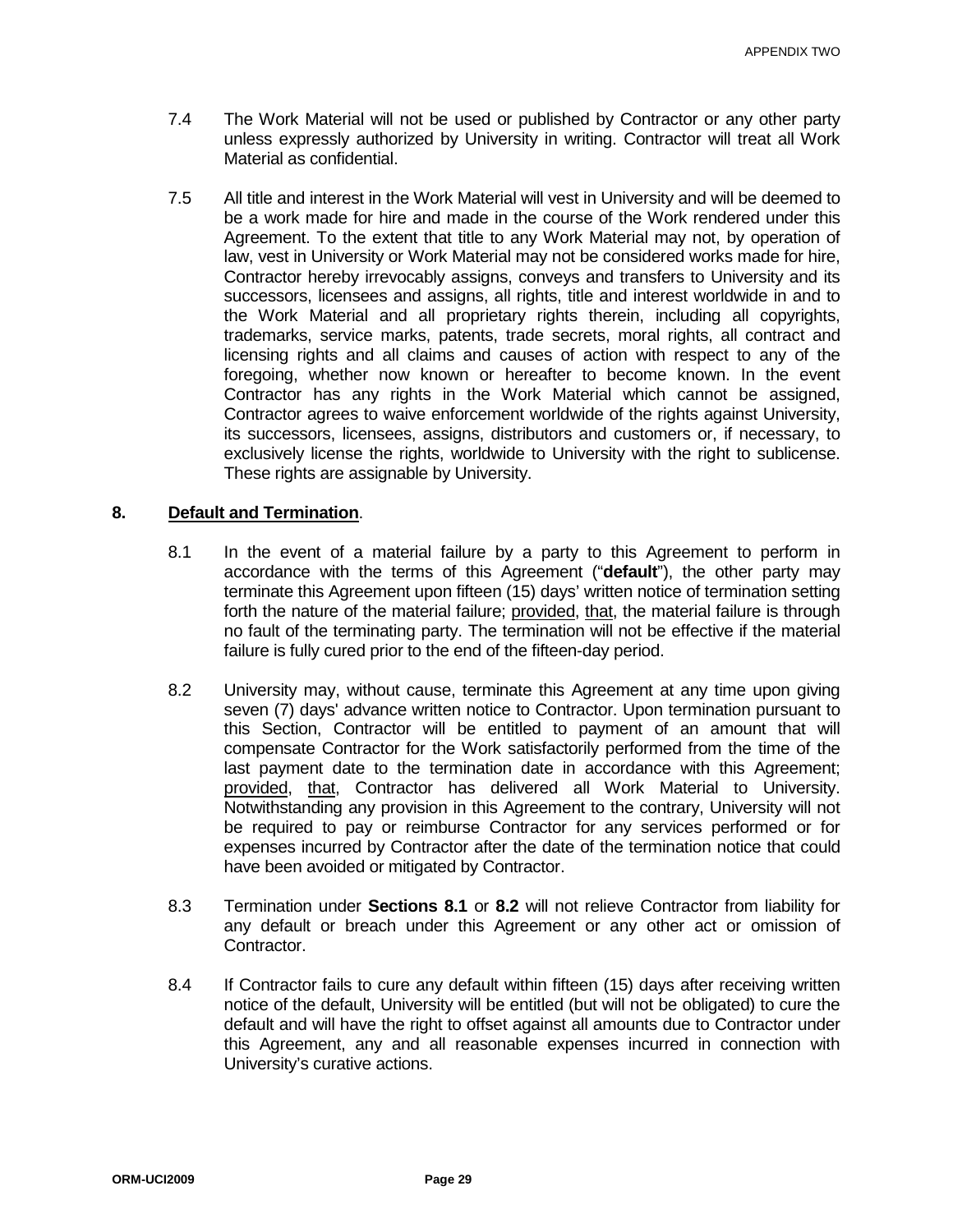### **9. Indemnification**

- 9.1 TO THE FULLEST EXTENT PERMITTED BY LAW, CONTRACTOR WILL AND DOES HEREBY AGREE TO INDEMNIFY, PROTECT, DEFEND WITH COUNSEL APPROVED BY UNIVERSITY, AND HOLD HARMLESS UNIVERSITY AND THE UNIVERSITY OF TEXAS SYSTEM, AND THEIR RESPECTIVE AFFILIATED ENTERPRISES, REGENTS, OFFICERS, DIRECTORS, ATTORNEYS, EMPLOYEES, REPRESENTATIVES AND AGENTS (COLLECTIVELY "**INDEMNITEES**") FROM AND AGAINST ALL DAMAGES, LOSSES, LIENS, CAUSES OF ACTION, SUITS, JUDGMENTS, EXPENSES, AND OTHER CLAIMS OF ANY NATURE, KIND, OR DESCRIPTION, INCLUDING REASONABLE ATTORNEYS' FEES INCURRED IN INVESTIGATING, DEFENDING OR SETTLING ANY OF THE FOREGOING (COLLECTIVELY "**CLAIMS**") BY ANY PERSON OR ENTITY, ARISING OUT OF, CAUSED BY, OR RESULTING FROM CONTRACTOR'S PERFORMANCE UNDER OR BREACH OF THIS AGREEMENT AND THAT ARE CAUSED IN WHOLE OR IN PART BY ANY NEGLIGENT ACT, NEGLIGENT OMISSION OR WILLFUL MISCONDUCT OF CONTRACTOR, ANYONE DIRECTLY EMPLOYED BY CONTRACTOR OR ANYONE FOR WHOSE ACTS CONTRACTOR MAY BE LIABLE. THE PROVISIONS OF THIS SECTION WILL NOT BE CONSTRUED TO ELIMINATE OR REDUCE ANY OTHER INDEMNIFICATION OR RIGHT WHICH ANY INDEMNITEE HAS BY LAW OR EQUITY. ALL PARTIES WILL BE ENTITLED TO BE REPRESENTED BY COUNSEL AT THEIR OWN EXPENSE.
- 9.2 IN ADDITION, CONTRACTOR WILL AND DOES HEREBY AGREE TO INDEMNIFY, PROTECT, DEFEND WITH COUNSEL APPROVED BY UNIVERSITY, AND HOLD HARMLESS INDEMNITEES FROM AND AGAINST ALL CLAIMS ARISING FROM INFRINGEMENT OR ALLEGED INFRINGEMENT OF ANY PATENT, COPYRIGHT, TRADEMARK OR OTHER PROPRIETARY INTEREST ARISING BY OR OUT OF THE PERFORMANCE OF SERVICES OR THE PROVISION OF GOODS BY CONTRACTOR, OR THE USE BY INDEMNITEES, AT THE DIRECTION OF CONTRACTOR, OF ANY ARTICLE OR MATERIAL; PROVIDED, THAT, UPON BECOMING AWARE OF A SUIT OR THREAT OF SUIT FOR INFRINGEMENT, UNIVERSITY WILL PROMPTLY NOTIFY CONTRACTOR AND CONTRACTOR WILL BE GIVEN THE OPPORTUNITY TO NEGOTIATE A SETTLEMENT. IN THE EVENT OF LITIGATION, UNIVERSITY AGREES TO REASONABLY COOPERATE WITH CONTRACTOR. ALL PARTIES WILL BE ENTITLED TO BE REPRESENTED BY COUNSEL AT THEIR OWN EXPENSE.

### **10. Relationship of the Parties**.

For all purposes of this Agreement and notwithstanding any provision of this Agreement to the contrary, Contractor is an independent contractor and is not a state employee, partner, joint venture, or agent of University. Contractor will not bind nor attempt to bind University to any agreement or contract. As an independent contractor, Contractor is solely responsible for all taxes, withholdings, and other statutory or contractual obligations of any sort, including workers' compensation insurance.

### **11. Insurance**.

- 11.1 Contractor, consistent with its status as an independent contractor will carry and will cause its subcontractors to carry, at least the following insurance in the form, with companies having an A.M. Best Rating of A-:IV or better, and in amounts (unless otherwise specified), as University may require:
	- 11.1.1 Workers' Compensation Insurance with statutory limits, and Employer's Liability Insurance with limits of not less than \$1,000,000: Liability Insurance with limits of not less than \$1,000,000:<br>Employers Liability - Each Accident \$1,000,000 Employers Liability - Each Accident \$1,000,000 Employers Liability - Each Employee \$1,000,000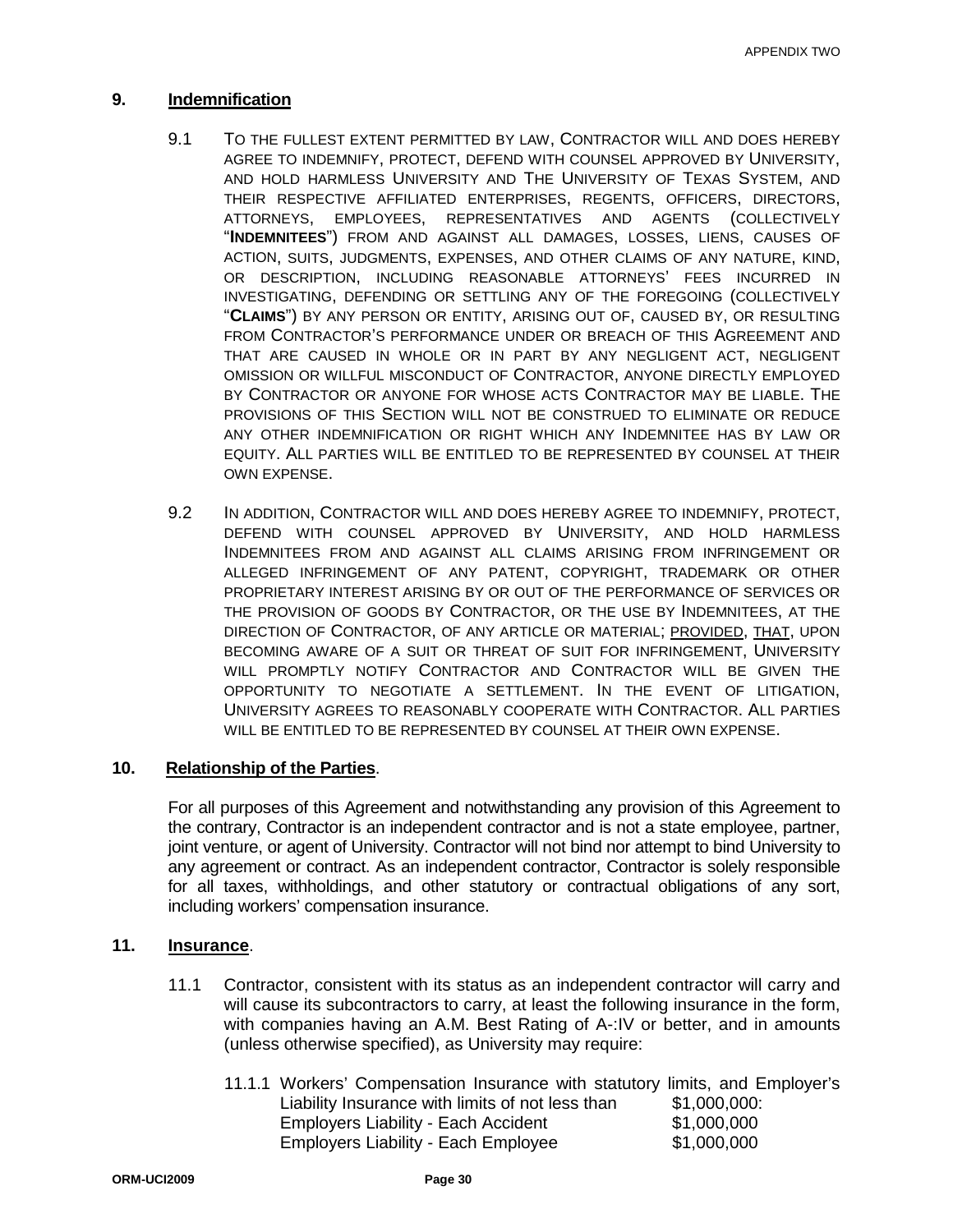Employers Liability - Policy Limit  $$1,000,000$ 

Policies must include (a) Other States Endorsement to include TEXAS if business is domiciled outside the State of Texas, and (b) a waiver of all rights of subrogation and other rights in favor of University;

| <b>Each Occurrence Limit</b>              | \$1,000,000 |
|-------------------------------------------|-------------|
| Damage to Rented Premises                 | \$100,000   |
| Medical Expenses (any one person)         | 10,000      |
| Personal & Advertising Injury             | \$1,000,000 |
| General Aggregate                         | \$2,000,000 |
| Products - Completed Operations Aggregate | \$2,000,000 |

- 11.1.3 Commercial Automobile Liability Insurance covering all owned, nonowned or hired automobiles, with coverage for at least \$1,000,000 Combined Single Limit Bodily Injury and Property Damage;
- 11.1.4 Professional Liability Insurance with limits of not less than \$1,000,000 per claim.
- 11.1.5 Umbrella/Excess Liability Insurance with limits of not less than \$2,000,000 per occurrence and aggregate with a deductible of no more than \$10,000, and (i) providing coverage in excess of the coverages of, and (ii) "following form" subject to the same provisions as, the underlying policies required in Section 11.1.1 Employers Liability Insurance, Section 11.1.2 Commercial General Liability Insurance, and Section 11.1.3 Commercial Auto Liability Insurance.
- 11.2 Contractor will deliver to University:
	- 11.2.1 Evidence satisfactory to University in its sole discretion, evidencing the existence of all insurance promptly after the execution and delivery of this Agreement and prior to the performance or continued performance of any services to be performed by Contractor under this Agreement.
	- 11.2.2 Additional evidence, satisfactory to University in its sole discretion, of the continued existence of all insurance not less than thirty (30) days prior to the expiration of any insurance. Insurance policies, with the exception of Workers' Compensation, and Employer's Liability, will name and the evidence will reflect University as an Additional Insured and will provide that the policies will not be canceled until after thirty (30) days' unconditional written notice to University.
- 11.3 The insurance policies required in this Agreement will be kept in force for the periods specified below:
	- 11.3.1 Commercial General Liability Insurance, Commercial Automobile Liability Insurance, Professional Liability Insurance and Umbrella/Excess Liability Insurance, will be kept in force until receipt of Final Payment by Contractor to University; and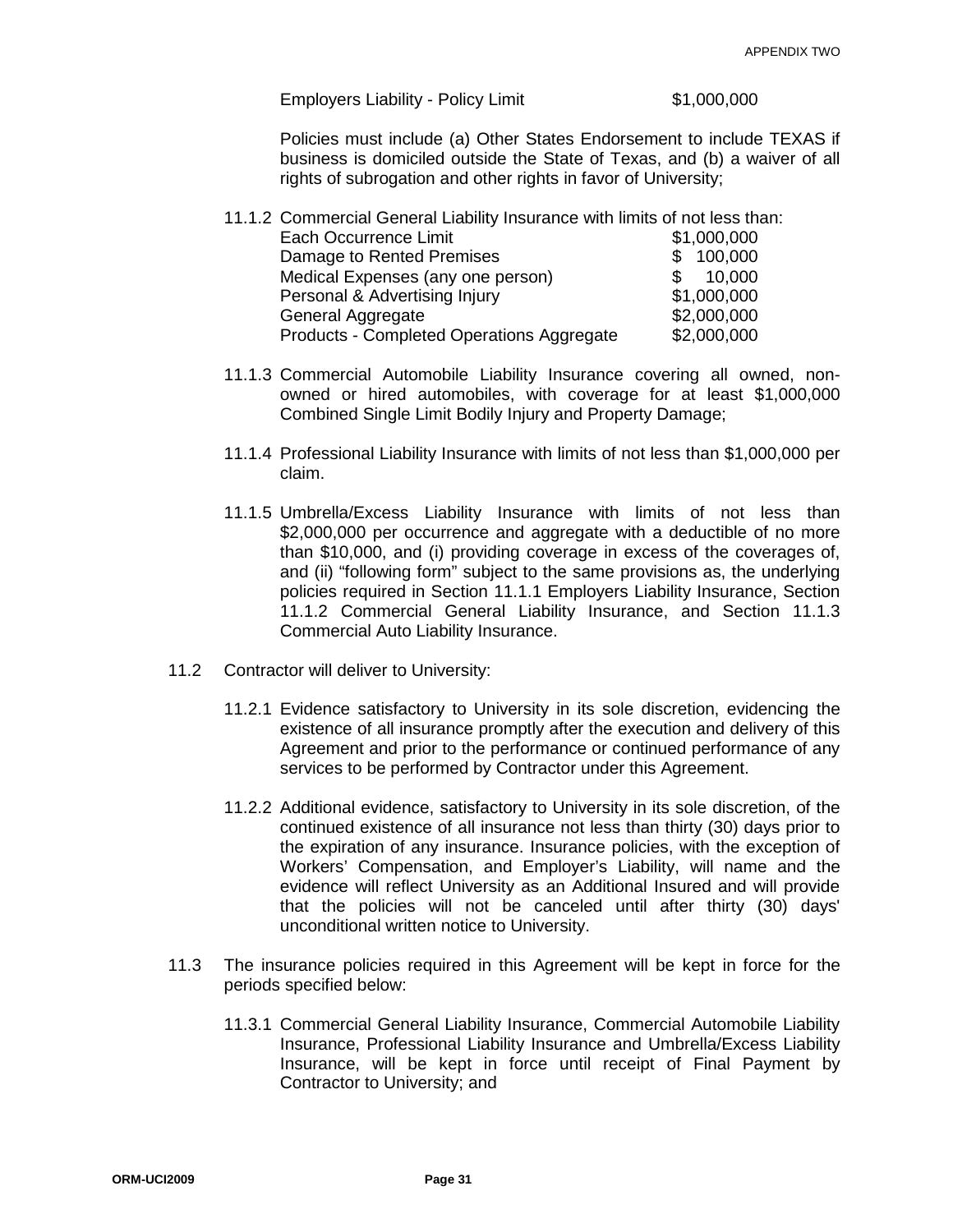11.3.2 Workers' Compensation Insurance and Employer's Liability Insurance will be kept in force until the Work has been fully performed and accepted by University in writing.

### **12. Miscellaneous**.

- 12.1 **Assignment and Subcontracting.** Except as specifically provided in **Appendix 3**, Historically Underutilized Business Subcontracting Plan, attached and incorporated for all purposes, Contractor's interest in this Agreement (including Contractor's duties and obligations under this Agreement, and the fees due to Contractor under this Agreement) may not be subcontracted, assigned, delegated, or otherwise transferred to a third party, in whole or in part, and any attempt to do so will (a) not be binding on University; and (b) be a breach of this Agreement for which Contractor will be subject to all remedial actions provided by Texas law, including Chapter 2161, *Texas Government Code*, and 34 TAC Chapter 20,§20.101 – 20.108. The benefits and burdens of this Agreement are assignable by University.
- 12.2 *Texas Family Code* **Child Support Certification.** Pursuant to Section 231.006, *Texas Family Code*, Contractor certifies that it is not ineligible to receive the award of or payments under this Agreement and acknowledges that this Agreement may be terminated and payment may be withheld if this certification is inaccurate.
- 12.3 **Eligibility Certifications.** Pursuant to Sections 2155.004 and 2155.006, *Texas Government Code*, Contractor certifies that the individual or business entity named in this Agreement is not ineligible to receive the award of or payments under this Agreement and acknowledges that this Agreement may be terminated and payment withheld if these certifications are inaccurate.
- 12.4 **Tax Certification.** If Contractor is a taxable entity as defined by Chapter 171, Texas Tax Code ("**Chapter 171**"), then Contractor certifies that it is not currently delinquent in the payment of any taxes due under Chapter 171, or that Contractor is exempt from the payment of those taxes, or that Contractor is an out-of-state taxable entity that is not subject to those taxes, whichever is applicable.
- 12.5 **Payment of Debt or Delinquency to the State.** Pursuant to Sections 2107.008 and 2252.903, *Texas Government Code*, Contractor agrees that any payments owing to Contractor under this Agreement may be applied directly toward any debt or delinquency that Contractor owes the State of Texas or any agency of the State of Texas regardless of when it arises, until the debt or delinquency is paid in full.
- 12.6 **Products and Materials Produced in Texas.** Contractor covenants and agrees that as required by Section 2155.4441, *Texas Government Code*, in performing the Work and its other duties and obligations under this Agreement, Contractor will purchase products and materials produced in Texas when the products and materials are available at a price and delivery time comparable to products and materials produced outside of Texas.
- 12.7 **Loss of Funding.** University performance of its duties and obligations under this Agreement may be dependent upon the appropriation and allotment of funds by the Texas State Legislature (the "**Legislature**") and/or allocation of funds by the Board of Regents of The University of Texas System (the "**Board**"). If the Legislature fails to appropriate or allot the necessary funds, or the Board fails to allocate the necessary funds, then University will issue written notice to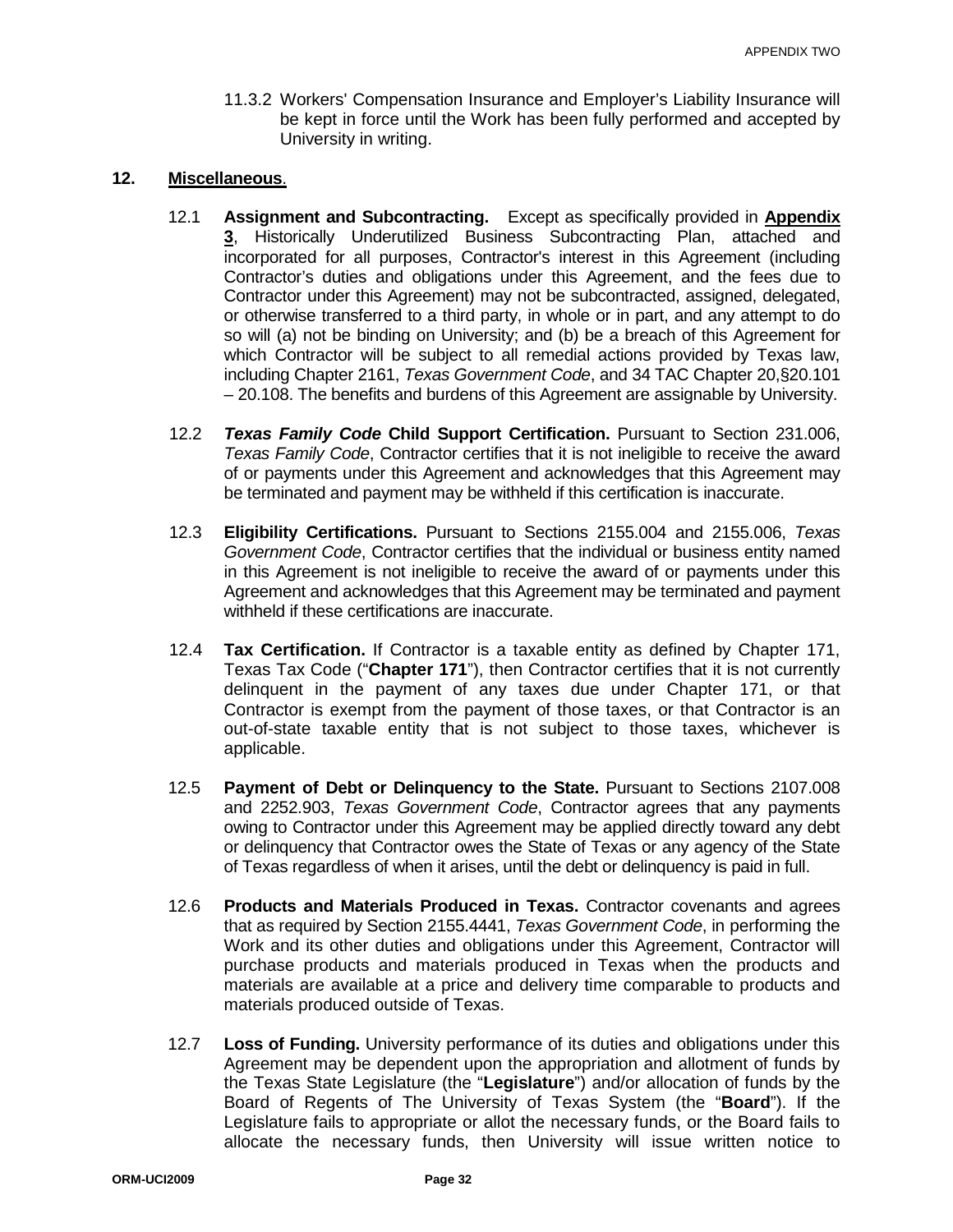Contractor and University may terminate this Agreement without further duty or obligation hereunder. Contractor acknowledges that appropriation, allotment, and allocation of funds are beyond the control of University.

- 12.8 **Entire Agreement; Modifications.** This Agreement supersedes all prior agreements, written or oral, between Contractor and University and will constitute the entire agreement and understanding between the parties with respect to the subject matter of this Agreement. This Agreement and each of its provisions will be binding upon the parties and may not be waived, modified, amended or altered except by a writing signed by both University and Contractor.
- 12.9 **Force Majeure.** Neither party hereto will be liable or responsible to the other for any loss or damage or for any delays or failure to perform due to causes beyond its reasonable control including acts of God, strikes, epidemics, war, riots, flood, fire, sabotage, or any other circumstances of like character ("**force majeure occurrence**").
- 12.10 **Captions.** The captions of sections and subsections in this Agreement are for convenience only and will not be considered or referred to in resolving questions of interpretation or construction.
- 12.11 **Governing Law. Travis County**, Texas, will be the proper place of venue for suit on or in respect of this Agreement. This Agreement and all of the rights and obligations of the parties to this Agreement and all of the terms and conditions of this Agreement will be construed, interpreted and applied in accordance with and governed by and enforced under the laws of the State of Texas.
- 12.12 **Waivers.** No delay or omission in exercising any right accruing upon a default in performance of this Agreement will impair any right or be construed to be a waiver of any right. A waiver of any default under this Agreement will not be construed to be a waiver of any subsequent default under this Agreement.
- 12.13 **Confidentiality and Safeguarding of University Records; Press Releases; Public Information.** Under this Agreement, Contractor may (1) create, (2) receive from or on behalf of University, or (3) have access to, records or record systems (collectively, "**University Records**"). Among other things, University Records may contain social security numbers, credit card numbers, or data protected or made confidential or sensitive by applicable federal, state and local, laws, regulations, and ordinances, including the Gramm-Leach-Bliley Act (Public Law No: 106-102) and the Family Educational Rights and Privacy Act, 20 U.S.C. §1232g ("**FERPA**"). If University Records are subject to FERPA, (1) University designates Contractor as a University official with a legitimate educational interest in University Records, and (2) Contractor acknowledges that its improper disclosure or redisclosure of personally identifiable information from University Records will result in Contractor's exclusion from eligibility to contract with University for at least five (5) years. Contractor represents, warrants, and agrees that it will: (1) hold University Records in strict confidence and will not use or disclose University Records except as (a) permitted or required by this Agreement, (b) required by law, or (c) otherwise authorized by University in writing; (2) safeguard University Records according to reasonable administrative, physical and technical standards (such as standards established by (i) the National Institute of Standards and Technology and (ii) the Center for Internet Security, as well as the Payment Card Industry Data Security Standards) that are no less rigorous than the standards by which Contractor protects its own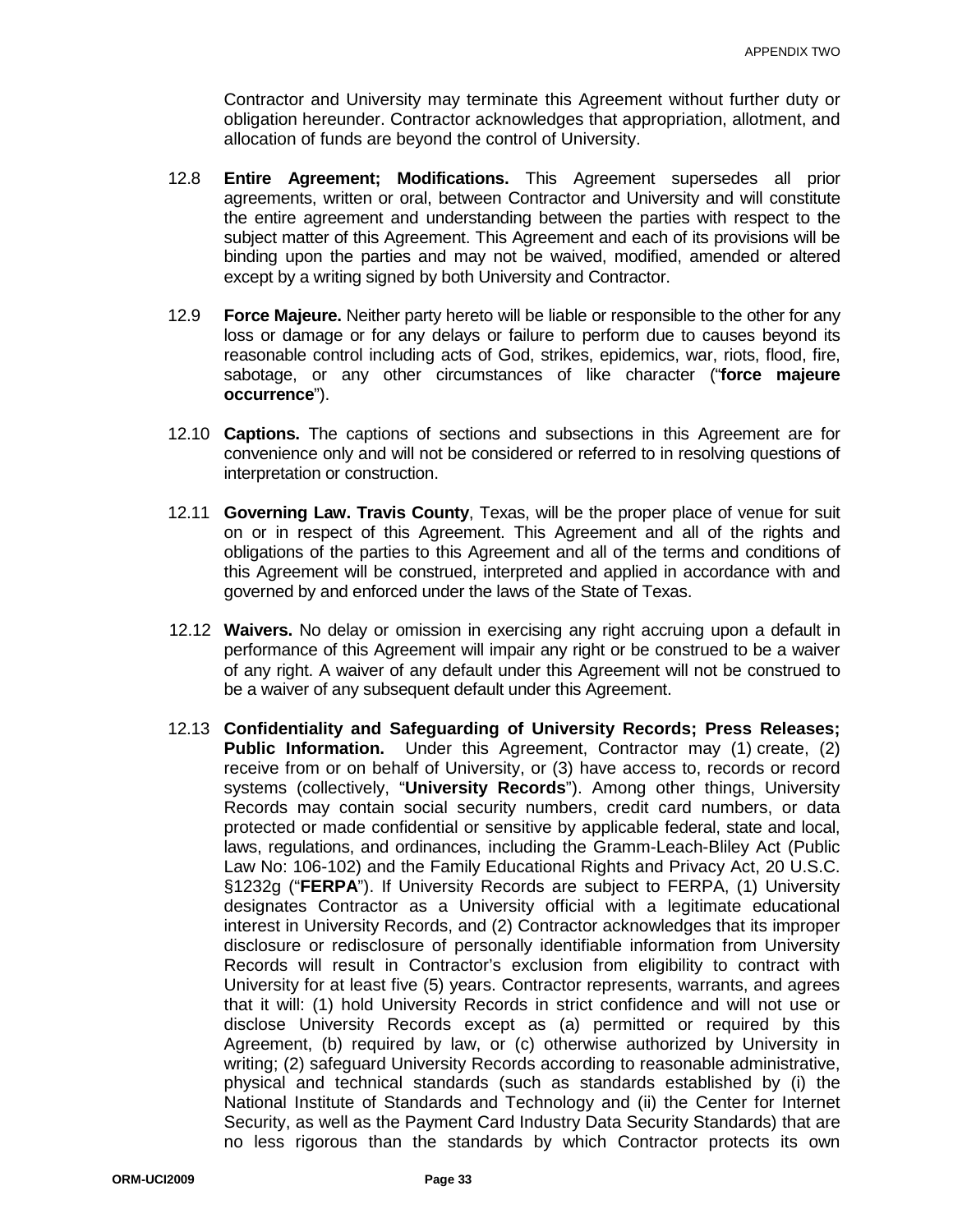confidential information; (3) continually monitor its operations and take any action necessary to assure that University Records are safeguarded and the confidentiality of University Records is maintained in accordance with all applicable federal, state and local, laws, regulations, and ordinances, including FERPA and the Gramm-Leach Bliley Act, and the terms of this Agreement; and (4) comply with the University's rules, policies, and procedures regarding access to and use of University's computer systems. At the request of University, Contractor agrees to provide University with a written summary of the procedures Contractor uses to safeguard and maintain the confidentiality of University Records.

- 12.13.1 **Notice of Impermissible Use.** If an impermissible use or disclosure of any University Records occurs, Contractor will provide written notice to University within one (1) business day after Contractor's discovery of that use or disclosure. Contractor will promptly provide University with all information requested by University regarding the impermissible use or disclosure.
- 12.13.2 **Return of University Records.** Contractor agrees that within thirty (30) days after the expiration or termination of this Agreement, for any reason, all University Records created or received from or on behalf of University will be (1) returned to University, with no copies retained by Contractor; or (2) if return is not feasible, destroyed. Twenty (20) days before destruction of any University Records, Contractor will provide University with written notice of Contractor's intent to destroy University Records. Within five (5) days after destruction, Contractor will confirm to University in writing the destruction of University Records.
- 12.13.3 **Disclosure.** If Contractor discloses any University Records to a subcontractor or agent, Contractor will require the subcontractor or agent to comply with the same restrictions and obligations as are imposed on Contractor by this Section.
- 12.13.4 **Press Releases.** Except when defined as part of the Work, Contractor will not make any press releases, public statements, or advertisement referring to the Project or the engagement of Contractor as an independent contractor of University in connection with the Project, or release any information relative to the Project for publication, advertisement or any other purpose without the prior written approval of University.
- 12.13.5 **Public Information.** University strictly adheres to all statutes, court decisions and the opinions of the Texas Attorney General with respect to disclosure of public information under the *Texas Public Information Act*, Chapter 552, *Texas Government Code*.
- 12.13.6 **Termination.** In addition to any other termination rights set forth in this Agreement and any other rights at law or equity, if University reasonably determines that Contractor has breached any of the restrictions or obligations set forth in this Section, University may immediately terminate this Agreement without notice or opportunity to cure.
- 12.13.7 **Duration.** The restrictions and obligations under this Section will survive expiration or termination of this Agreement for any reason.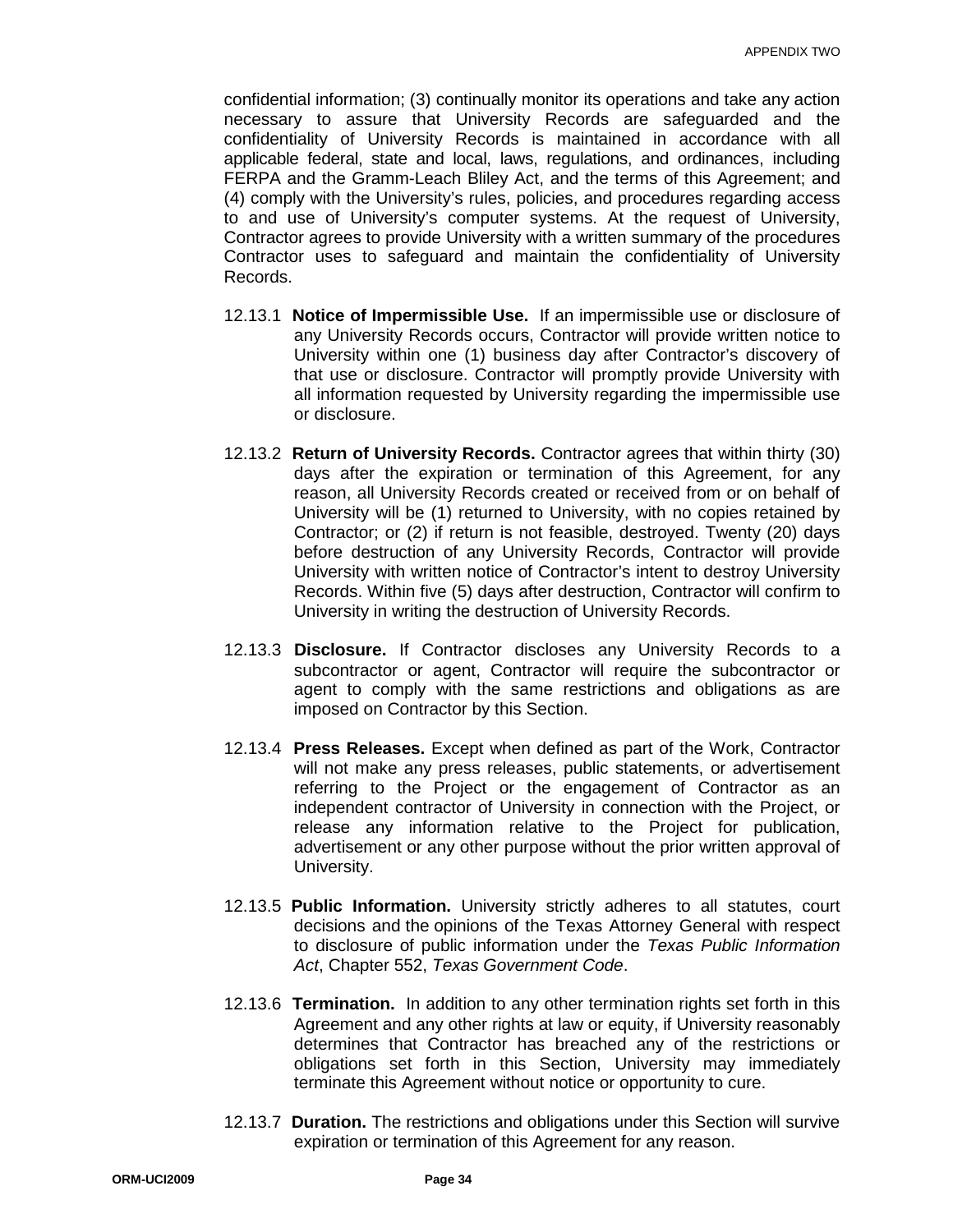- 12.14 **Binding Effect.** This Agreement will be binding upon and inure to the benefit of the parties hereto and their respective permitted assigns and successors.
- 12.15 **Records.** Records of Contractor's costs, reimbursable expenses pertaining to the Project and payments will be available to University or its authorized representative during business hours and will be retained for four (4) years after final Payment or abandonment of the Project, unless University otherwise instructs Contractor in writing.
- 12.16 **Notices.** Except as otherwise provided in this Section, all notices, consents, approvals, demands, requests or other communications provided for or permitted to be given under any of the provisions of this Agreement will be in writing and will be sent via registered or certified mail, overnight courier, confirmed facsimile transmission (to the extent a facsimile number is set forth below), or email (to the extent an email address is set forth below), and notice will be deemed given (i) if mailed, when deposited, postage prepaid, in the United States mail, (ii) if sent by overnight courier, one business day after delivery to the courier, (iii) if sent by facsimile (to the extent a facsimile number is set forth below), when transmitted, and (iv) if sent by email (to the extent an email address is set forth below), when received:

| If to University: | Robert C. Carson                |
|-------------------|---------------------------------|
|                   | Manager of Risk Accounting      |
|                   | The University of Texas System  |
|                   | 220 West 7 <sup>th</sup> Street |
|                   | Austin, TX 78701                |
|                   |                                 |

- *with copy to:* Phillip B. Dendy Director of Risk Management The University of Texas System 220 West 7<sup>th</sup> Street Austin, TX 78701
- 12.17 **Severability.** In case any provision of this Agreement will, for any reason, be held invalid or unenforceable in any respect, the invalidity or unenforceability will not affect any other provision of this Agreement, and this Agreement will be construed as if the invalid or unenforceable provision had not been included.
- 12.18 **State Auditor's Office.** Contractor understands that acceptance of funds under this Agreement constitutes acceptance of the authority of the Texas State Auditor's Office, or any successor agency (collectively, "**Auditor**"), to conduct an audit or investigation in connection with those funds pursuant to Sections 51.9335(c), 73.115(c) and 74.008(c), *Texas Education Code*. Contractor agrees to cooperate with the Auditor in the conduct of the audit or investigation, including providing all records requested. Contractor will include this provision in all contracts with subcontractors.
- 12.19 **Limitation of Liability.** Except for University's obligation (if any) to pay Contractor certain fees and expenses University will have no liability to Contractor or to anyone claiming through or under Contractor by reason of the execution or performance of this Agreement. Notwithstanding any duty or obligation of University to Contractor or to anyone claiming through or under Contractor, no present or future affiliated enterprise, subcontractor, agent, officer, director, employee, representative,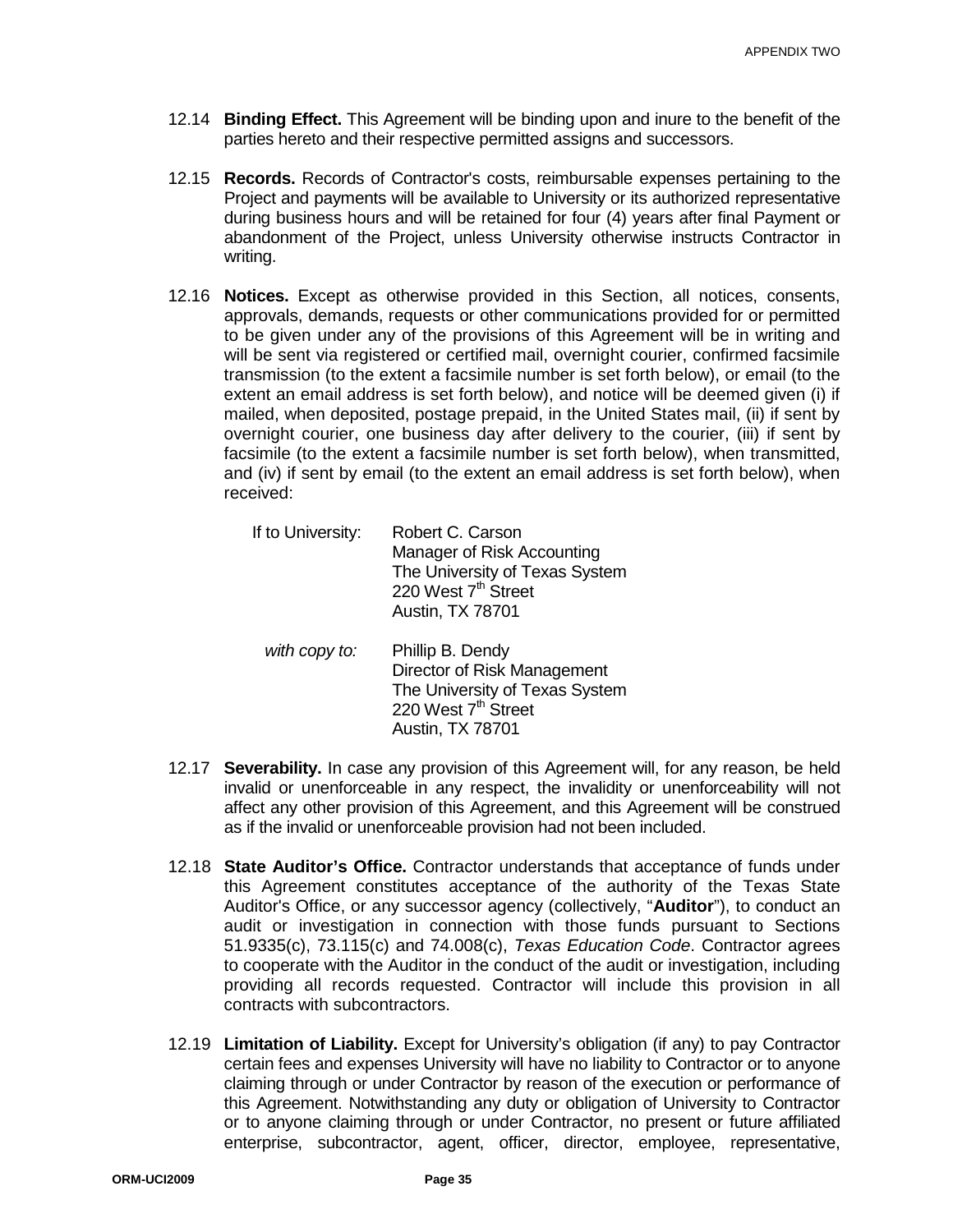attorney or regent of University, or The University of Texas System, or anyone claiming under University has or will have any personal liability to Contractor or to anyone claiming through or under Contractor by reason of the execution or performance of this Agreement.

12.20 **Survival of Provisions.** No expiration or termination of this Agreement will relieve either party of any obligations under this Agreement that by their nature survive expiration or termination, including **Sections 6.7**, **9**, **12.7**, **12.11**, **12.12**, **12.13**, **12.15**, **12.18**, **12.19**, **12.21** and **12.23**.

### 12.21 **Breach of Contract Claims.**

- 12.21.1 To the extent that Chapter 2260, *Texas Government Code*, as it may be amended from time to time ("**Chapter 2260**"), is applicable to this Agreement and is not preempted by other applicable law, the dispute resolution process provided for in Chapter 2260 will be used, as further described herein, by University and Contractor to attempt to resolve any claim for breach of contract made by Contractor:
	- 12.21.1.1 Contractor's claims for breach of this Agreement that the parties cannot resolve pursuant to other provisions of this Agreement or in the ordinary course of business will be submitted to the negotiation process provided in subchapter B of Chapter 2260. To initiate the process, Contractor will submit written notice, as required by subchapter B of Chapter 2260, to University in accordance with the notice provisions in this Agreement. Contractor's notice will specifically state that the provisions of subchapter B of Chapter 2260 are being invoked, the date and nature of the event giving rise to the claim, the specific contract provision that University allegedly breached, the amount of damages Contractor seeks, and the method used to calculate the damages. Compliance by Contractor with subchapter B of Chapter 2260 is a required prerequisite to Contractor's filing of a contested case proceeding under subchapter C of Chapter 2260. The chief business officer of University, or another officer of University as may be designated from time to time by University by written notice to Contractor in accordance with the notice provisions in this Agreement, will examine Contractor's claim and any counterclaim and negotiate with Contractor in an effort to resolve the claims.
	- 12.21.1.2 If the parties are unable to resolve their disputes under **Section 12.21.1.1**, the contested case process provided in subchapter C of Chapter 2260 is Contractor's sole and exclusive process for seeking a remedy for any and all of Contractor's claims for breach of this Agreement by University.
	- 12.21.1.3 Compliance with the contested case process provided in subchapter C of Chapter 2260 is a required prerequisite to seeking consent to sue from the Legislature under Chapter 107, *Texas Civil Practices and Remedies Code*. The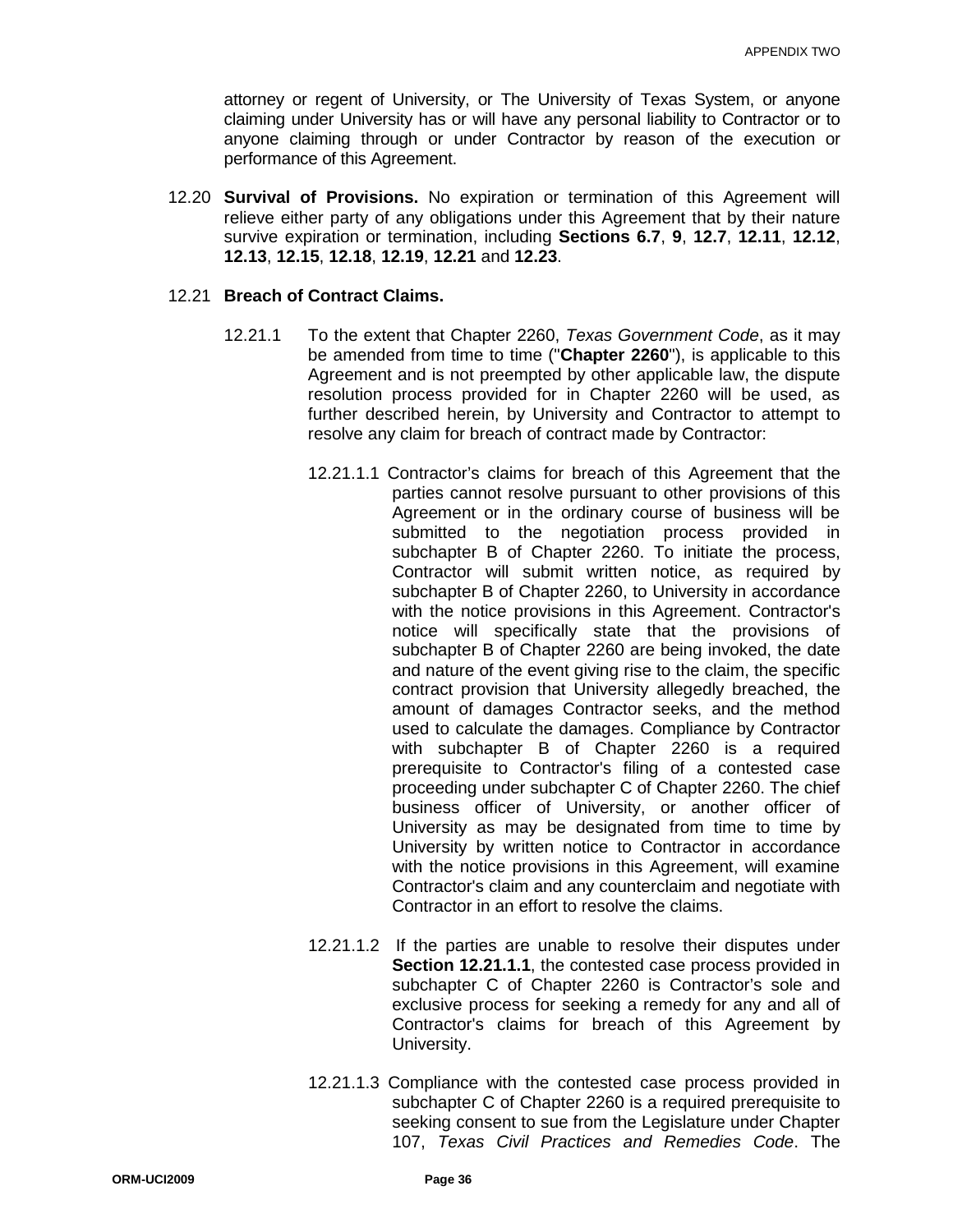parties hereto specifically agree that (i) neither the execution of this Agreement by University nor any other conduct, action or inaction of any representative of University relating to this Agreement constitutes or is intended to constitute a waiver of University's or the state's sovereign immunity to suit and (ii) University has not waived its right to seek redress in the courts.

- 12.21.2 The submission, processing and resolution of Contractor's claim is governed by the published rules adopted by the Texas Attorney General pursuant to Chapter 2260, as currently effective, thereafter enacted or subsequently amended.
- 12.21.3 University and Contractor agree that any periods set forth in this Agreement for notice and cure of defaults are not waived.
- 12.22 **Undocumented Workers.** The *Immigration and Nationality Act* (8 *United States Code* 1324a) ("**Immigration Act**") makes it unlawful for an employer to hire or continue employment of undocumented workers. The United States Immigration and Customs Enforcement Service has established the Form I-9 Employment Eligibility Verification Form ("**I-9 Form**") as the document to be used for employment eligibility verification (8 *Code of Federal Regulations* 274a). Among other things, Contractor is required to: (1) have all employees complete and sign the I-9 Form certifying that they are eligible for employment; (2) examine verification documents required by the I-9 Form to be presented by the employee and ensure the documents appear to be genuine and related to the individual; (3) record information about the documents on the I-9 Form, and complete the certification portion of the I-9 Form; and (4) retain the I-9 Form as required by law. It is illegal to discriminate against any individual (other than a citizen of another country who is not authorized to work in the United States) in hiring, discharging, or recruiting because of that individual's national origin or citizenship status. If Contractor employs unauthorized workers during performance of this Agreement in violation of the Immigration Act then, in addition to other remedies or penalties prescribed by law, University may terminate this Agreement in accordance with **Section 8**. Contractor represents and warrants that it is in compliance with and agrees that it will remain in compliance with the provisions of the Immigration Act.
- 12.23 **Limitations.** THE PARTIES ARE AWARE THAT THERE ARE CONSTITUTIONAL AND STATUTORY LIMITATIONS ON THE AUTHORITY OF UNIVERSITY (A STATE AGENCY) TO ENTER INTO CERTAIN TERMS AND CONDITIONS THAT MAY BE A PART OF THIS AGREEMENT, INCLUDING THOSE TERMS AND CONDITIONS RELATING TO LIENS ON UNIVERSITY'S PROPERTY; DISCLAIMERS AND LIMITATIONS OF WARRANTIES; DISCLAIMERS AND LIMITATIONS OF LIABILITY FOR DAMAGES; WAIVERS, DISCLAIMERS AND LIMITATIONS OF LEGAL RIGHTS, REMEDIES, REQUIREMENTS AND PROCESSES; LIMITATIONS OF PERIODS TO BRING LEGAL ACTION; GRANTING CONTROL OF LITIGATION OR SETTLEMENT TO ANOTHER PARTY; LIABILITY FOR ACTS OR OMISSIONS OF THIRD PARTIES; PAYMENT OF ATTORNEYS' FEES; DISPUTE RESOLUTION; INDEMNITIES; AND CONFIDENTIALITY (COLLECTIVELY, THE "**LIMITATIONS**"), AND TERMS AND CONDITIONS RELATED TO THE LIMITATIONS WILL NOT BE BINDING ON UNIVERSITY EXCEPT TO THE EXTENT AUTHORIZED BY THE LAWS AND CONSTITUTION OF THE STATE OF TEXAS.
- 12.24 **Ethics Matters; No Financial Interest.** Contractor and its employees, agents, representatives and subcontractors have read and understand University's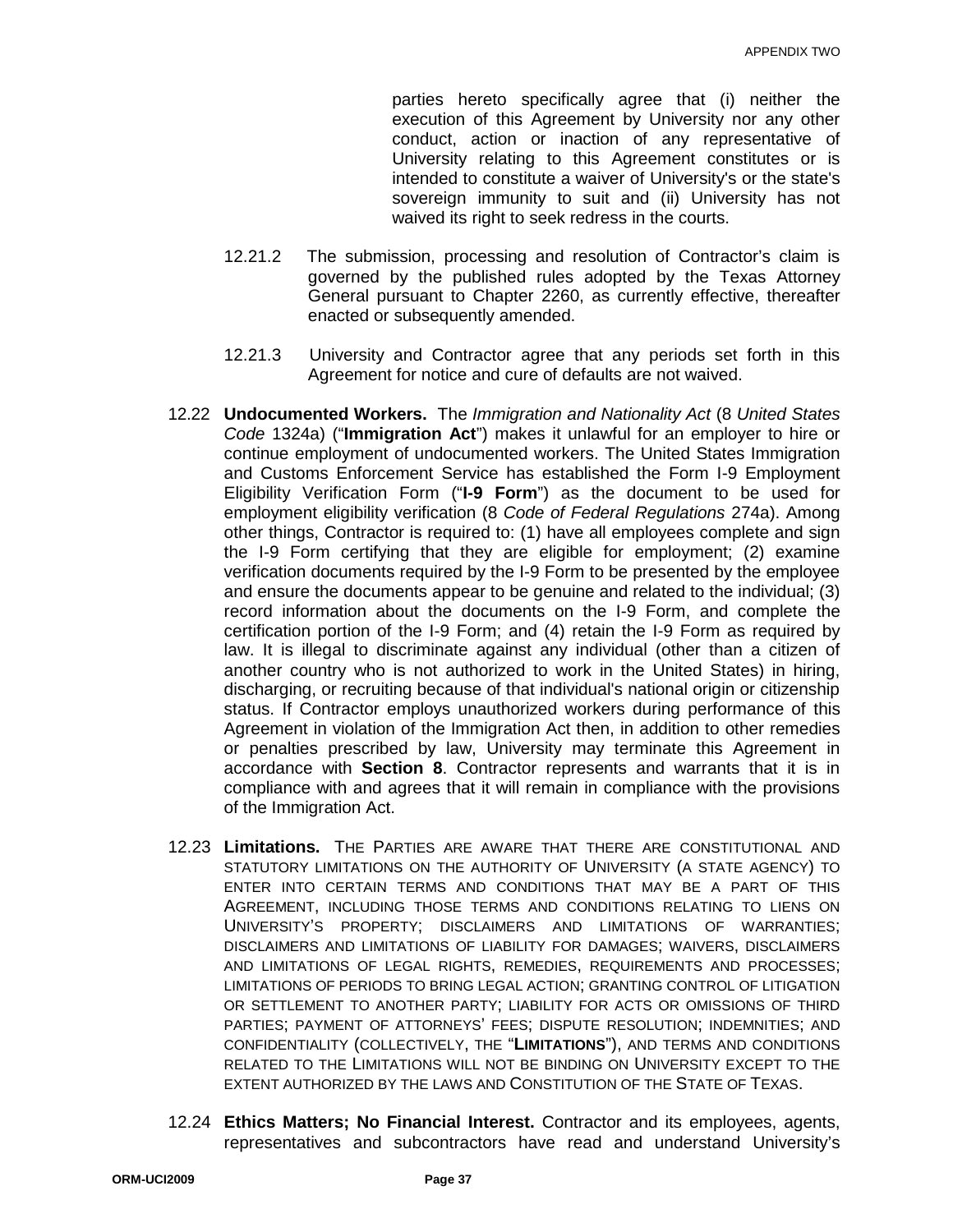Conflicts of Interest Policy available at: [http://www.utsystem.edu/policy/policies/int160.html,](http://www.utsystem.edu/policy/policies/int160.html) University's Standards of Conduct Guide available at: [http://www.utsystem.edu/systemcompliance/,](http://www.utsystem.edu/systemcompliance/) and applicable state ethics laws and rules available at [www.utsystem.edu/ogc/ethics.](http://www.utsystem.edu/ogc/ethics) Neither Contractor nor its employees, agents, representatives or subcontractors will assist or cause University employees to violate University's Conflicts of Interest Policy, provisions described by University's Standards of Conduct Guide, or applicable state ethics laws or rules. Contractor represents and warrants that no member of the Board has a direct or indirect financial interest in the transaction that is the subject of this Agreement.

- 12.25 **Enforcement.** Contractor agrees and acknowledges that University is entering into this Agreement in reliance on Contractor's special and unique knowledge and abilities with respect to performing the Work. Contractor's services provide a peculiar value to University. University cannot be reasonably or adequately compensated in damages for the loss of Contractor's services. Accordingly, Contractor acknowledges and agrees that a breach by Contractor of the provisions of this Agreement will cause University irreparable injury and damage. Contractor, therefore, expressly agrees that University will be entitled to injunctive and/or other equitable relief in any court of competent jurisdiction to prevent or otherwise restrain a breach of this Agreement.
- 12.26 **Access by Individuals with Disabilities.** Contractor represents and warrants ("**EIR Accessibility Warranty**") that the electronic and information resources and all associated information, documentation, and support that it provides to University under this Agreement (collectively, the "**EIRs**") comply with the applicable requirements set forth in Title 1 TAC Chapter 213 and Title 1 TAC Section 206.70 (as authorized by Chapter 2054, Subchapter M, *Texas Government Code*). To the extent Contractor becomes aware that the EIRs, or any portion of the EIRs, do not comply with the EIR Accessibility Warranty, then Contractor represents and warrants that it will, at no cost to University, either (1) perform all necessary remediation to make the EIRs satisfy the EIR Accessibility Warranty or (2) replace the EIRs with new EIRs that satisfy the EIR Accessibility Warranty. In the event that Contractor is unable to do so, then University may terminate this Agreement and Contractor will refund to University all amounts University has paid under this Agreement within thirty (30) days after the termination date.
- 12.27 **HIPAA Compliance.** Contractor agrees that it will execute a HIPAA Business Associate Agreement ("**BAA**") with University upon request of UT System.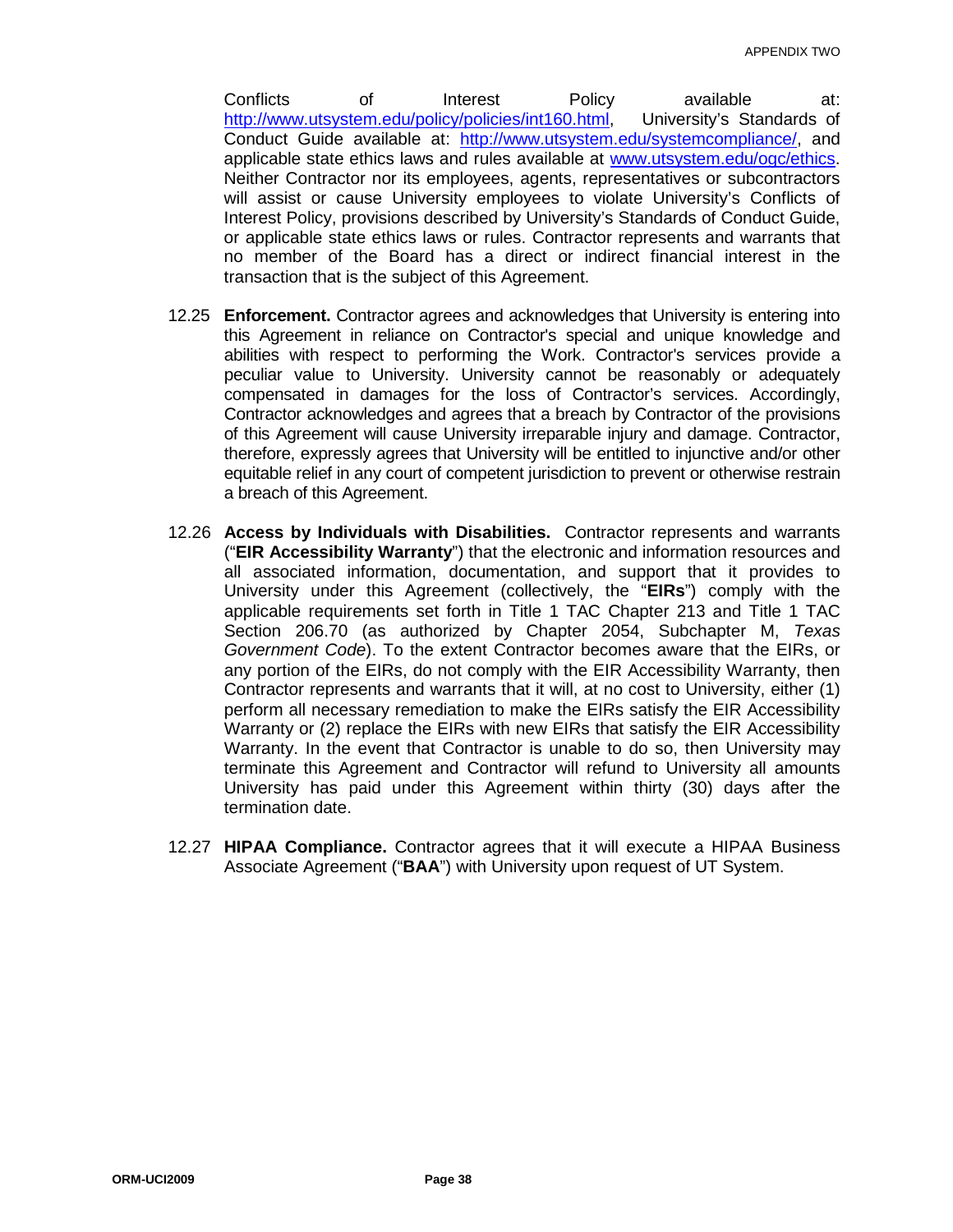- 12.28 **Historically Underutilized Business Subcontracting Plan.** Contractor agrees to use good faith efforts to subcontract the Work in accordance with the Historically Underutilized Business Subcontracting Plan ("**HSP**") (ref. **Appendix 3**). Contractor agrees to maintain business records documenting its compliance with the HSP and to submit a monthly compliance report to University in the format required by Texas Procurement and Support Services Division of the Texas Comptroller of Public Accounts or any successor agency (collectively, "**TPSS**"). Submission of compliance reports will be required as a condition for payment under this Agreement. If University determines that Contractor has failed to subcontract as set out in the HSP, University will notify Contractor of any deficiencies and give Contractor an opportunity to submit documentation and explain why the failure to comply with the HSP should not be attributed to a lack of good faith effort by Contractor. If University determines that Contractor failed to implement the HSP in good faith, University, in addition to any other remedies, may report nonperformance to the TPSS in accordance with 34 TAC Sections 20.101 through 20.108. University may also revoke this Agreement for breach and make a claim against Contractor.
	- 12.28.1 **Changes to the HSP.** If at any time during the term of this Agreement, Contractor desires to change the HSP, before the proposed changes become effective (a) Contractor must comply with 34 TAC Section 20.14; (b) the changes must be reviewed and approved by University; and (c) if University approves changes to the HSP, this Agreement must be amended in accordance with **Section 12.8** to replace the HSP with the revised subcontracting plan.
	- 12.28.2 **Expansion of the Work.** If University expands the scope of the Work through a change order or any other amendment, University will determine if the additional Work contains probable subcontracting opportunities *not* identified in the initial solicitation for the Work. If University determines additional probable subcontracting opportunities exist, Contractor will submit an amended subcontracting plan covering those opportunities. The amended subcontracting plan must comply with the provisions of 34 TAC Section 20.14 before (a) this Agreement may be amended to include the additional Work; or (b) Contractor may perform the additional Work. If Contractor subcontracts any of the additional subcontracting opportunities identified by University without prior authorization and without complying with 34 TAC Section 20.14, Contractor will be deemed to be in breach of this Agreement under **Section 8** and will be subject to any remedial actions provided by Texas law including Chapter 2161, *Texas Government Code* and 34 TAC Section 20.14. University may report nonperformance under this Agreement to the TPSS in accordance with 34 TAC Sections 20.101 through 20.108.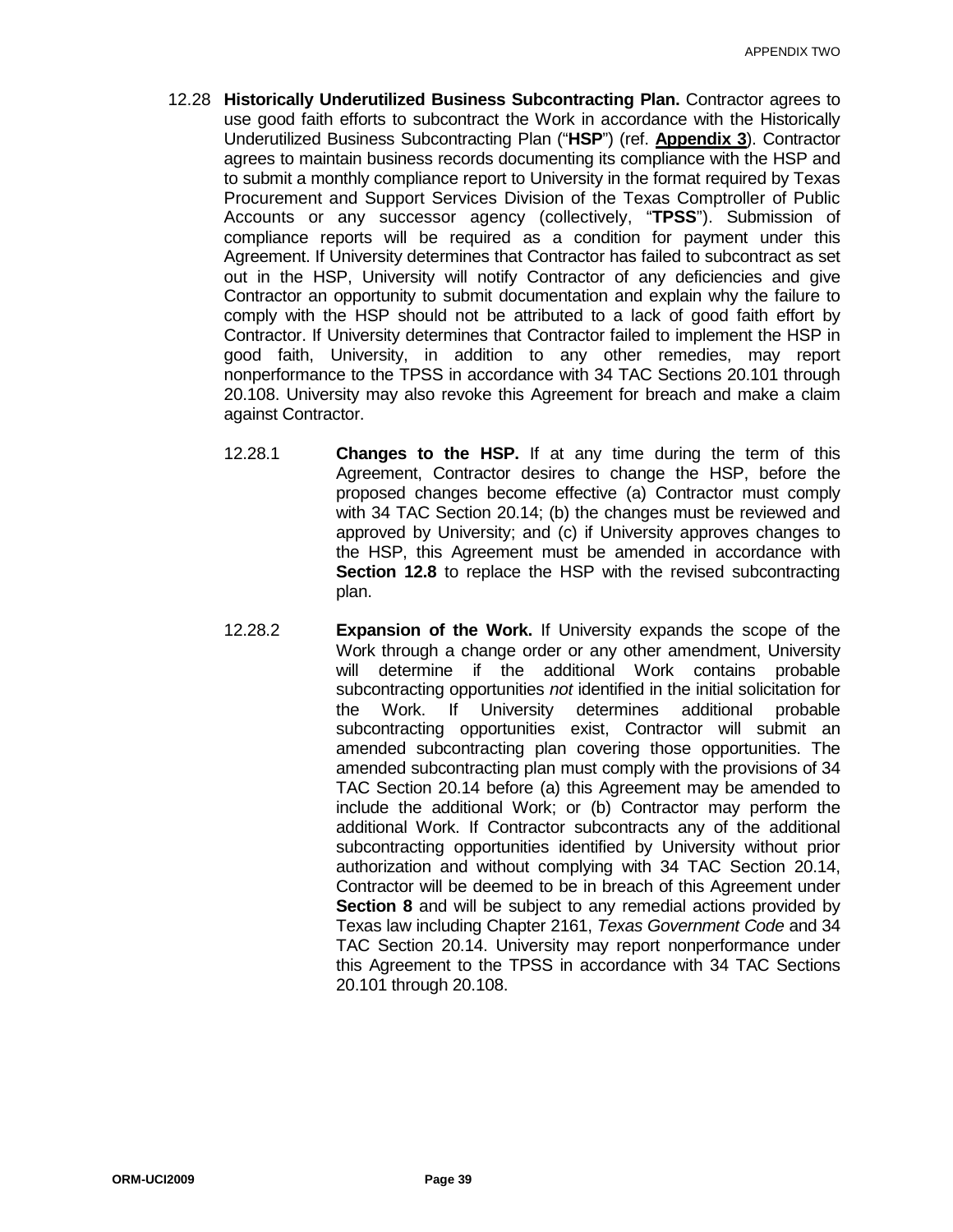12.29 **Responsibility for Individuals Performing Work; Criminal Background Checks.** Each individual who is assigned to perform the Work under this Agreement will be an employee of Contractor or an employee of a subcontractor engaged by Contractor. Contractor is responsible for the performance of all individuals performing the Work under this Agreement. Prior to commencing the Work, Contractor will (1) provide University with a list ("**List**") of all individuals who may be assigned to perform the Work, and (2) have an appropriate criminal background screening performed on all the individuals. Contractor will determine on a case-by-case basis whether each individual assigned to perform the Work is qualified to provide the services. Contractor will not knowingly assign any individual to provide services on University's campus who has a history of criminal conduct unacceptable for a university campus or healthcare center, including violent or sexual offenses. Contractor will update the List each time there is a change in the individuals assigned to perform the Work.

Prior to commencing performance of the Work under this Agreement, Contractor will provide University a letter signed by an authorized representative of Contractor certifying compliance with this Section. Contractor will provide University an updated certification letter each time there is a change in the individuals assigned to perform the Work.

University and Contractor have executed and delivered this Agreement to be effective as of the Effective Date.

### **UNIVERSITY: CONTRACTOR:**

### **THE UNIVERSITY OF TEXAS**

| By:    | D.,    |
|--------|--------|
| Name:  | Name:  |
| Title: | Title: |

Attest: \_\_\_\_\_\_\_\_\_\_\_\_\_\_\_\_\_\_\_\_\_\_\_\_ Corporate Secretary

**Attach:**

**EXHIBIT A** – **Scope of Work EXHIBIT B – Payment for Services**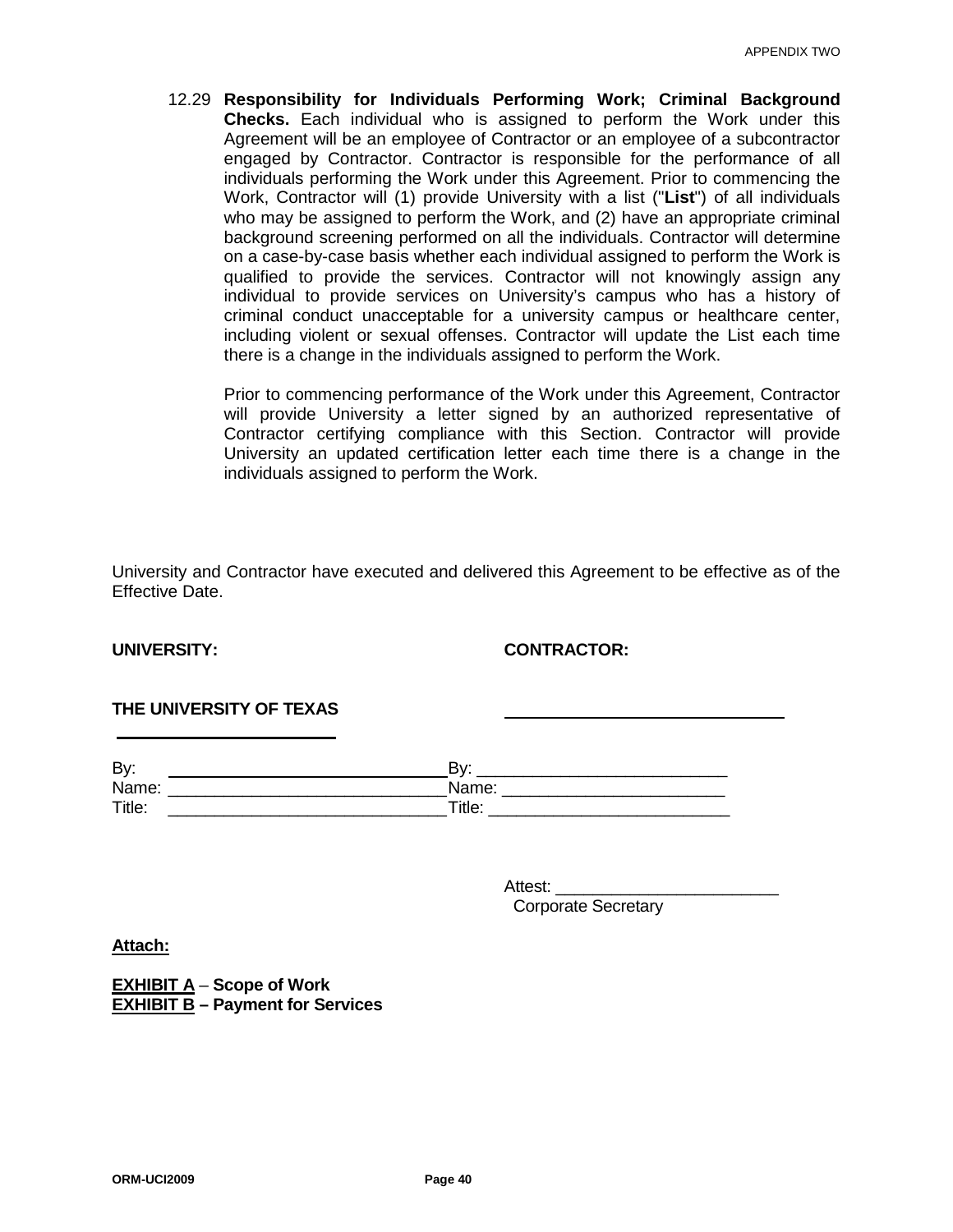### **EXHIBIT A**

### **SCOPE OF WORK**

A. The contractor shall provide administration and management of the Unemployment Compensation claims filed by all workers employed by UT System and will provide the following services to UT System:

5.4.1 Provide a secure process for uploading employment data from UT System Institutions into the Proposer's database.

5.4.2 Implement an Electronic Data Information Exchange (EDIE) for Unemployment Insurance information between UT System and the Texas Workforce Commission (TWC).

5.4.3 Provide UT System with access to an electronic unemployment claim management system. Access should include the ability to run standard and ad hoc reports with the option to export the data in standard formats.

5.4.4 Processing and storage of employee payroll and separation data.

5.4.5 Processing of all unemployment claim forms; responding promptly and accurately to all claim inquiries and working closely with institution (employer) representatives to develop any information for a timely and effective response to the initial claim.

5.4.6 Auditing of the claimant's eligibility, UT System's liability, and the benefit period for each claim.

5.4.7 Counseling and representation at all levels of unemployment compensation appeal hearings before the TWC.

5.4.8 Auditing of all benefit charges assessed against UT System and protesting of all improper charges. This would include providing a timely review and concurrence or corrections to Statement of Benefits.

5.4.9 Evaluate all pertinent UT System Unemployment Compensation procedures. Make written and verbal recommendations to reduce unemployment compensation costs.

5.4.10 Provide an initial training seminar for to up to 50 institution representatives to cover the implementation plan, ongoing claim management and other services to be included in the contract.

5.4.11 Keep UT System representatives apprised of legislative changes impacting unemployment claims management with on-going education updates at least quarterly.

5.4.12 Maintain data security over UT System employment data in their possession, complying with applicable laws and UT System policies.

B. The contractor shall conduct employment verifications and employment income verifications for UT System in accordance with applicable laws and system policies.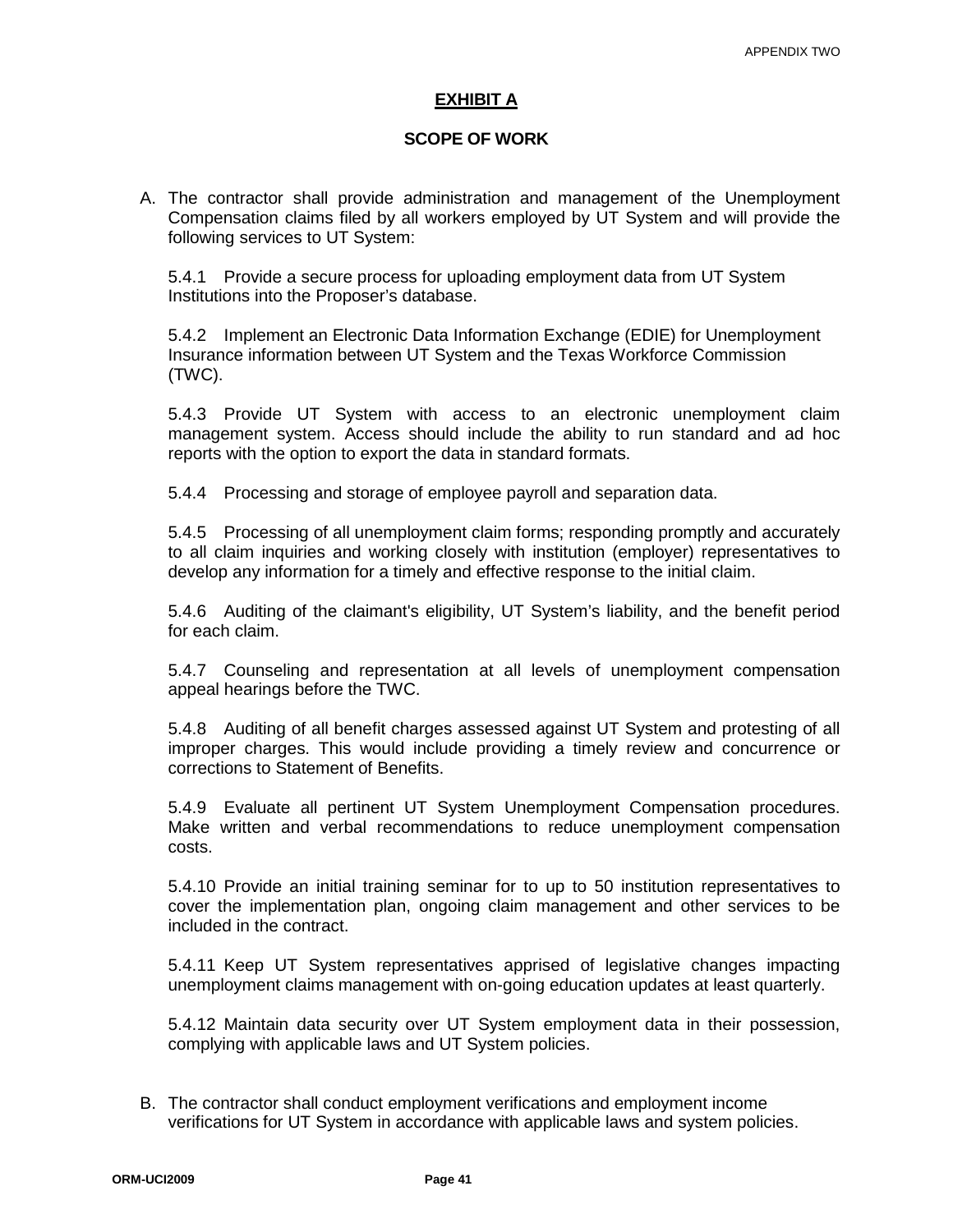C. The contractor may list other services related to employment data that they propose to offer to UT System.

Recognizing that the level of unemployment claims activity may vary greatly over time, the following table shows the number of employees, UCI claim count and UCI claim expenditures for UT System during Fiscal Years ending August 31, 2006 and August 31, 2007 and August 31, 2008 and August 31, 2009. Fiscal year 2009 accounted for an unprecedented number of claims and claim expenditures as a result of a reduction in force at UTMB Galveston following the devastation of Hurricane Ike.

|                                     | 2006        | 2007        | 2008        | <u> 2009</u> |
|-------------------------------------|-------------|-------------|-------------|--------------|
| <b>Total UT System Employees</b>    | 92,282      | 97,027      | 99.404      | 101,115      |
| <b>New UCI Claims</b>               | 2.985       | 3.021       | 2.911       | 5.472        |
| <b>Total UCI Claim Expenditures</b> | \$4,168,883 | \$3,410,180 | \$3,199,392 | \$7,011,666  |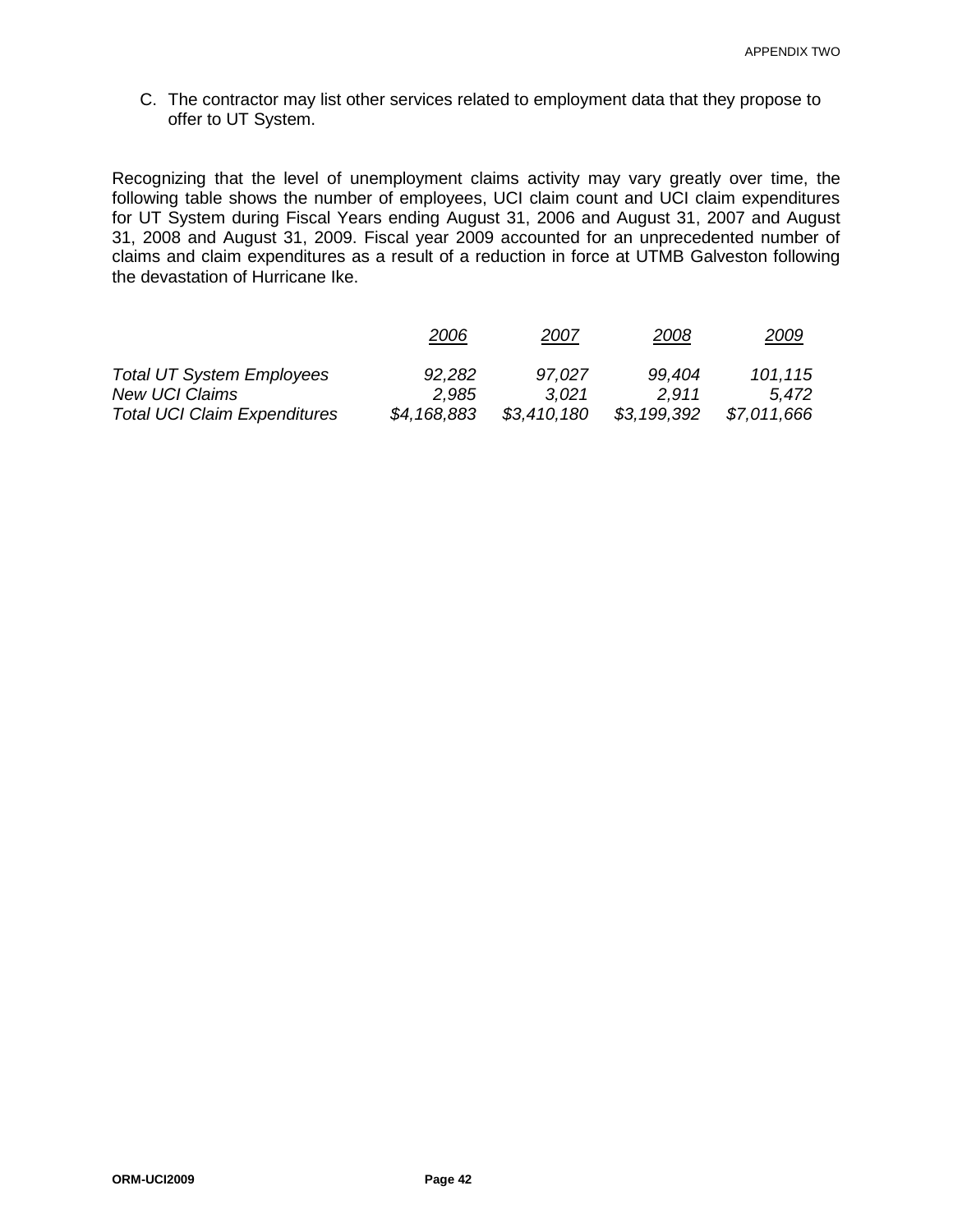### **EXHIBIT B**

### **PAYMENT FOR SERVICES**

**SERVICE FEES:** 

Notwithstanding the foregoing, the cumulative amount of Service Fees remitted by University to Contractor will not exceed \$ **Contract ("Fee Cap**") without the prior written approval of University. In addition, total fees for each Phase of the Work will not exceed the following specified amounts without the prior written approval of University:

If University submits, in advance, a written request for additional services not contemplated or reasonably inferred by this Agreement, Contractor will be paid for actual hours incurred by Contractor's personnel directly and solely in support of the additional services at the Rates set forth above.

**EXPENSES AND DISBURSEMENTS:** Contractor will be reimbursed without mark-up for reasonable expenses (including meals, lodging, mileage and coach class airfare) validly incurred directly and solely in support of the Project and approved by University in advance. Provided, however, Contractor agrees and acknowledges that Contractor will be subject to the Travel Allowance Guide promulgated by the Comptroller of Public Accounts for the State of Texas with regard to meals, lodging, mileage, airfare and all other expenses related to travel. Further, Contractor agrees and acknowledges that Contractor will not be reimbursed by University for expenses that are prohibited or that exceed the allowable amounts set forth in the Travel Allowance Guide. As a condition precedent to receiving reimbursement for expenses and disbursements, Contractor will submit to University receipts, invoices, and other documentation as required by University. Notwithstanding the foregoing, reimbursement for expenses and disbursements will not exceed a maximum of **\$\_\_\_\_\_\_\_\_\_\_\_\_\_** ("**Expense Cap**") without the prior written approval of University.

**The Fee Cap and the Expense Cap are sometimes collectively referred to as the "Contract Amount."**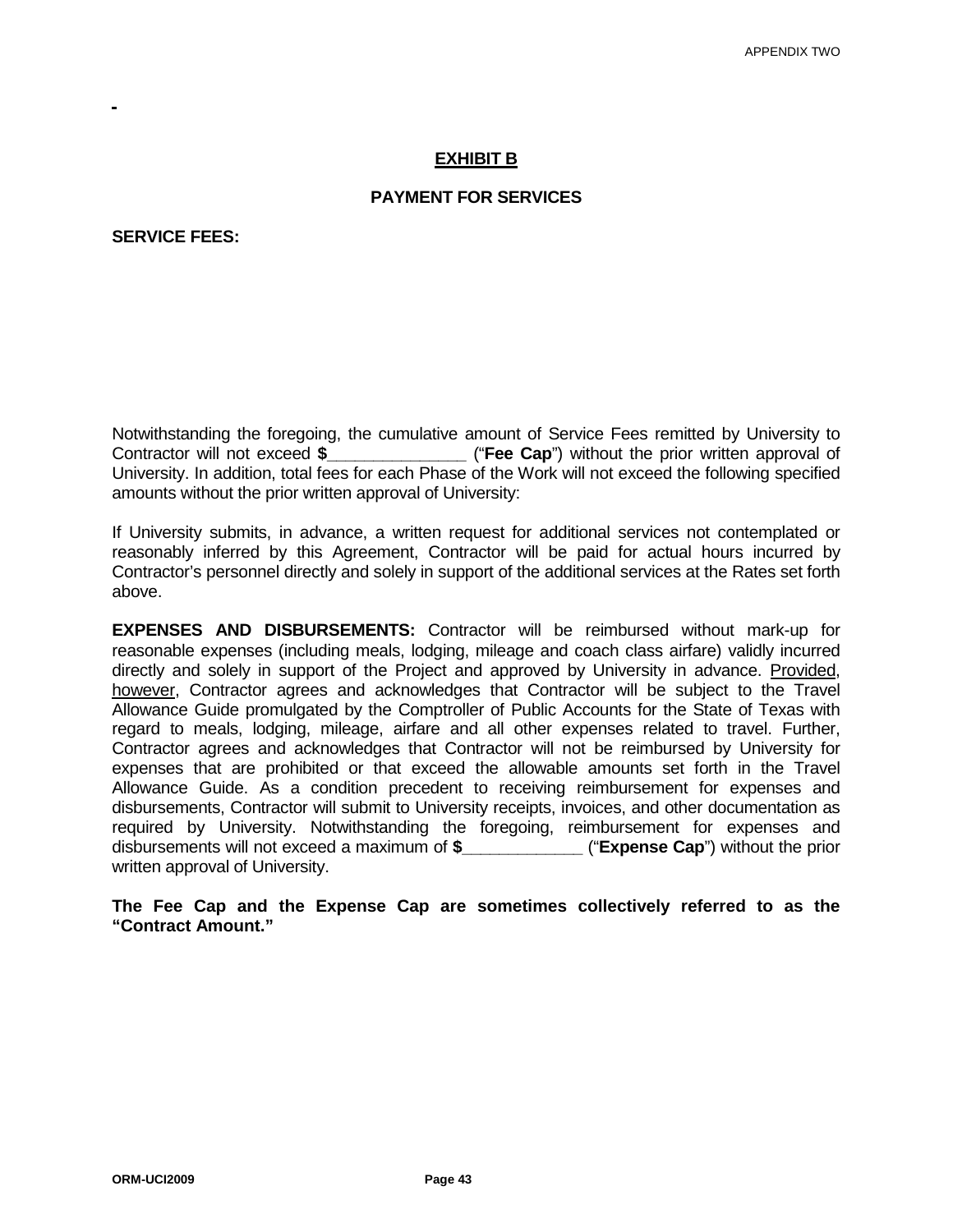# **APPENDIX THREE**

# **HUB SUBCONTRACTING PLAN**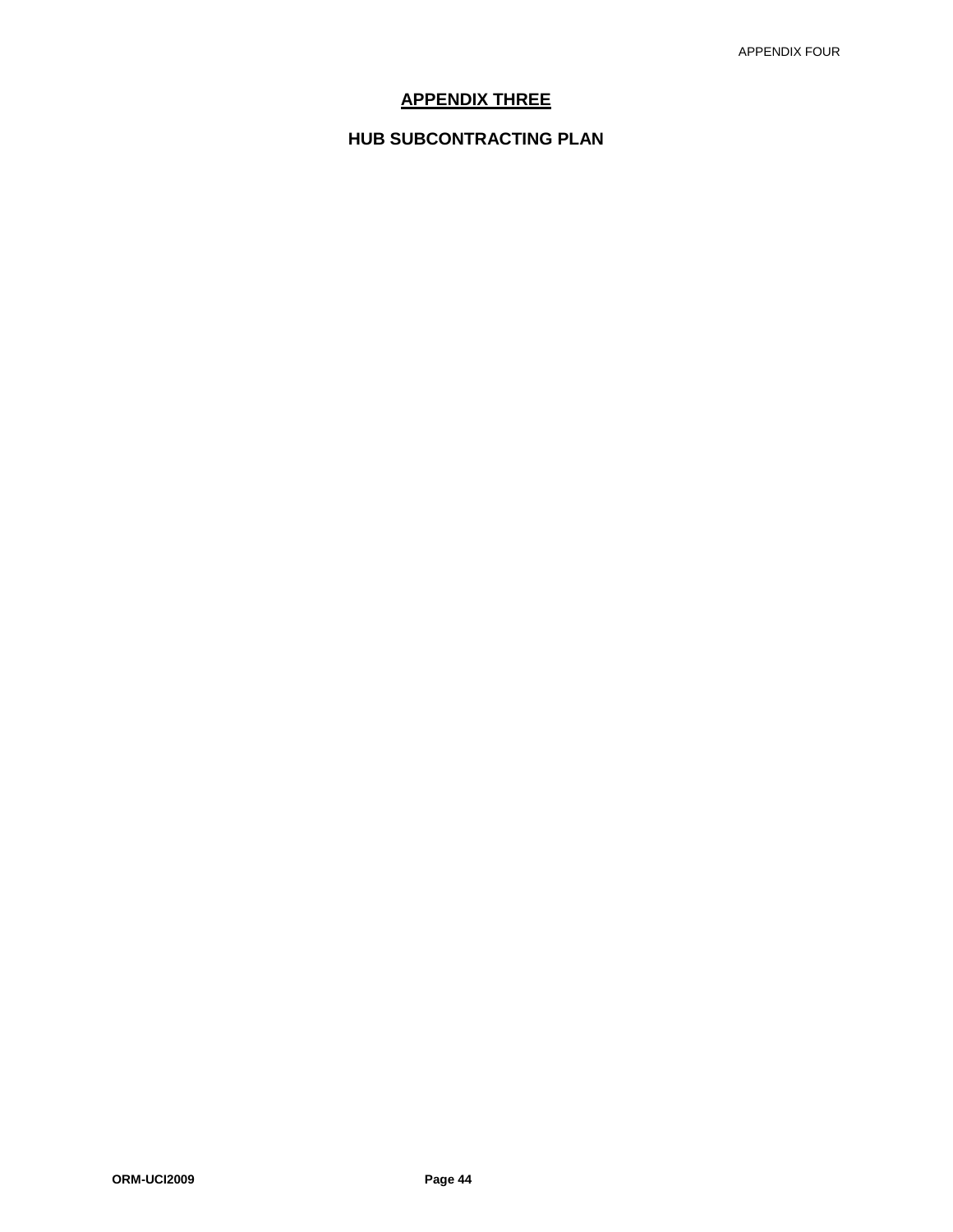### **APPENDIX FOUR**

# **CAMPUS MAP**

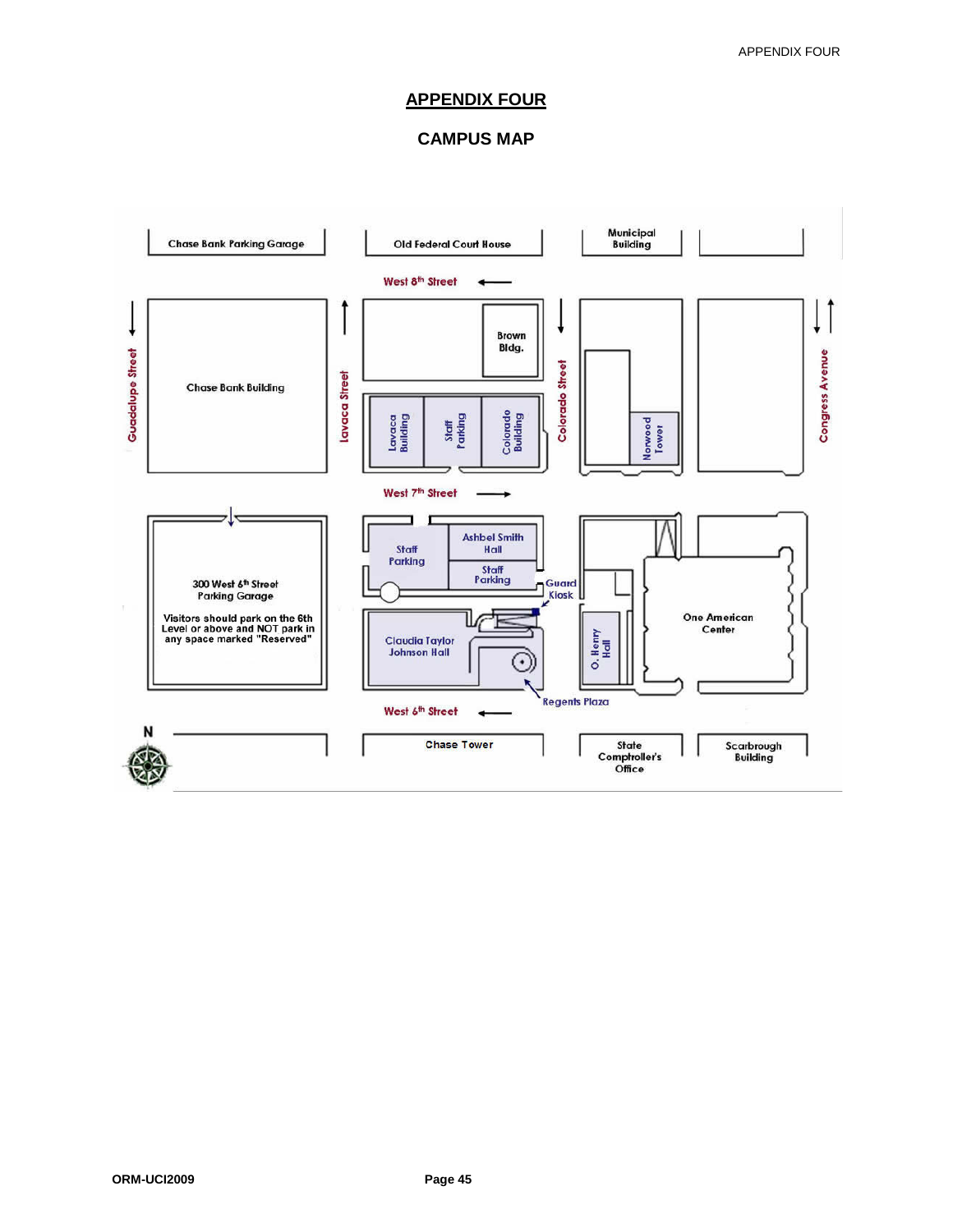### **APPENDIX FIVE**

### **ACCESS BY INDIVIDUALS WITH DISABILITIES**

**Access by Individuals with Disabilities.** Contractor represents and warrants ("EIR Accessibility Warranty") that the electronic and information resources and all associated information, documentation, and support that it provides to University under this Agreement (collectively, the "EIRs") comply with the applicable requirements set forth in Title 1, Chapter 213, *Texas Administrative Code,* and Title 1, Chapter 206, Rule §206.70 of the *Texas Administrative Code* (as authorized by Chapter 2054, Subchapter M, *Government Code*.) To the extent Contractor becomes aware that the EIRs, or any portion thereof, do not comply with the EIR Accessibility Warranty, then Contractor represents and warrants that it will, at no cost to University, either (1) perform all necessary remediation to make the EIRs satisfy the EIR Accessibility Warranty or (2) replace the EIRs with new EIRs that satisfy the EIR Accessibility Warranty. In the event that Contractor fails or is unable to do so, then University may terminate this Agreement and Contractor will refund to University all amounts University has paid under this Agreement within thirty (30) days after the termination date.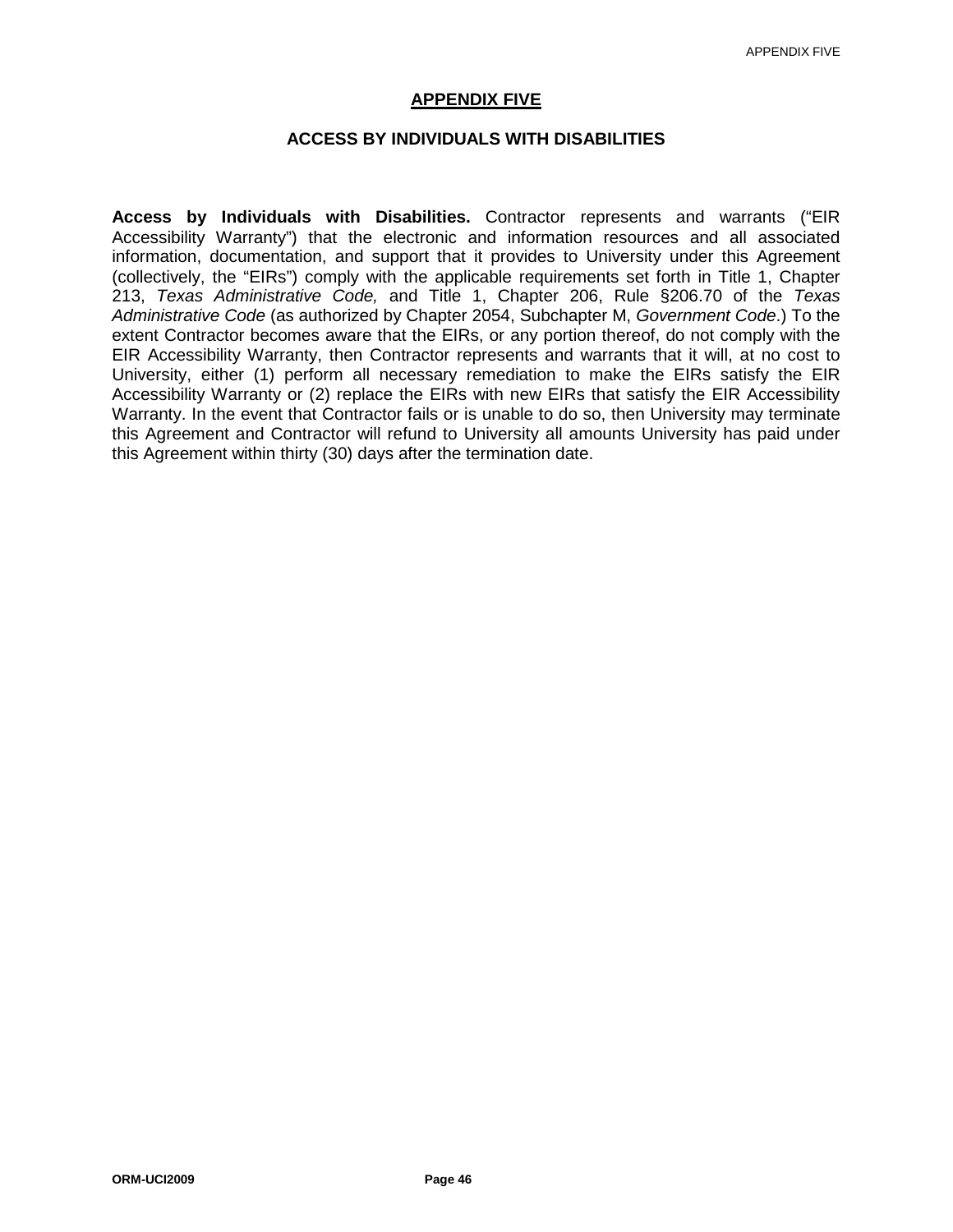### **APPENDIX SIX**

### **ELECTRONIC AND INFORMATION RESOURCES ENVIRONMENT SPECIFICATIONS**

The specifications, representations, warranties and agreements set forth in Proposer's responses to this **APPENDIX SIX** will be incorporated into the Agreement.

University is primarily a **Microsoft products** environment.

### **Basic Specifications**

- 1. If the electronic and information resources ("EIR") will be hosted by University, please describe the overall environment requirements for the EIR (size the requirements to support the number of concurrent users, the number of licenses and the input/output generated by the application as requested in the application requirements).
	- A. Hardware: If Proposer will provide hardware, does the hardware have multiple hard drives utilizing a redundant RAID configuration for fault tolerance? Are redundant servers included as well?
	- B. Operating System and Version:
	- C. Web Server: Is a web server required? If so, what web application is required (Apache or IIS)? What version? Are add-ins required?
	- D. Application Server:
	- E. Database:
	- F. Other Requirements: Are any other hardware or software components required?
	- G. Assumptions: List any assumptions made as part of the identification of these environment requirements.
	- H. Storage: What are the space/storage requirements of this implementation?
	- I. Users: What is the maximum number of users this configuration will support?
	- J. Clustering: How does the EIR handle clustering over multiple servers?
	- K. Virtual Server Environment: Can the EIR be run in a virtual server environment?
- 2. If the EIR will be hosted by Proposer, describe in detail what the hosted solution includes, and address, specifically, the following issues:
	- A. Describe the audit standards of the physical security of the facility; and
	- B. Indicate whether Proposer is willing to allow an audit by University or its representative.
- 3. If the user and administrative interfaces for the EIR are web-based, do the interfaces support Firefox on Mac as well as Windows and Safari on the Macintosh?
- 4. If the EIR requires special client software, what are the environment requirements for that client software?
- 5. Manpower Requirements: Who will operate and maintain the EIR? Will additional University full time employees (FTEs) be required? Will special training on the EIR be required by Proposer's technical staff? What is the estimated cost of required training?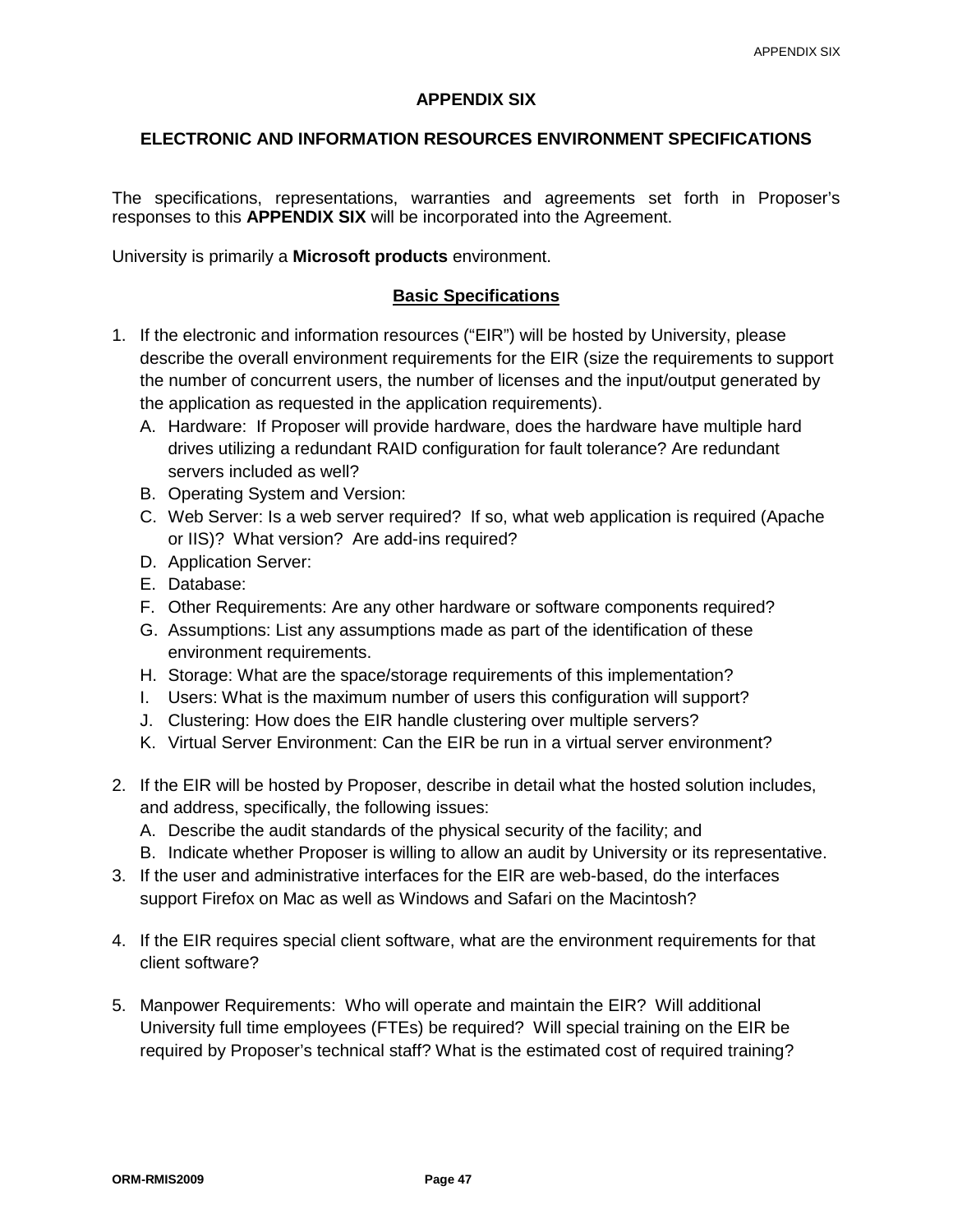6. Upgrades and Patches: Describe Proposer's strategy regarding EIR upgrades and patches for both the server and, if applicable, the client software. Included Proposer's typical release schedule, recommended processes, estimated outage and plans for next version/major upgrade.

### **Security**

- 1. Has the EIR been tested for application security vulnerabilities? For example, has the EIR been evaluated against the Open Web Application Security Project ("**OWASP**") Top 10 list that includes flaws like cross site scripting and SQL injection? If so, please provide the scan results and specify the tool used. University will not take final delivery of the EIR if University determines there are serious vulnerabilities within the EIR.
- 2. Which party, Proposer or University, will be responsible for maintaining critical EIR application security updates?
- 3. If the EIR is hosted, indicate whether Proposer's will permit University to conduct a penetration test on University's instance of the EIR.
- 4. If confidential data, including HIPAA or FERPA data, is stored in the EIR, will the data be encrypted at rest and in transmittal?

### **Integration**

- 5. Is the EIR authentication Security Assertion Markup Language ("**SAML**") compliant? Has Proposer ever implemented the EIR with Shibboleth authentication? If not, does the EIR integrate with Active Directory? Does the EIR support SSL connections to this directory service?
- 6. Does the EIR rely on Active Directory for group management and authorization or does the EIR maintain a local authorization/group database?
- 7. What logging capabilities does the EIR have? If this is a hosted EIR solution, will University have access to implement logging with University's standard logging and monitoring tools, RSA's Envision?
- 8. Does the EIR have an application programming interface ("**API**") that enables us to incorporate it with other applications run by the University? If so, is the API .Net based? Web Services-based? Other?
- 9. Will University have access to the EIR source code? If so, will the EIR license permit University to make modifications to the source code? Will University's modifications be protected in future upgrades?
- 10. Will Proposer place the EIR source code in escrow with an escrow agent so that if Proposer is no longer in business or Proposer has discontinued support, the EIR source code will be available to University.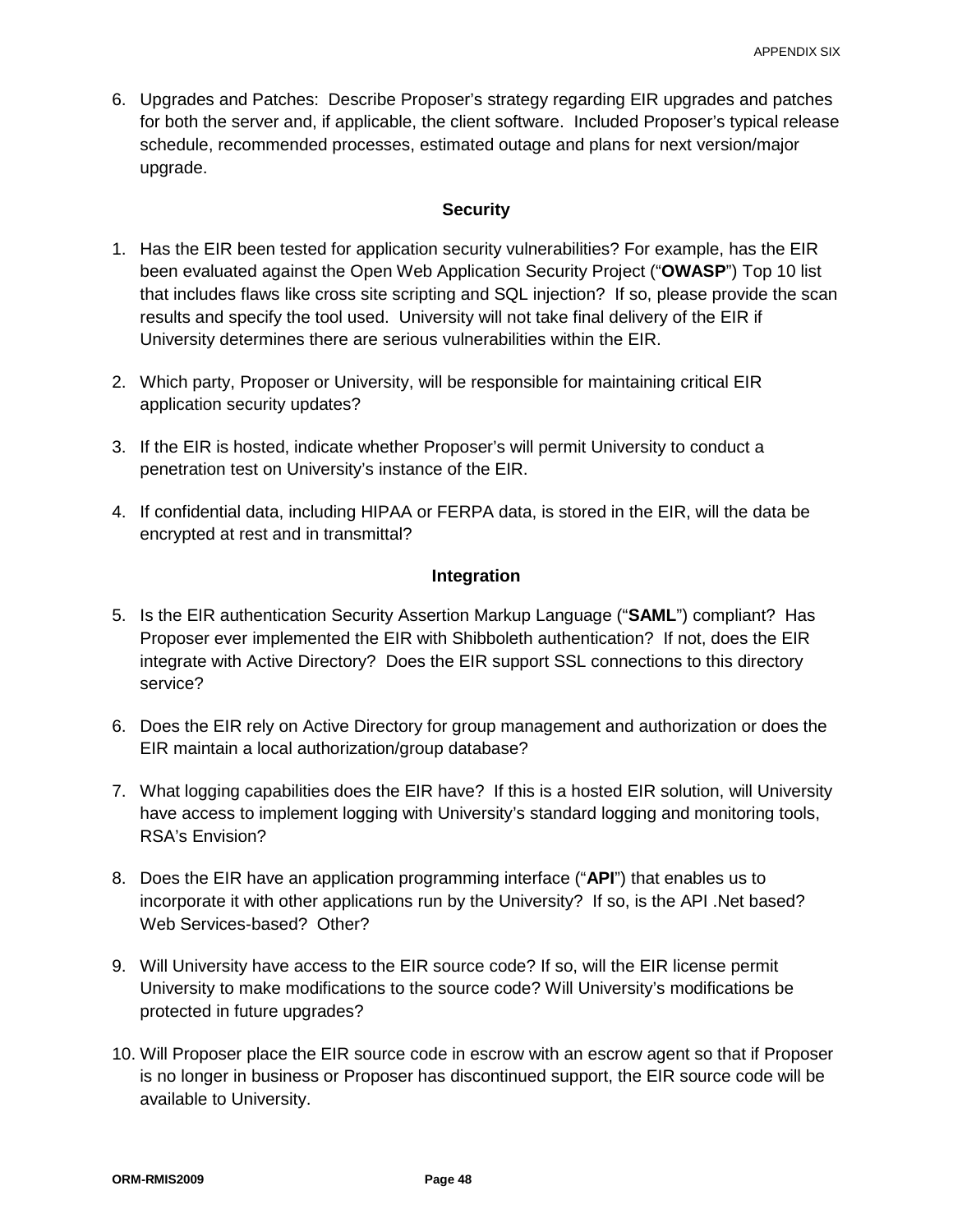# **Accessibility Information**

11. Please complete the Voluntary Product Accessibility Template ("**VPAT**") found at [http://www.itic.org/index.php?submenu=resources&src=gendocs&ref=vpat&category=resour](http://www.itic.org/index.php?submenu=resources&src=gendocs&ref=vpat&category=resources) [ces](http://www.itic.org/index.php?submenu=resources&src=gendocs&ref=vpat&category=resources) and submit the VPAT with Proposer's proposal.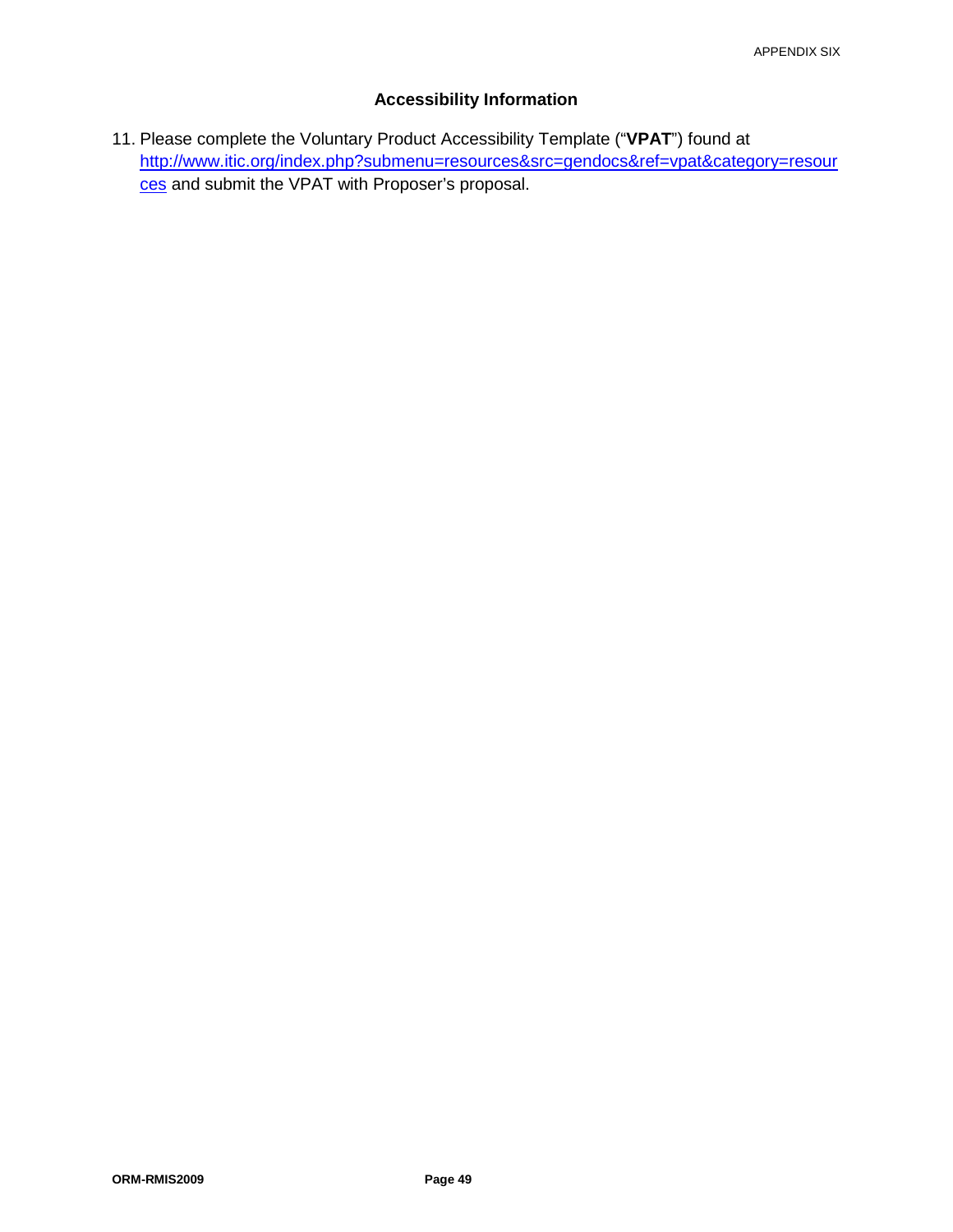# **Request for Proposal No. ORM-UCI2009 Selection of a Vendor to Provide Unemployment Claim Administration Services for the Board of Regents of The University of Texas System Proposal Submittal Deadline: November 6, 2009 Questions and Responses**

All questions submitted by potential Proposers to the RFP are listed below in bold. Questions were submitted in writing prior to the deadline and are presented as they were posed from potential Proposers. Similarly asked questions were combined. Responses were prepared by the University and are provided directly below the question in regular text.

# **Unemployment Workload: What number of annual UCI claims should be used for pricing UCI claim management services? Do you anticipate frequent spikes in UCI claims activity, like the one associated with Hurricane Ike?**

Claim counts from fiscal years 2006-2008 are consistent with our long-term UCI claims experience and are reflected in Section 5.4 on Page 12 of the RFP. Although we do not anticipate future spikes in claims activity we cannot guarantee that they will not occur.

# **How many claims do you have as a result of lay-offs in the past 3 years? How many claims have you protested in the past 3 years and what is your win rate? How may hearings have been scheduled and attended and what is your win rate?**

One purpose of issuing the RFP is to maintain better UCI claims management information. We do not currently have this information available.

# **Will UT System sign a non-disclosure agreement as a part of the response to the RFP?**

As a government agency we are subject to the Public Information Act. Thus, if we receive an open records request regarding your proposal, you would be notified and would have the right to present objections to the Attorney General explaining why your information should not be released. The following link lists the Attorney General's responses to frequently asked questions related to the Public Information Act: [http://www.oag.state.tx.us/AG\\_Publications/pdfs/2006pia\\_easy.pdf](http://www.oag.state.tx.us/AG_Publications/pdfs/2006pia_easy.pdf)

# **Section 5.4.2 of the scope of work requires the Implementation of an Electronic Data Information Exchange (EDIE) for Unemployment Insurance information between UT System and the Texas Workforce Commission (TWC)? Is this the only method you will allow the third party administrator to provide this function?**

We will not rule out accepting any solution that provides the University with near real time data integration between UT Institution employment data systems, a UCI claims management system, and the TWC.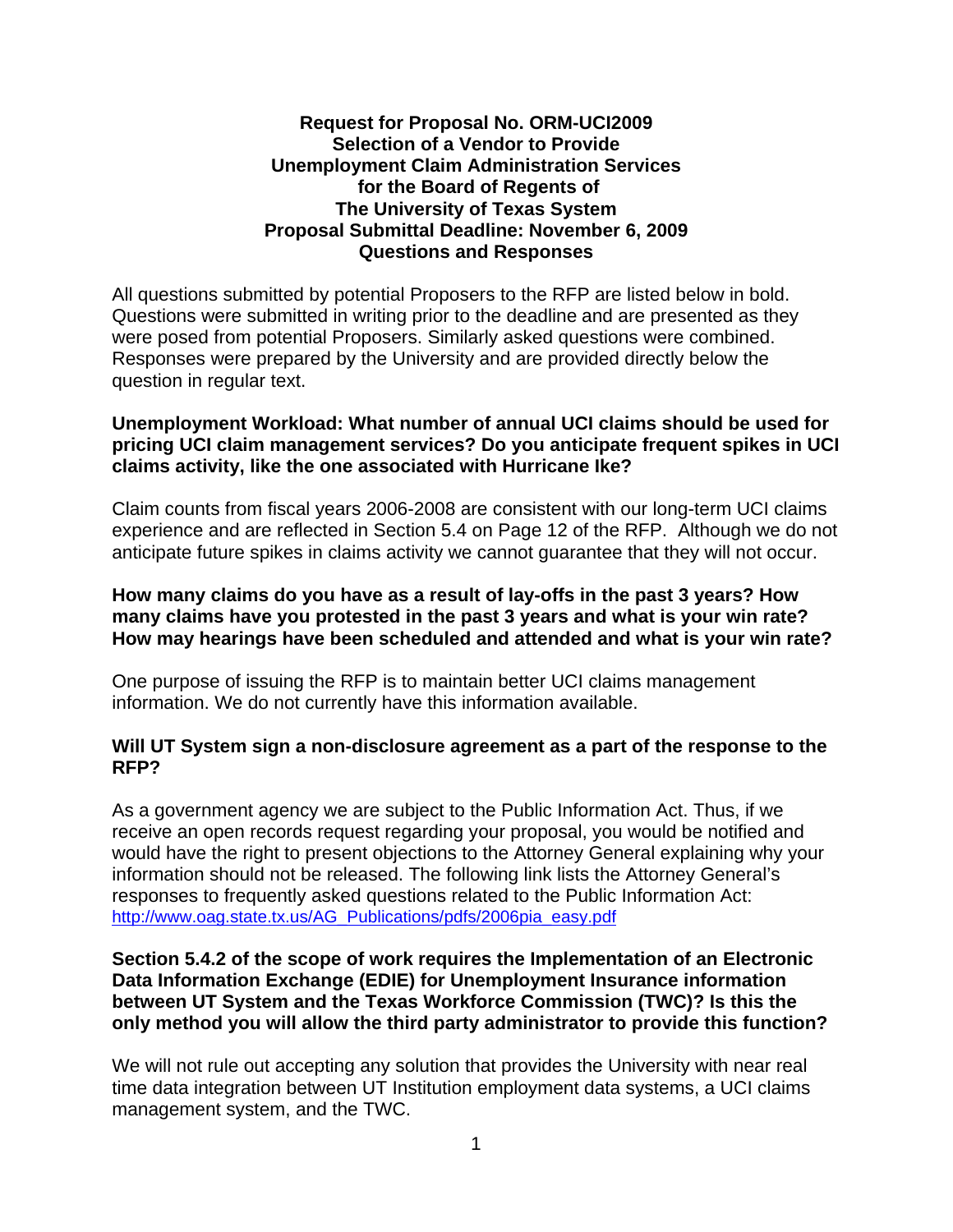**Regarding section 5.4.2, what unemployment insurance information will be exchanged? Be as specific as possible including the data element. Does the information flow from TWC to UT or from UT to TWC or both directions? What is the frequency of the data exchange (real time, daily, weekly, monthly)? Is the expectation that the Proposer would code and develop the data exchange on the UT System or would UT developers code the data exchange and the Proposer would only manage the implementation and ongoing data exchange?** 

Please refer to the attached EDI guide from the TWC for a description of their EDI exchange program and data specifications.

# **Is section 5.4.2 a system for reimbursing TWC quarterly benefits through the TWC "Quick File" database?**

No.

**Is Section 5.4.1 of the scope of work an attempt to report active employee payroll information quarterly? Do you see a reason for the Proposer to maintain a copy of the employment data on their database? If this need is solely related to unemployment claims could we just access their PeopleSoft payroll data?** 

Currently all UT Institutions report employment data electronically to TWC quarterly. The Proposer would need access to certain employment data in order to respond to UCI claims. Each UT Institution maintains separate electronic data systems containing the employment data they are required to report to the TWC, although several academic institutions share a common payroll application. Not every UT Institution utilizes PeopleSoft for payroll data.

# **Can the agents of the Proposer be given the necessary access to the UT System to verify employment data, audit benefit charges, and research appeals? Would access to the UT System data be available over the internet via secure http web access?**

As mentioned in the previous response each UT institution's employment data is maintained separately. We are confident that a process can be established to provide agents of the selected responder with this information.

# **Regarding section 5.4.3, what data elements would need to be available for the ad hoc reports?**

Respondents should describe the reporting capability of their systems.

# **Regarding section 5.4.10, would the initial training of up to 50 institution representatives be held in a single location?**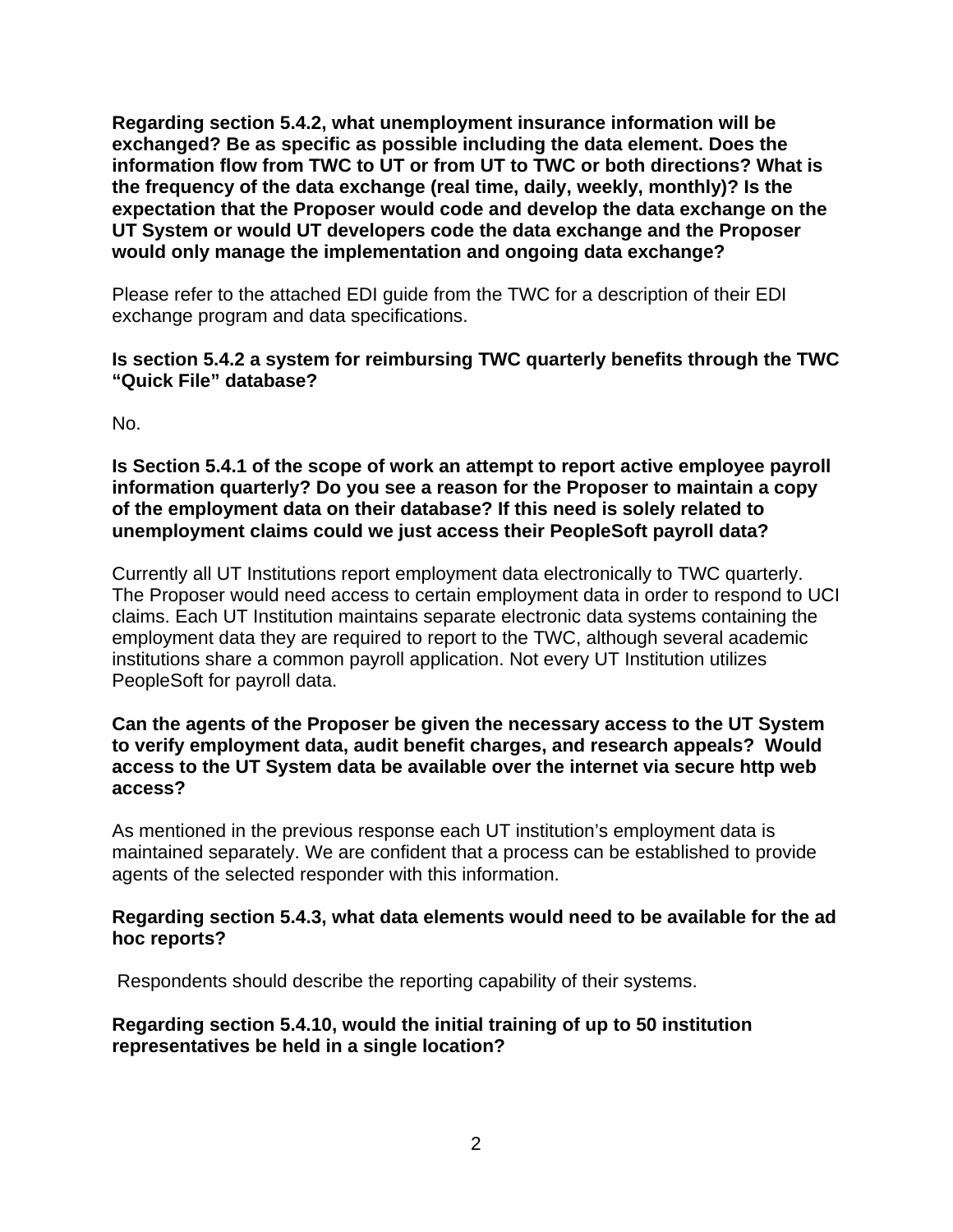Responders should address their recommended method for training in their implementation plan.

# **Regarding section 5.4.12, would conducting employment verifications and income verifications be related to unemployment or new hiring.**

This relates to employment and income verification requests received for current and former employees.

# **Will we have access to a workers' compensation database to verify if the claimant is receiving workers' compensation benefits?**

No, however we are confident that a process can be established to verify this information with the Office of Risk Management.

# **How do you currently process claims today? What parts of your Unemployment claims processing do you do manually? Please describe the process?**

UT Institutions report their employment information electronically to the TWC on a quarterly basis. Unemployment claim notices are sent to Institutions by the TWC. Each UT Institution's Human Resources personnel respond to these notices. Each institution receives a paper report of their quarterly claims statement and fund source statement from the TWC, which are reviewed and corrected before reporting this to the UT System Office of Risk Management. As a reimbursing employer, UT System reimburses TWC based on claims identified on the fund source statements. Claims funded by state funds are reimbursed at 50% and claims funded local (institutional) funds are reimbursed at 100%.

# **What parts of your Unemployment claims processing do you receive assistance from a third party? Please name any third party organizations that assist with your unemployment claims process and in what parts they assist you?**

The University does not believe that this information is needed to allow for an adequate response to the RFP.

# **What vendors have made presentations for you in the past 6 months regarding Unemployment Claims processing? What vendors have you met with in the past 6 months regarding Unemployment claims processing?**

The University does not believe that this information is needed to allow for an adequate response to the RFP.